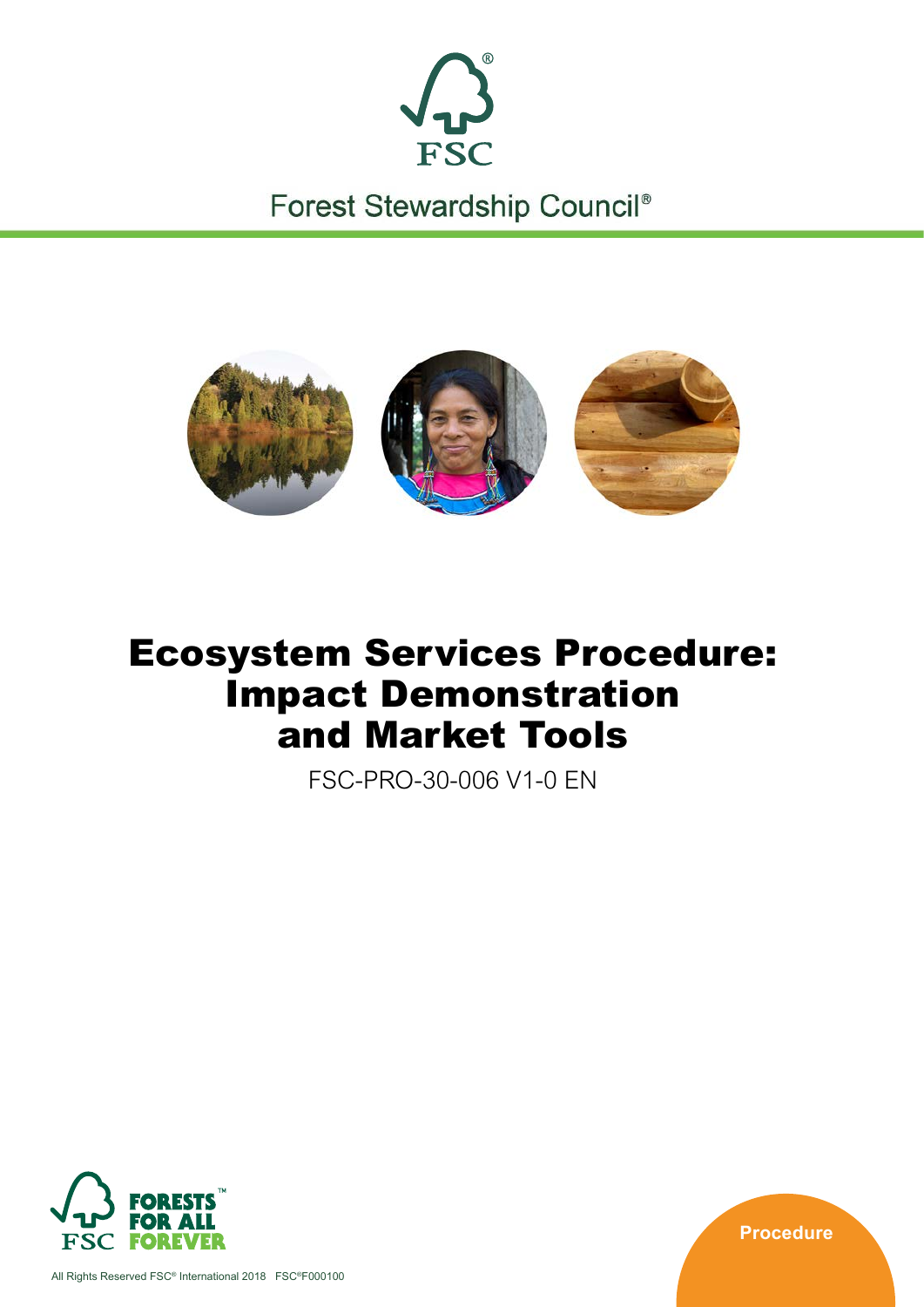| Title:                                                                                                                                                                                                                                                                                     | Ecosystem Services Procedure: Impact Demonstration and<br>Market Tools                                            |  |  |  |
|--------------------------------------------------------------------------------------------------------------------------------------------------------------------------------------------------------------------------------------------------------------------------------------------|-------------------------------------------------------------------------------------------------------------------|--|--|--|
| Document reference code:                                                                                                                                                                                                                                                                   | FSC-PRO-30-006 V1-0 EN                                                                                            |  |  |  |
| Approval body:                                                                                                                                                                                                                                                                             | <b>FSC Board of Directors</b>                                                                                     |  |  |  |
| Contact for comments:                                                                                                                                                                                                                                                                      | <b>FSC International Center GmbH</b><br>Performance and Standards Unit<br>Adenaueralle 134<br>53113 Bonn, Germany |  |  |  |
|                                                                                                                                                                                                                                                                                            | +49 (0) 228 367660                                                                                                |  |  |  |
|                                                                                                                                                                                                                                                                                            | 倡<br>+49 (0) 228 3676630                                                                                          |  |  |  |
|                                                                                                                                                                                                                                                                                            | @<br>policy.standards@fsc.org                                                                                     |  |  |  |
| © 2018 Forest Stewardship Council AC. All rights reserved.<br><b>FSC<sup>®</sup></b> F000100                                                                                                                                                                                               |                                                                                                                   |  |  |  |
| No part of this work covered by the publisher's copyright may be reproduced or copied in any form<br>or by any means (graphic, electronic, or mechanical, including photocopying, recording, taping, or<br>information retrieval systems) without the written permission of the publisher. |                                                                                                                   |  |  |  |
| Printed copies are uncontrolled and for reference only. Please refer to the electronic copy on the FSC<br>website (https://ic.fsc.org) to ensure you are referring to the latest version.                                                                                                  |                                                                                                                   |  |  |  |

The Forest Stewardship Council (FSC) is an independent, not-for-profit, nongovernmental organization established to promote environmentally appropriate, socially beneficial, and economically viable management of the world's forests.

The FSC vision is that the world's forests meet the social, ecological, and economic rights and needs of the present generation without compromising those of future generations.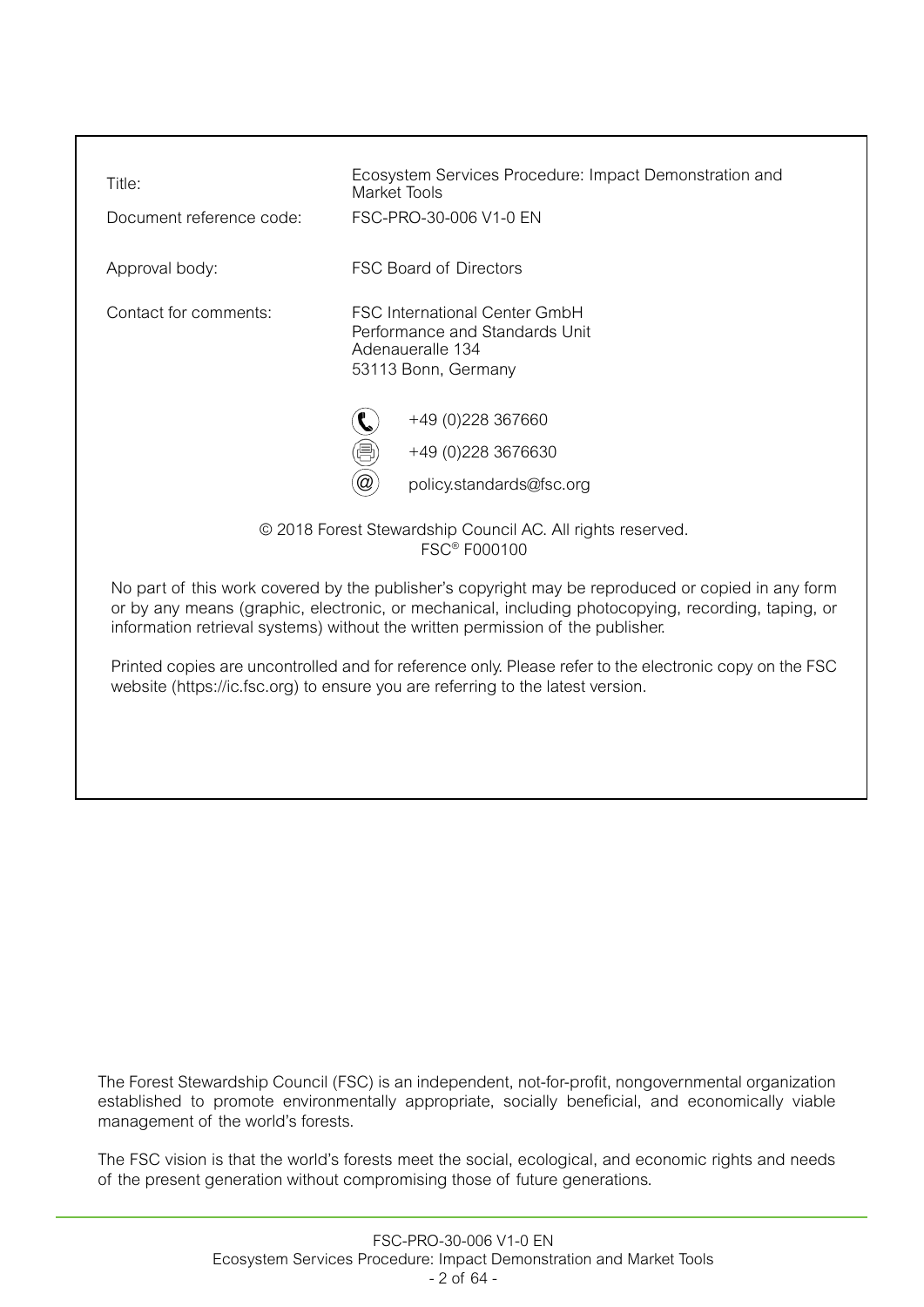# Foreword

The Forest Stewardship Council (FSC) Forest Stewardship Standards already require forest managers to maintain/conserve or enhance/restore ecosystem services and environmental values. They also require the managers of FSC-certified forests to identify, produce, or enable the production of diversified benefits and/ or products based on the range of resources and ecosystem services existing in the management unit. FSC forest management certification demonstrates compliance with Forest Stewardship Standards covering these and many other topics. This procedure offers something additional: a framework for verifying impacts and approving FSC ecosystem services claims that can be used by forest managers to access ecosystem services markets. Increased net revenue for forest managers through the use of these tools is one of the objectives of the FSC Global Strategic Plan 2015–2020. This commitment is part of a broader strategy to increase the market value of FSC.

Market research, study, and pilot testing carried out by FSC and its partners in the Forest Certification for Ecosystem Services (ForCES) project ([forces.fsc.org\)](http://forces.fsc.org/) confirm that many forest managers are interested in communicating the site-level impacts of FSC certification, and that many market actors are willing to pay for a verification of these impacts on ecosystem services that goes beyond confirmation of compliance with forest management standards.

This procedure will help answer the global issue that forest governance and economic systems in many parts of the world provide greater incentives for deforestation, forest degradation, and related social inequities than they do for responsible forest management. FSC ecosystem services claims may offer forest owners and managers an additional incentive to become FSC certified rather than pursue the short-term economic benefits of forest degradation, and an added economic support for FSC certificate holders already managing their forests responsibly.

FSC ecosystem services claims will increase the confidence of governments, investors, and buyers in ecosystem services markets. Ecosystem services claims can also be used to demonstrate the impact made by investments in preserving ecosystem services and contributions towards the United Nations (UN) Sustainable Development Goals (SDGs). Ecosystem services claims for carbon capture and storage can also be used as evidence of contributions towards meeting commitments under Article 5 of the Paris Agreement under the UN Framework Convention on Climate Change.

This procedure is the foundation for FSC ecosystem services claims.

- Part I sets out the general requirements for forest managers to use this procedure.
- Part II sets out the forest management requirements originally included in FSC-STD-60-004 *International Generic Indicators*. These requirements are additional to the FSC national Forest Stewardship Standards and are intended to ensure comprehensiveness for ecosystem services markets. They have been transferred to this procedure to simplify the policy framework for ecosystem services claims.
- Part III sets out, in seven steps, the requirements for demonstrating the impacts of FSC-certified forest management on ecosystem services.
- Part IV sets out the requirements for forest managers, chain of custody certificate holders, and noncertificate holders to use FSC ecosystem services claims. This part describes four uses of ecosystem services claims:
	- − promoting FSC-certified forests with verified ecosystem services impacts
	- promoting FSC-certified products with an FSC ecosystem services claim
	- − promoting financial sponsorship of verified ecosystem services impacts
	- − promoting ecosystem services impacts associated with external environmental assets.
- Part V sets out the requirements for certification bodies to verify the impacts demonstrated by FSCcertified forest managers and approve uses of FSC ecosystem services claims.

Over time, ecosystem services impacts verified using this procedure can be used to tell broader stories about impacts on FSC-certified forests at jurisdictional, regional, and global levels.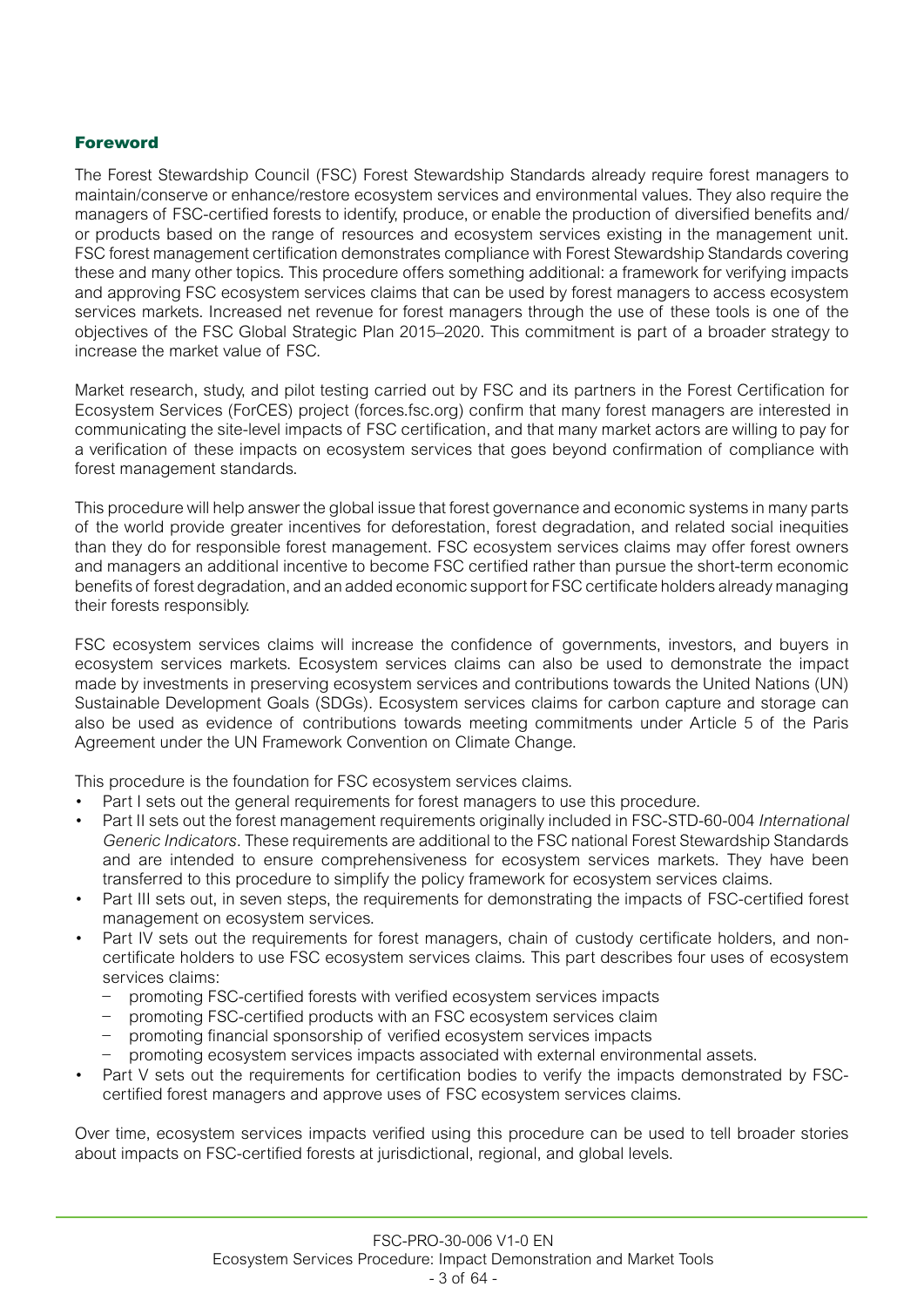FSC ecosystem services claims are available to forest managers who are applicants for, or hold, a valid FSC forest management certificate. The use of this procedure is voluntary, but the applicable requirements of Parts I, II, III, and IV are mandatory for organizations wishing to make use of the FSC ecosystem services claims described in Part IV.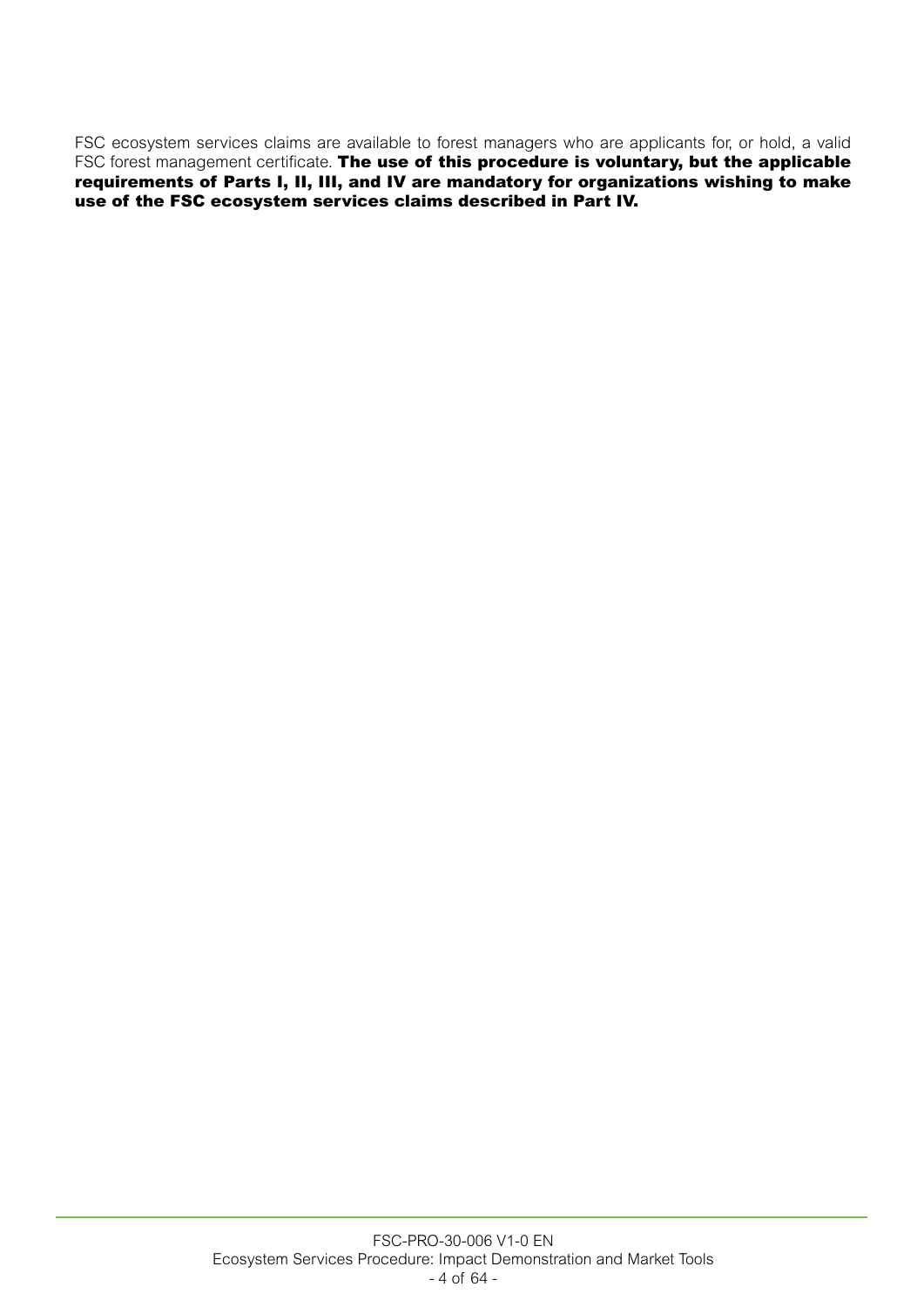# **Contents**

|   |                                                                                                                                                                                                                                      | 3  |
|---|--------------------------------------------------------------------------------------------------------------------------------------------------------------------------------------------------------------------------------------|----|
| A |                                                                                                                                                                                                                                      |    |
| В |                                                                                                                                                                                                                                      |    |
| C | Effective and validity date <b>contract to the contract of the contract of the contract of the contract of the contract of the contract of the contract of the contract of the contract of the contract of the contract of the c</b> |    |
| D | References                                                                                                                                                                                                                           |    |
| Е |                                                                                                                                                                                                                                      |    |
|   |                                                                                                                                                                                                                                      | 10 |
|   | Part II: Additional management requirements for the proposed                                                                                                                                                                         | 12 |
|   |                                                                                                                                                                                                                                      | 15 |
|   |                                                                                                                                                                                                                                      | 20 |
|   |                                                                                                                                                                                                                                      | 27 |
|   |                                                                                                                                                                                                                                      | 30 |

| <b>ATTIGA AT TUITPIQUE LUUSYSIUIT UUI VIUUS UUI (IIIUQIIUIT DUUQITIUT</b> ) | <u>vv</u> |
|-----------------------------------------------------------------------------|-----------|
| <b>Annex B.</b> Possible impacts, and measures to demonstrate them          | 44        |
| <b>Annex C.</b> Examples of a completed theory of change                    |           |
| <b>Annex D.</b> Information regarding financial sponsorship                 | 63        |
|                                                                             |           |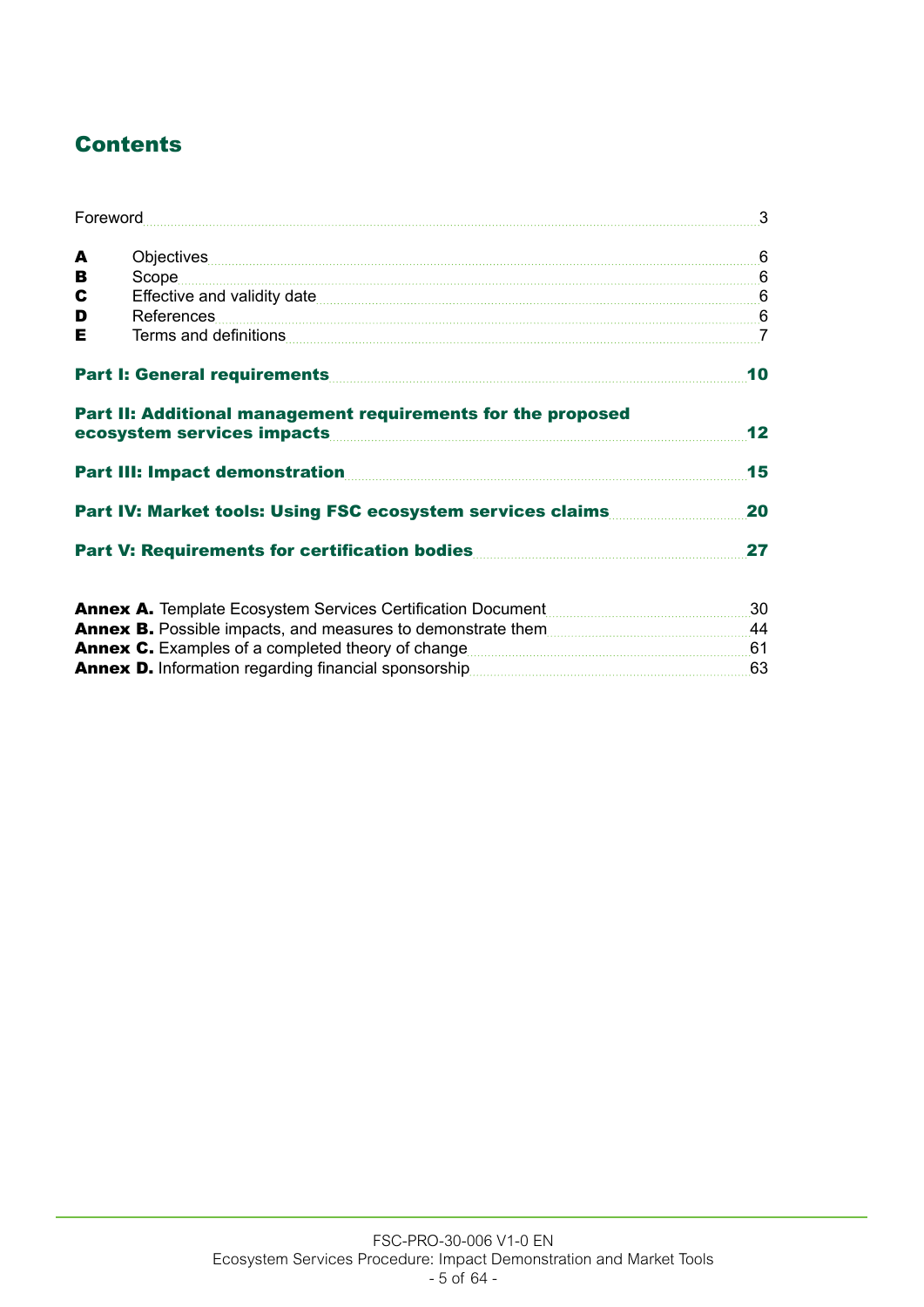# A Objectives

The objectives of this procedure are to:

- set out the requirements for FSC-certified forest managers to credibly demonstrate the impact of their activities on the maintenance, conservation, restoration, or enhancement of ecosystem services;
- provide FSC-certified forest managers with improved access to emerging ecosystem services markets through the use of FSC ecosystem services claims based on verified impacts;
- improve access to finance for validated ecosystem service restoration/enhancement impacts.

# B Scope

FSC forest management certificate holders shall comply with the applicable requirements of Parts I, II, III, and IV of this procedure when they want to demonstrate the positive impact of their forest management on ecosystem services, and use FSC ecosystem services claims.

FSC chain of custody certificate holders shall comply with the requirements of Part IV of this procedure when they want to use FSC ecosystem services claims.

Certification bodies shall comply with the requirements of Part V of this procedure when they evaluate FSC certificate holders' compliance with Parts I, II, III, and IV. Evaluating compliance with this procedure is within the scope of FSC forest management accreditation. An audit by Accreditation Services International (ASI) is not required before the certification body evaluates compliance with this procedure; ASI will carry out surveillance of the certification body's compliance with Part V of this procedure through regular desk and witness audits.

This procedure may be used directly by its intended audience globally; there is no need for national adaptation.

All aspects of this procedure are considered to be normative, including the scope, effective and validity dates, references, terms and definitions, notes, tables, and annexes, unless otherwise stated.

# C Effective and validity date

| Approval date      | 26 March 2018               |
|--------------------|-----------------------------|
| Publication date   | 21 May 2018                 |
| Effective date     | 21 August 2018              |
| Period of validity | until replaced or withdrawn |

# D References

The following referenced documents are relevant to the application of this document. For undated references, the latest edition of the referenced document (including any amendments) applies.

FSC-STD-01-001 *FSC Principles and Criteria for Forest Stewardship* FSC-STD-01-002 *Glossary of Terms* FSC-STD-20-001 *General Requirements for FSC Accredited Certification Bodies* FSC-STD-20-007 *Forest Management Evaluations* FSC-STD-20-007a *Forest Management Evaluations Addendum – Forest Certification Reports* FSC-STD-20-007b *Forest Management Evaluations Addendum – Forest Certification Public Summary Reports* FSC-STD-20-011 *Chain of Custody Evaluations*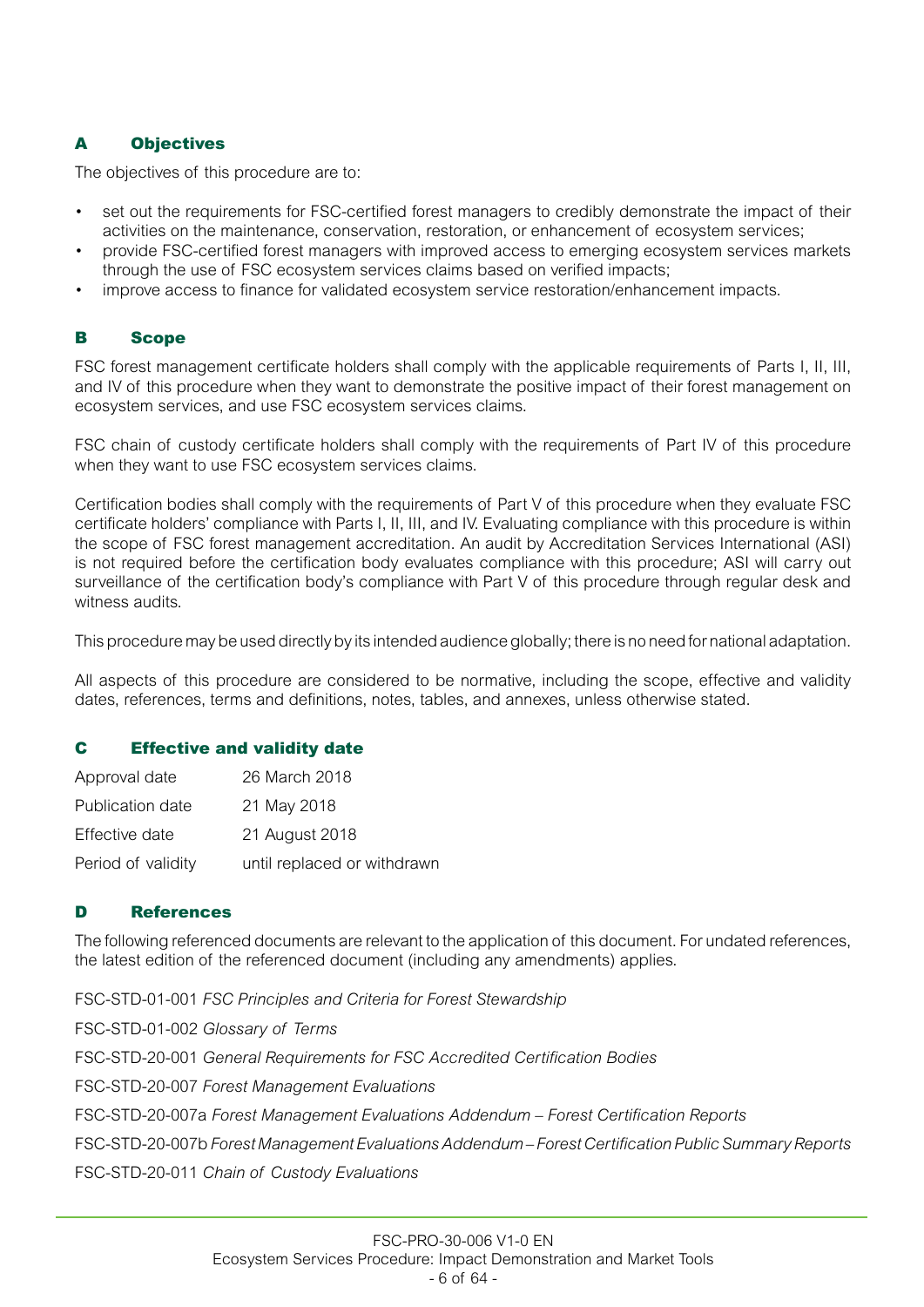FSC-STD-40-004 *Chain of Custody Certification*

FSC-STD-50-001 *Requirements for Use of the FSC Trademarks by Certificate Holders* FSC-STD-50-002 *Requirements for Promotional Use of the FSC Trademarks by Non-Certificate Holders* FSC-STD-60-004 *International Generic Indicators* FSC-GUI-30-006 *Guidance for Demonstrating Ecosystem Services Impacts*

# E Terms and definitions

For the purposes of this procedure, the terms and definitions provided in FSC-STD-01-002 *Glossary of Terms*, FSC-STD-60-004 *International Generic Indicators*, and the following, apply.

**Beneficiaries of the ecosystem service:** Any person, group of persons, or entity that uses or is likely to use the benefits obtained from nature provided by the management unit. Examples include, but are not restricted to, persons, groups of persons, or entities located in the neighbourhood of the management unit. End-users such as consumers or indirect beneficiaries of carbon mitigation are not considered to be beneficiaries. The following are examples of beneficiaries of the ecosystem service:

- local communities
- Indigenous Peoples
- forest dwellers
- neighbours
- downstream water users
- tenure and use rights holders, including landowners.

(Source: adapted from FSC-STD-01-001 V5-0 *FSC Principles and Criteria for Forest Stewardship.*)

For further guidance on how to identify the beneficiaries of the ecosystem services, please consult FSC-GUI-30-006 *Guidance for Demonstrating Ecosystem Services Impacts.*

**Conservation/protection:** These words are used interchangeably when referring to management activities designed to maintain the identified environmental or cultural values in existence over the long term. Management activities may range from zero or minimal interventions to a specified range of appropriate interventions and activities designed to maintain, or be compatible with maintaining, these identified values (Source: FSC-STD-01-001 V5-0 *FSC Principles and Criteria for Forest Stewardship*).

**Contextual factors:** Socio-economic, institutional, and biophysical settings in which the organization operates or management activities are implemented. These factors may support or hinder progress towards the realization of outcomes, and are generally not under the control of the organization.

Ecosystem services: FSC-STD-01-001 V5-0 *FSC Principles and Criteria for Forest Stewardship* defines ecosystem services as:

"The benefits people obtain from ecosystems. These include:

- a. provisioning services such as food, forest products and water;
- b. regulating services such as regulation of floods, drought, land degradation, air quality, climate, and disease;
- c. supporting services such as soil formation and nutrient cycling;
- d. cultural services and cultural values such as recreational, spiritual, religious and other non-material benefits.

(Source: Based on R. Hassan, R. Scholes and N. Ash. 2005. *Ecosystems and Human Well-being: Synthesis*. The Millennium Ecosystem Assessment Series. Island Press, Washington DC)."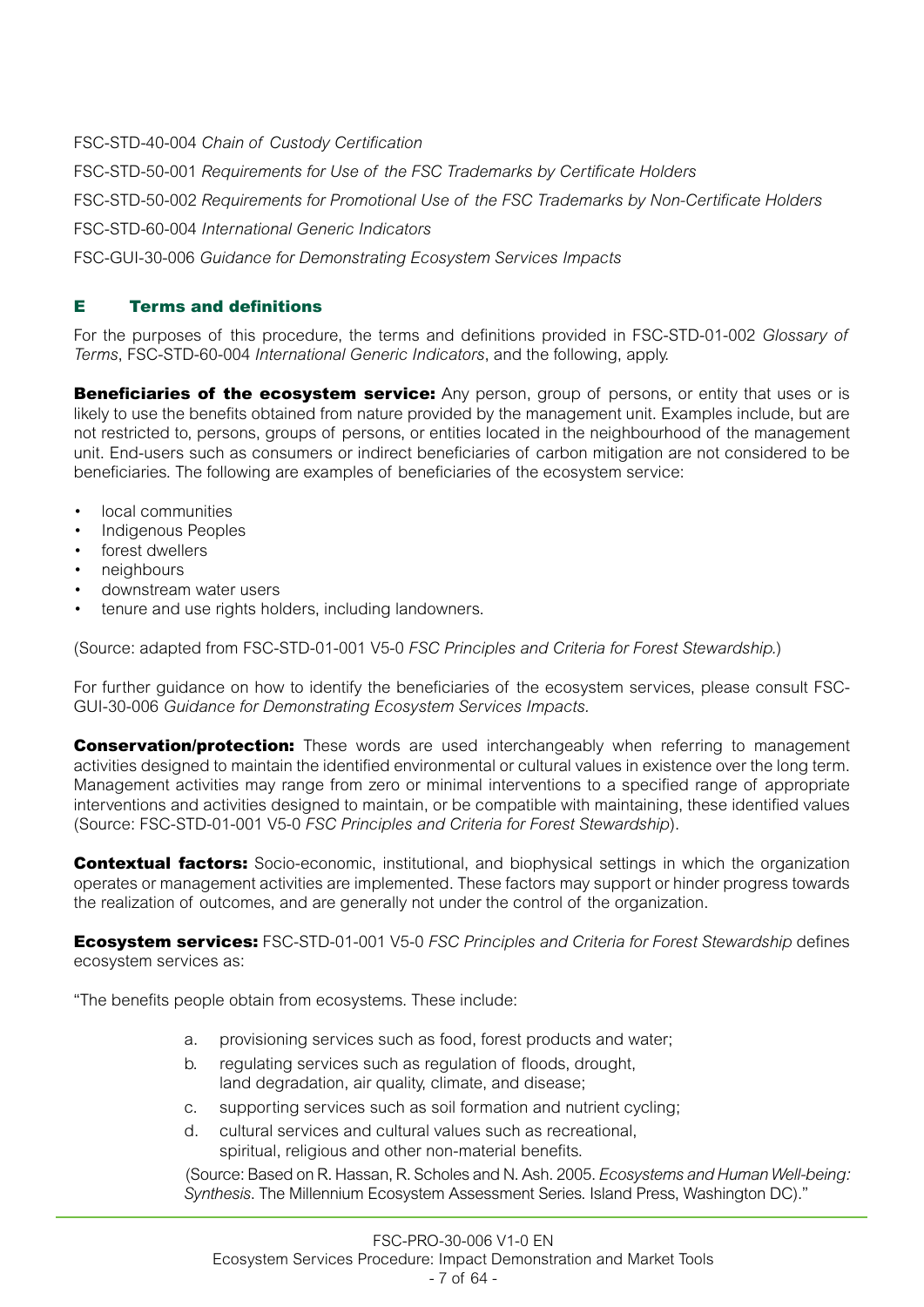When this procedure refers to ecosystem services, it refers to a specific subset of forest ecosystem services:

- carbon sequestration and storage
- biodiversity conservation
- watershed services
- soil conservation
- recreational services.

**Ecosystem services claim:** Assertion of a verified impact on ecosystem services, which can be used for the purpose of promotion or accessing markets for ecosystem services and may also be passed along the supply chain on sales and/or delivery documents of associated products.

**Environmental asset:** A legal commodity or tradable instrument representing an environmental outcome, such as a reduced emission of greenhouse gases ('carbon credit') or a restoration of wetlands within a wetlands compensatory mitigation scheme ('wetland credit'). (Source: adapted from Richardson, D. et al. [2017] *International Encyclopaedia of Geography: People, the Earth, Environment and Technology*. Wiley-Blackwell.) In the context of this procedure, 'external' refers to environmental assets that are certified using a non-FSC scheme.

**Environmental registry:** An environmental registry is a tool for managing environmental assets. It allows participants to track environmental projects and to issue, transact, and retire serialized credits (source: adapted from a description of the Markit Registry; <http://www.markit.com/product/registry>, accessed 1 November 2017). In the context of this procedure, an 'external registry' is a registry managed outside of FSC.

**Impact:** The long-term maintenance, conservation, enhancement, or restoration of ecosystem services, or benefits derived from them, which results, at least in part, from contributing management activities.

In this procedure, proposed impacts are not measured directly; the proposed impact is deemed to be achieved when the required results have been verified in accordance with this procedure.

**The organization:** The person or entity holding or applying for certification and therefore responsible for demonstrating compliance with the requirements upon which FSC certification is based (source: FSC-STD-01-001 V5-0 *FSC Principles and Criteria for Forest Stewardship*).

In this procedure, the term 'the organization' is used in Parts I, II, III, and V to refer to applicants and holders of FSC forest management certification.

**Outcome indicator:** Measure of ecological or social condition on the ground.

**Outcomes:** Ecological or social conditions on the ground that are direct consequences of the outputs and contribute to the proposed impact. For example, water body protected from cattle, change in area of forest sustainably managed (resulting from improved knowledge through training), erosion and sedimentation reduction (resulting from replanting on slopes).

**Outputs:** Immediate and direct consequences from management activities implemented on the management unit. For example, metres of fence constructed, number of people trained, number of hectares of slopes replanted, proportion of management unit where exotic species have been removed.

Restore/restoration: These words are used in different senses according to the context and in everyday speech. In some cases, 'restore' means to repair the damage done to environmental values that resulted from management activities or other causes. In other cases, 'restore' means the formation of more natural conditions in sites that have been heavily degraded or converted to other land uses. In the *FSC Principles and Criteria for Forest Stewardship*, the word 'restore' is not used to imply the recreation of any particular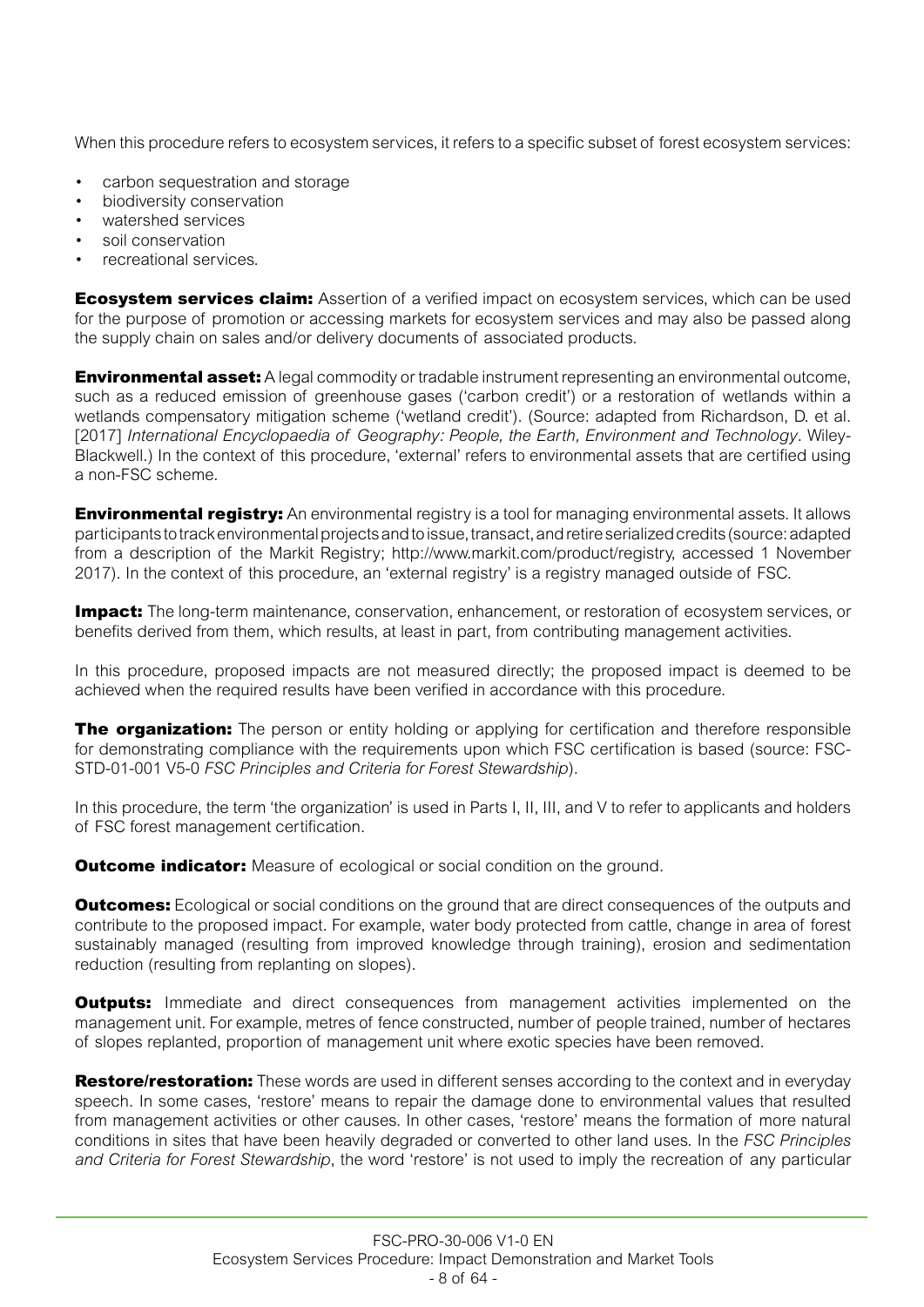previous, pre-historic, pre-industrial, or other pre-existing ecosystem (source: FSC-STD-01-001 V5-0 *FSC Principles and Criteria for Forest Stewardship*).

**Sponsor:** A person or organization that provides funds for a project or activity carried out by another.

In the context of this procedure, a sponsor financially supports an FSC forest management certificate holder by providing funds to finance or reward the ecosystem services impact. The sponsor may benefit from this transaction through promotion using FSC trademarks.

**Theory of change:** Comprehensive description and illustration of how and why a desired change is expected to happen in a particular context (source: adapted from The Centre for Theory of Change, Inc. [2016];<http://www.theoryofchange.org/what-is-theory-of-change/>, accessed 1 November 2017).

**Validation:** In the case of a proposed restoration impact for which management activities have only recently started and an impact cannot yet be demonstrated, confirmation through evaluation by an FSC-accredited certification body that the organization complies with all other applicable requirements of this procedure and has a credible plan that is likely to lead to verification of impacts in the next main evaluation (source: adapted from *Glossary: CDM Terms*, Version 09.1. Clean Development Mechanism; [https://cdm.unfccc.int/](https://cdm.unfccc.int/Reference/Guidclarif/glos_CDM.pdf) [Reference/Guidclarif/glos\\_CDM.pdf](https://cdm.unfccc.int/Reference/Guidclarif/glos_CDM.pdf), accessed 1 November 2017).

**Verification:** The periodic evaluation and ex-post determination by an FSC-accredited certification body that any proposed ecosystem services impacts have occurred (source: adapted from *Glossary: CDM Terms*, Version 09.1. Clean Development Mechanism; [https://cdm.unfccc.int/Reference/Guidclarif/glos\\_CDM.pdf,](https://cdm.unfccc.int/Reference/Guidclarif/glos_CDM.pdf) accessed 1 November 2018).

**Verified impact:** An impact that has been verified by an FSC-accredited certification body according to Part V of this procedure.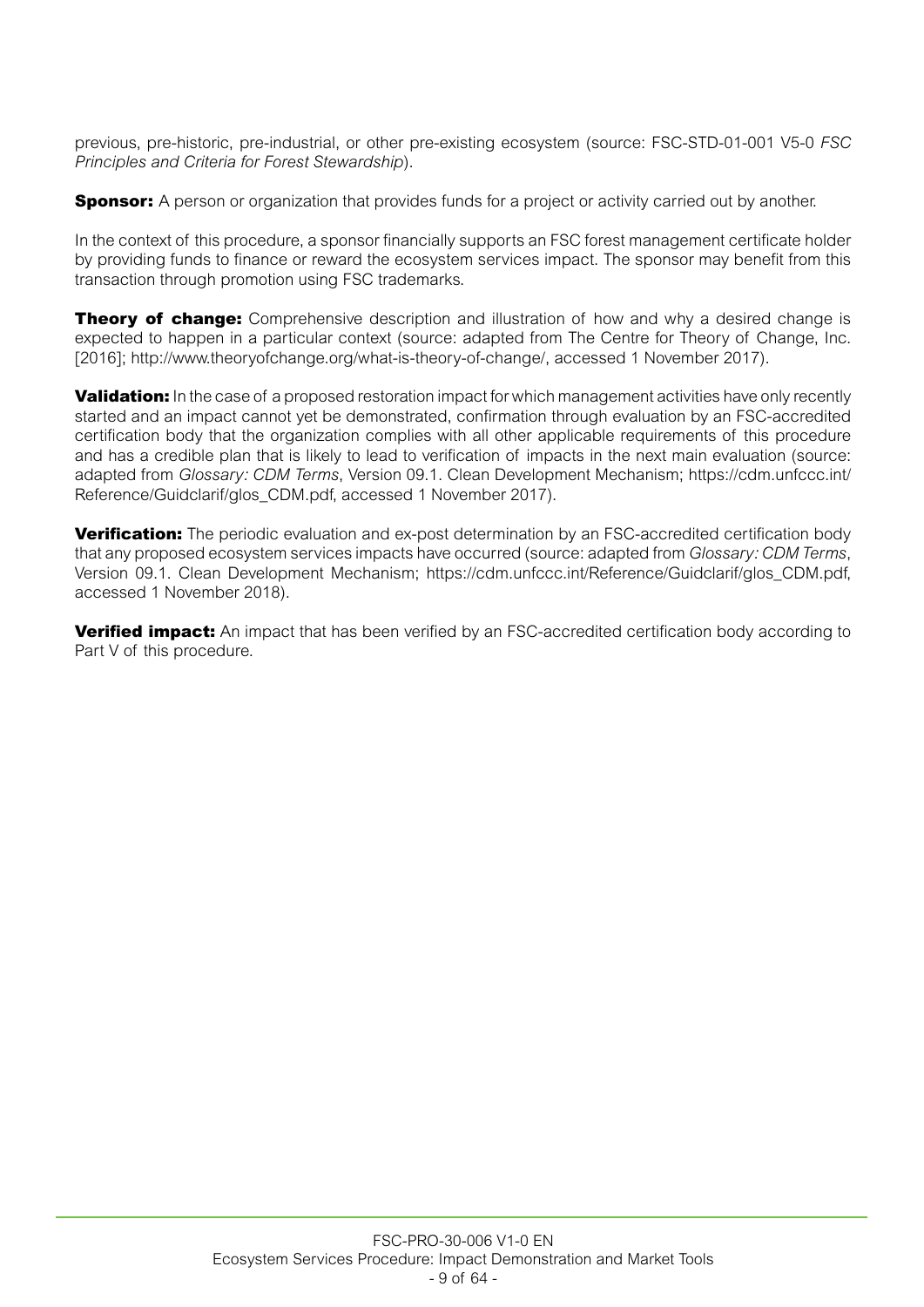# Part I: General requirements

- 1.1 In order to comply with Parts I, II, III, and IV of this procedure, the organization shall be an applicant for or hold a valid FSC forest management certificate.
- 1.2 Failure to demonstrate an impact according to this procedure shall not affect the status of the FSC forest management certificate.
- 1.3 To demonstrate the impact of forest management activities on ecosystem services, the organization shall implement all of the seven steps described in Part III of this procedure (see Figure 1).
	- 1.3.1 One or more impacts may be proposed for one or more ecosystem services.
- 1.4 The demonstration of impacts, as described in Part III of this procedure, may be applied across several management units within a certified group.
	- 1.4.1 In group certification, designated requirements for ecosystem services can be applied at the group level. In such cases, membership rules shall clarify the division of responsibilities between group members and the group entity for demonstrating ecosystem services impacts.
	- 1.4.2 When only some of the members of the certified group decide to comply with this procedure, specific rules and identification systems shall be established to differentiate the members applying this procedure from the other members.
- 1.5 The organization shall record the information from each step in the relevant section of the Ecosystem Services Certification Document (ESCD) (Annex A).
	- 1.5.1 The organization shall make the ESCD available in at least one of the official language(s) of the country, or the most widely spoken language in the area in which the management unit is located;

NOTE: If the organization wishes to get support from FSC to implement the procedure or access ecosystem services markets, FSC may need to request a translation of the ESCD(s) into one of the official languages of FSC, at the expense of the organization.

- 1.5.2 The organization should develop an ESCD for each declared ecosystem service;
- 1.5.3 The organization should send the ESCD(s) to the certification body 30 days prior to the start of the evaluation.
- 1.6 The organization shall update the ESCD at least every five years.
- 1.7 The organization may modify the layout and text of the ESCD if required to be in line with its specific corporate design and branding.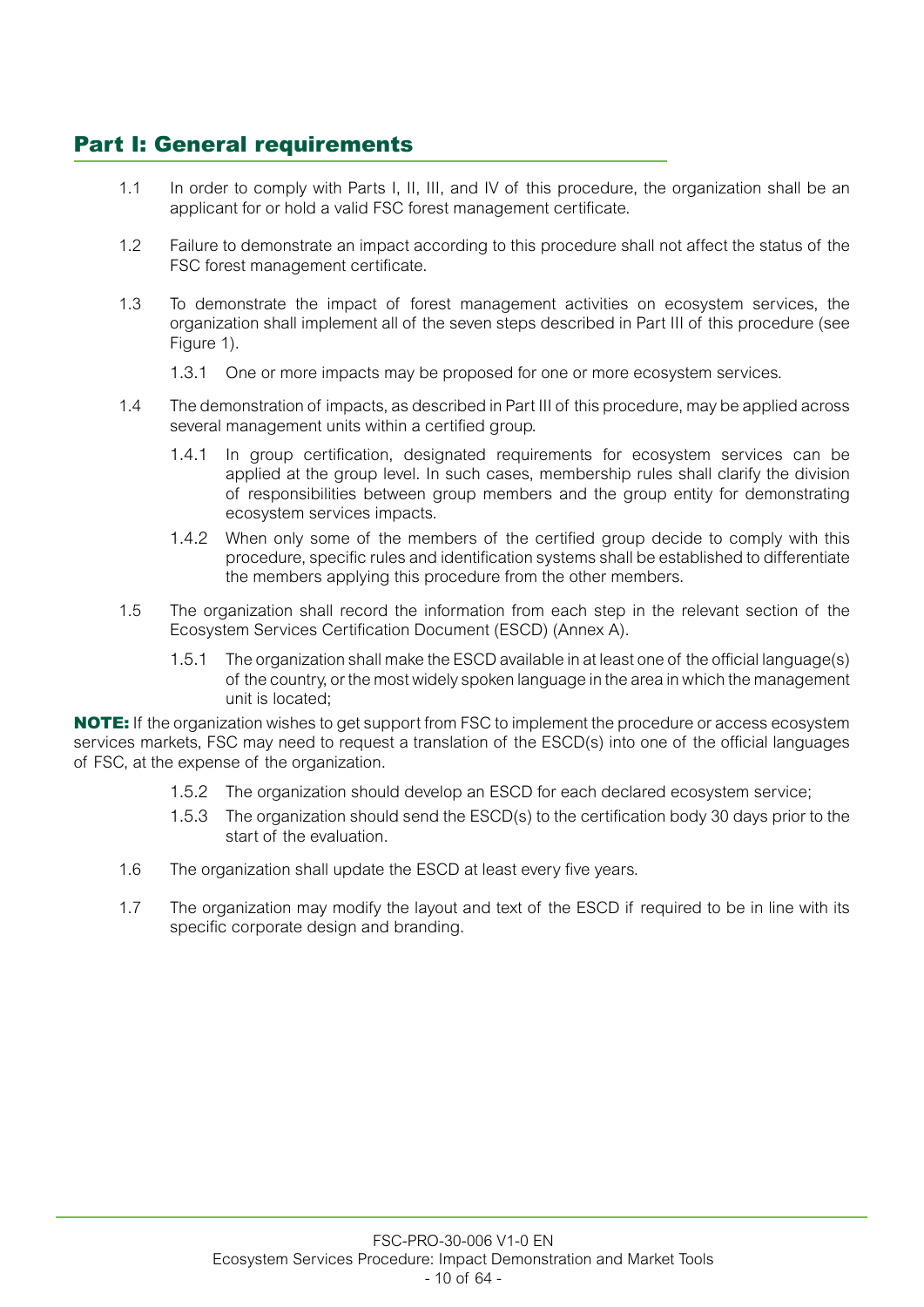

Ecosystem services procedure

#### Figure 1. The fit of the Ecosystem Services Procedure within the existing FSC assurance

system: FSC-accredited certification bodies evaluate conformance with the procedure at the same time as carrying out a forest management evaluation. Verified or validated ecosystem services claims are recorded in the Ecosystem Services Certification Document, which is published in the FSC public certificate database. Verified impacts give rise to ecosystem services claims, which can be used for promotional purposes.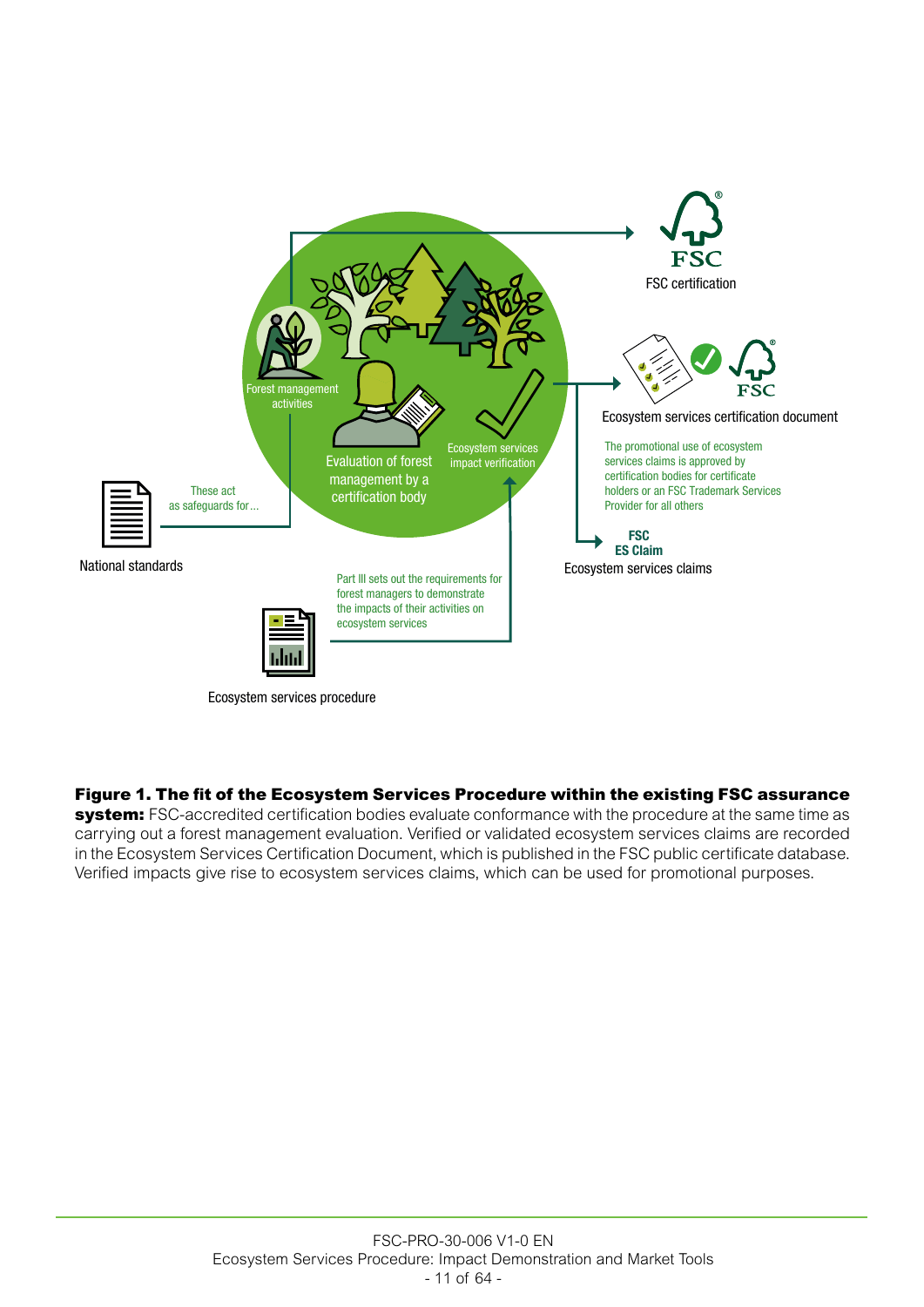# Part II: Additional management requirements for the proposed ecosystem services impacts

In addition to demonstrating compliance with Forest Stewardship Standards, organizations wishing to use FSC ecosystem services claims shall also comply with the additional management requirements described in this part. Some of these management requirements apply to any proposed impact (Section 2. Management requirements for all impacts), and some other requirements are specific for some of the proposed impacts (Section 3. Management requirements for specific proposed impacts).

The requirements listed in this section were originally included in Annex C of FSC-STD-60-004 *International Generic Indicators* as the requirements that FSC deemed necessary to be comprehensive in ecosystem services markets.

# 2. Management requirements for all proposed impacts

- 2.1 Peatlands are not drained.
- 2.2 Wetlands, peatlands, savannahs, or natural grasslands are not converted to plantations or any other land use.
- 2.3 Areas converted from wetlands, peatlands, savannahs, or natural grasslands to plantation since November 1994 are not certified, except where:
	- 2.3.1 The organization provides clear and sufficient evidence that it was not directly or indirectly responsible for the conversion: **or**
	- 2.3.2 The conversion is producing clear, substantial, additional, secure, long-term conservation benefits in the management unit; and
	- 2.3.3 The total area of plantation on sites converted since November 1994 is less than 5 per cent of the total area of the management unit.
- 2.4 Knowledgeable experts independent of the organization confirm the effectiveness of management strategies and actions to maintain and/or enhance the identified high conservation value areas.

#### 3. Management requirements for specific proposed impacts

#### Requirements for impact ES1.3 (Maintenance of an ecologically sufficient conservation area network)

- 3.1 The conservation area network, and conservation areas outside the management unit:
	- 3.1.1 Represent the full range of environmental values in the management unit;
	- 3.1.2 Have sufficient size or functional connectivity to support natural processes;
	- 3.1.3 Contain the full range of habitats present for focal species and rare and threatened species; and
	- 3.1.4 Have sufficient size or functional connectivity with other suitable habitat to support viable populations of focal species, including rare and threatened species in the region.
- 3.2 Knowledgeable experts independent of the organization confirm the sufficiency of the conservation area network.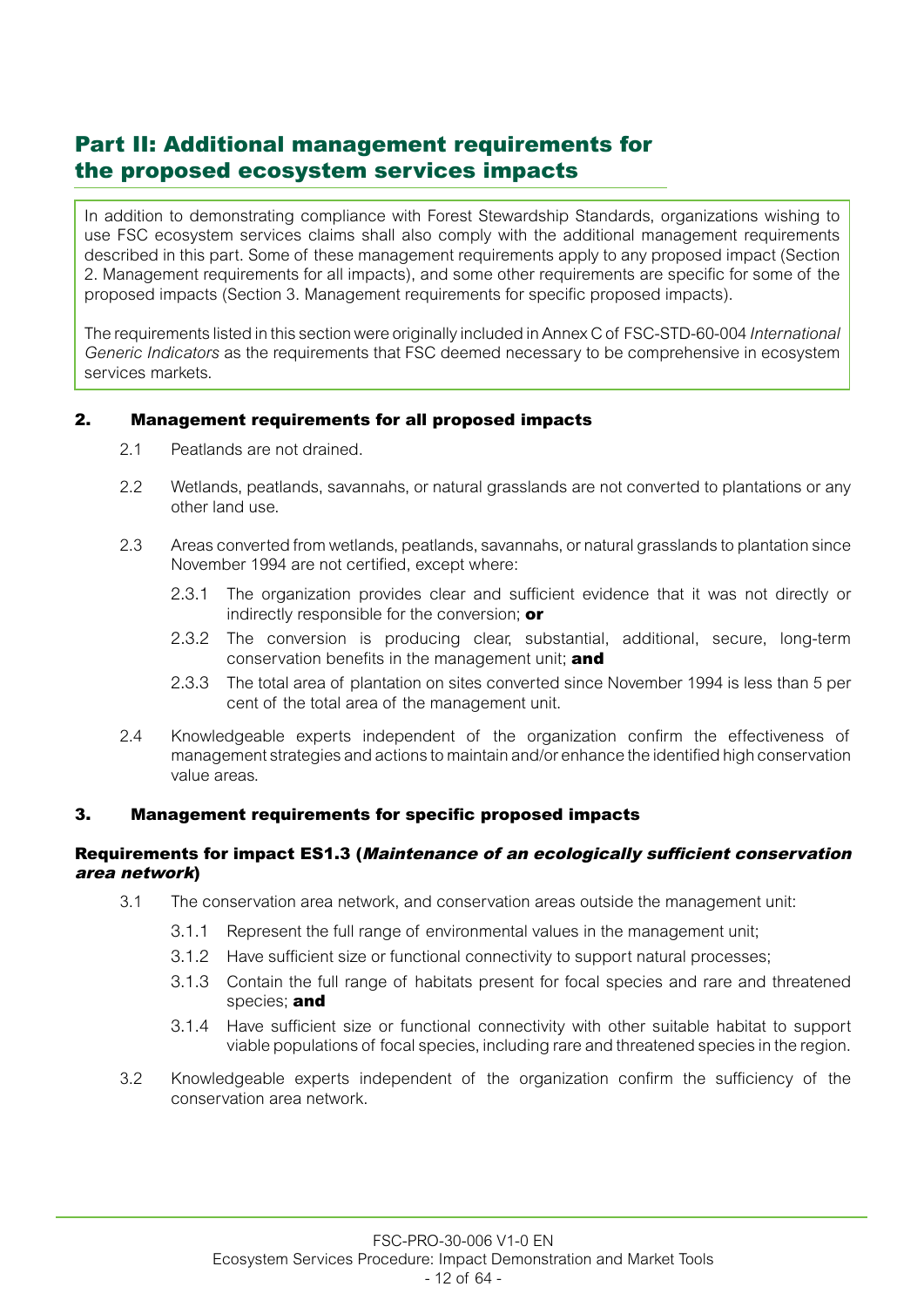#### Requirement for impact ES1.4 (Conservation of natural forest characteristics) and 1.5 (Restoration of natural forest characteristics)

3.3 Management activities maintain, enhance, or restore natural landscape-level characteristics, including forest diversity, composition, and structure.

## Requirement for impact ES1.6 (Conservation of species diversity) and 1.7 (Restoration of species diversity)

3.4 Management activities maintain, enhance, or restore rare and threatened species and their habitats, including through the provision of conservation zones, protection areas, connectivity, and other direct means for their survival and viability.

# Requirements for impact ES2.1 (Conservation of forest carbon stocks)

- 3.5 Forests are identified to be protected due to their carbon stocks, according to FSC-GUI-30-006 *FSC Guidance for Maintaining and Enhancing Ecosystem Services Impacts*.
- 3.6 Management activities maintain, enhance, or restore carbon storage in the forest, including through forest protection and reduced impact logging practices for carbon, as described in FSC-GUI-30-006 *FSC Guidance for Demonstrating Ecosystem Services Impacts*.

#### Requirements for impacts related to watershed services

- 3.7 An assessment identifies:
	- 3.7.1 Hydrological features and connections, including permanent and temporary water bodies, watercourses, and aquifers;
	- 3.7.2 Domestic water needs for local communities and Indigenous Peoples within and outside of the management unit that may be impacted by management activities;
	- 3.7.3 Areas of water stress and water scarcity; and
	- 3.7.4 Consumption of water by the organization and other users.
- 3.8 Measures are implemented to maintain, enhance, or restore permanent and temporary water bodies, watercourses, and aquifers.
- 3.9 Chemicals, waste, and sediment are not discharged into water bodies, watercourses, or aquifers.
- 3.10 The management activities and strategies implemented by the organization respect universal access to water, as defined in UN Resolution 64/292: The human right to water and sanitation [\(http://www.un.org/en/ga/search/view\\_doc.asp?symbol=A/RES/64/292,](http://www.un.org/en/ga/search/view_doc.asp?symbol=A/RES/64/292) accessed 1 November 2017).
- 3.11 Measures are implemented to maintain, enhance, or restore permanent and temporary water bodies, watercourses, and aquifers.

#### Requirements for impacts related to soil conservation

- 3.12 Vulnerable or high-risk soils are identified, including thin soils; soils with poor drainage and that are subject to waterlogging; and soils prone to compaction, erosion, instability, and run-off.
- 3.13 Measures are implemented to reduce compaction, erosion, and landslides.
- 3.14 Chemicals and waste are not discharged into soil.
- 3.15 Management activities maintain, enhance, or restore soil fertility and stability.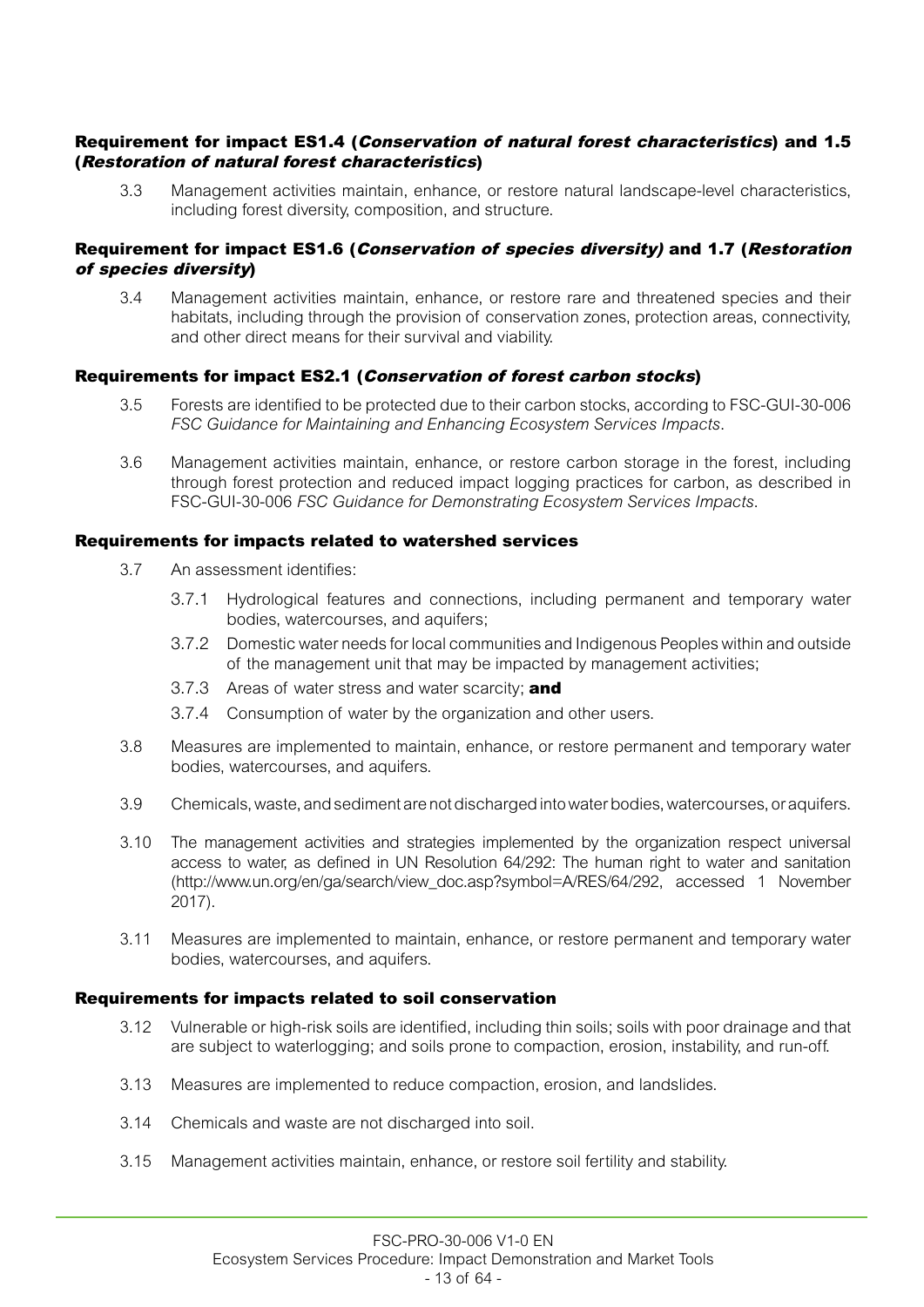#### Requirements for impacts related to recreational services

- 3.16 Measures are implemented to maintain, enhance, or restore:
	- 3.16.1 Areas of importance for recreation and tourism, including site attractions, archaeological sites, trails, areas of high visual quality, and areas of cultural or historical interest; and
	- 3.16.2 Populations of species that are a tourist attraction.
- 3.17 The rights, customs, and culture of Indigenous Peoples and local communities are not violated by tourism activities.
- 3.18 Practices are implemented to protect the health and safety of tourism customers.
- 3.19 Health and safety plans and accident rates are publicly available in recreational areas and areas of interest to the tourism sector.
- 3.20 A summary is provided of activities that demonstrate prevention of discrimination based on gender, age, ethnicity, religion, sexual orientation, or disability.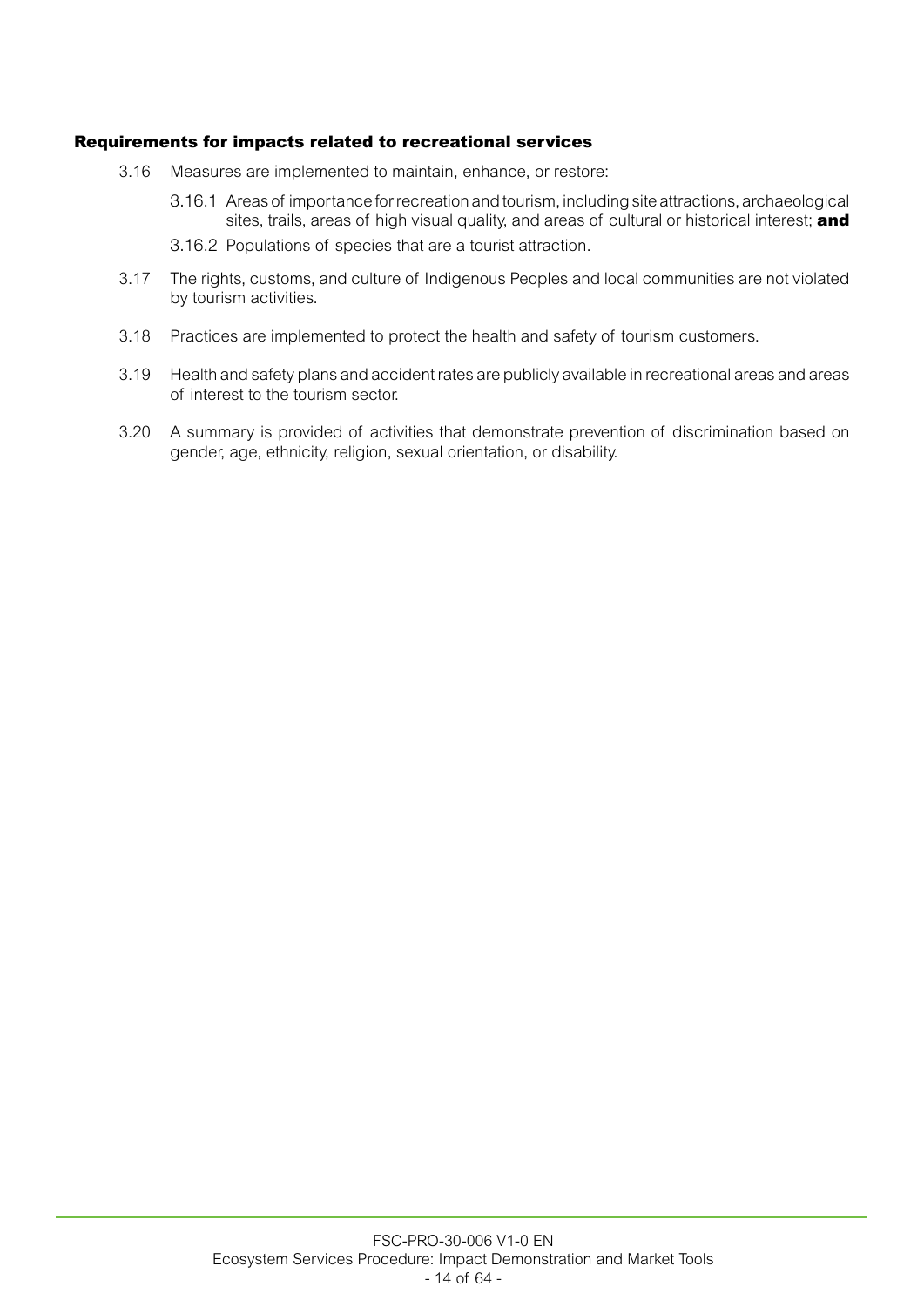# Part III: Impact demonstration

Part III describes the steps to be followed by the organization in order to demonstrate the impact of its management activities on ecosystem services. The steps are summarized in Figure 2 (see also Annex B as a key resource for many of the steps). Complying with the requirements of an FSC Forest Stewardship Standard means that an organization is in conformance with responsible forest management. Demonstrating an impact according to this procedure means that the organization has measured specific positive outcomes compared with a reference level. It also means that the organization's management activities contribute directly to these measured outcomes. These management activities will meet or exceed the requirements of FSC Forest Stewardship Standards. The organization may not need to implement additional management activities in order to demonstrate an impact (i.e. it may already be doing everything that is required to achieve the impact); in this case, the organization only needs to implement this procedure to measure the required outcomes.



#### Figure 2. The seven steps required to demonstrate ecosystem services impacts

#### Step 1: Declaration of the ecosystem service(s)

- 4.1 The organization shall declare the ecosystem service(s) for which an impact is proposed.
- 4.2 The organization shall briefly describe the legal tenure to manage, use, and/or receive payments for the declared ecosystem service.
- 4.3 The organization shall list any management objectives related to the declared ecosystem service(s), including any relevant objectives from the management plan.

#### Step 2: Description of the ecosystem service(s)

5.1 For each declared ecosystem service, the organization shall briefly describe: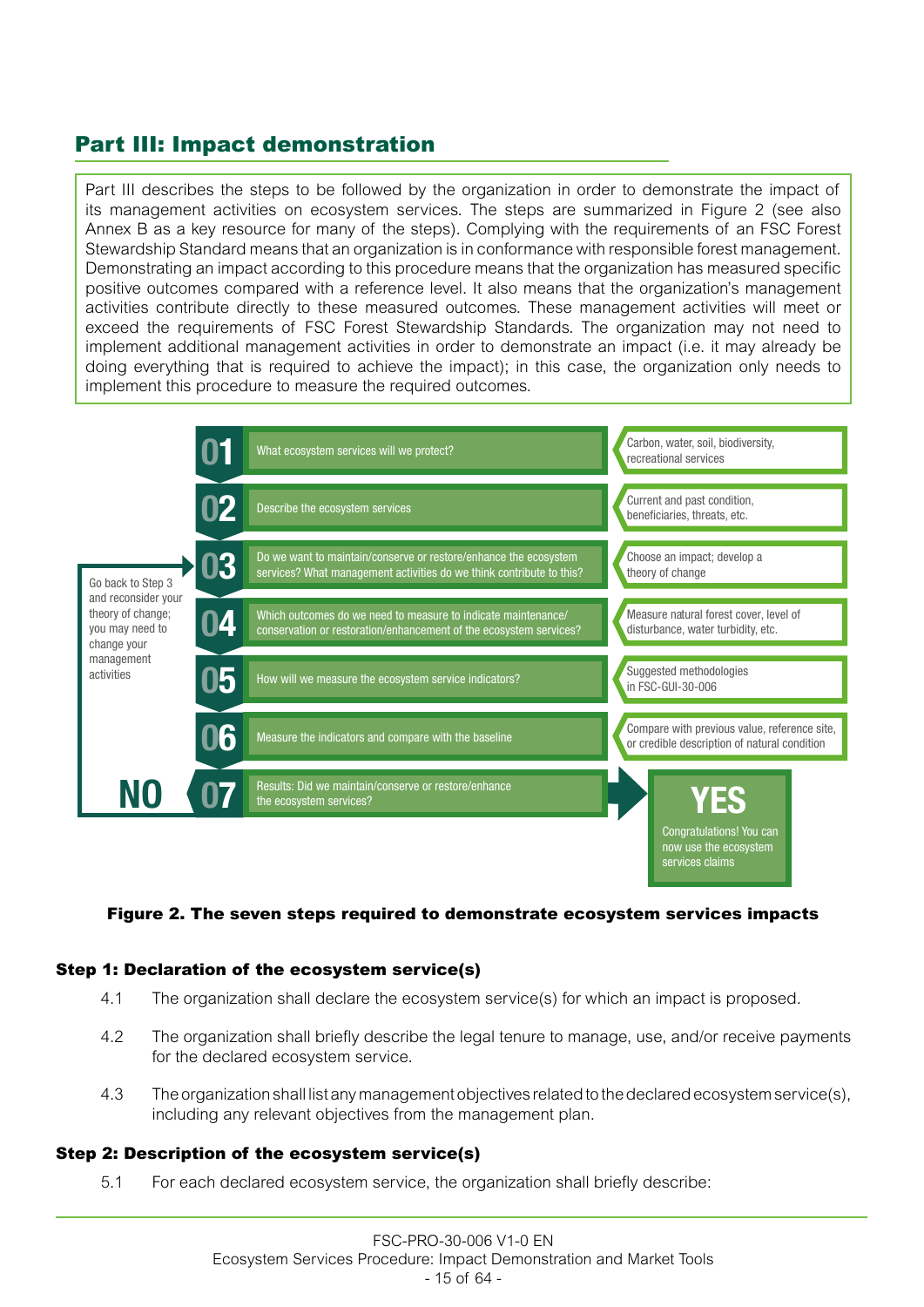- 5.1.1 The current condition of the ecosystem service;
- 5.1.2 The past condition of the ecosystem service, based on best available information;
- 5.1.3 Areas within and outside of the management unit that contribute to the declared ecosystem service;
- 5.1.4 Beneficiaries of the ecosystem service;
- 5.1.5 Threats to the ecosystem service, both human-induced and of natural origin, within and outside of the management unit;
- 5.1.6 A summary of culturally appropriate engagement with Indigenous Peoples and local communities related to the declared ecosystem service, including ecosystem services access and use, and benefit sharing, consistent with Principle 3 and Principle 4 of FSC-STD-01-001 *FSC Principles and Criteria for Forest Management*.

Applicability NOTE: Small or low-intensity managed forests (SLIMF) are not required to comply with clause 5.1.2, unless required by the methodology used according to Step 5; and may describe only areas within the management unit to comply with Clauses 5.1.3 and 5.1.5.

# Step 3: Theory of change: Linking management activities to impacts



# Figure 3. Basic structure of a theory of change

A theory of change is a chain of results over time that shows how an organization expects its management activities to contribute to a desired impact.

The theory of change is built based on statements that link short-, medium-, and long-term results by following the structure 'if ... then'; i.e. if I do this management activity, then I will contribute to fulfilling this short-term output; if I achieve this short-term output, then I will contribute to fulfilling this medium-term outcome; if I achieve this medium-term outcome, then I will contribute to fulfilling (in other words, I have achieved) the long-term impact. In this procedure, the proposed impact is deemed to be achieved when the required outcomes have been verified in accordance with this procedure. Figure 3 shows the basic elements of a theory of change.

**NOTE:** Two examples of completed theories of change are included in Annex C of this procedure.

- 6.1 For each declared ecosystem service, the organization shall propose one or more of the impacts from Annex B.
- 6.2 For each proposed impact, the organization shall develop a theory of change to describe the link between the contributing management activities and the proposed impacts, using Annex A as a template.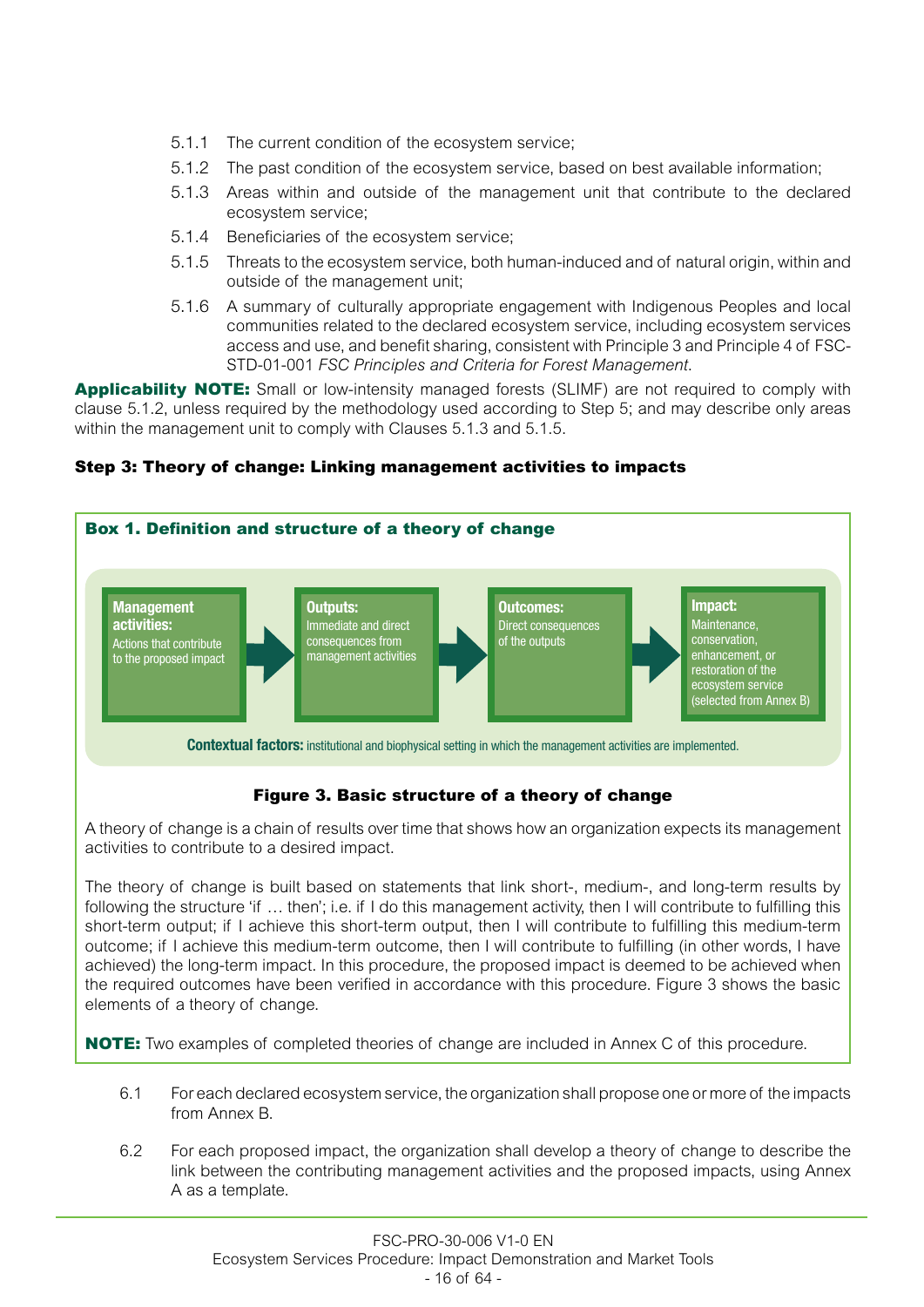- 6.3 The organization shall specify in the theory of change:
	- 6.3.1 Any management activities that contribute to the proposed impact, including management activities to mitigate threats described in Clause 5.1.5;
	- 6.3.2 Outputs that result from the management activities; and
	- 6.3.3 Outcomes that result from the outputs.

Applicability NOTE: SLIMF may create a simplified theory of change that does not include outputs, but links the management activities directly to outcomes.

- 6.4 The organization should incorporate any new management activities that contribute to the proposed impact in the monitoring plan of the management unit.
- 6.5 The organization shall identify and briefly describe any contextual factors that may influence the outcomes, e.g. the introduction of new legislation, or the presence of other water users.

Applicability NOTE: To comply with clause 6.5, SLIMF may focus the identification and description of contextual factors on those that are local, such as the presence of other water users.

#### Step 4: Selection of outcome indicators

- 7.1 For each proposed impact, the organization shall select one or more outcome indicators according to the requirements stipulated in the 'Outcome indicators required' column of Annex B, e.g. "The organization shall measure at least one outcome indicator to measure natural forest cover (1); and at least one outcome indicator to measure successful replanting activities (2)".
- 7.2 The organization shall select outcome indicators that are consistent with the outcomes from the theory of change developed according to Step 3.
- 7.3 For the selection of outcome indicators, the organization may:
	- 7.3.1 Select outcome indicators from the examples provided in Annex B; or
	- 7.3.2 Alternatively, based on evidence of relevance to the outcomes, select outcome indicators that are not provided as examples in Annex B.
- 7.4 For each outcome indicator chosen, the organization shall specify a verifiable target that represents a desired future value for the outcome indicator.
- 7.5 The organization shall justify the choice of the verifiable target.

Applicability NOTE: SLIMF are not required to comply with clauses 7.4 and 7.5.

#### Step 5: Methods

- 8.1 To measure the values of the selected outcome indicator(s), the organization shall either:
	- 8.1.1 Choose an applicable methodology from FSC-GUI-30-006 *Guidance for Demonstrating Ecosystem Services Impacts;* or
	- 8.1.2 Use another methodology that conforms to the following eligibility criteria:
		- 8.1.2.1 The methodology is suitable for the local context and the outcome indicator to be measured;
		- 8.1.2.2 The methodology is credible, based on best available information (e.g. there are publications that support the use of the methodology; or it has been validated through previous use; or it has been endorsed by experts);
		- 8.1.2.3 The methodology is objective and replicable, i.e. it yields similar results when applied by different observers in the same site under similar conditions.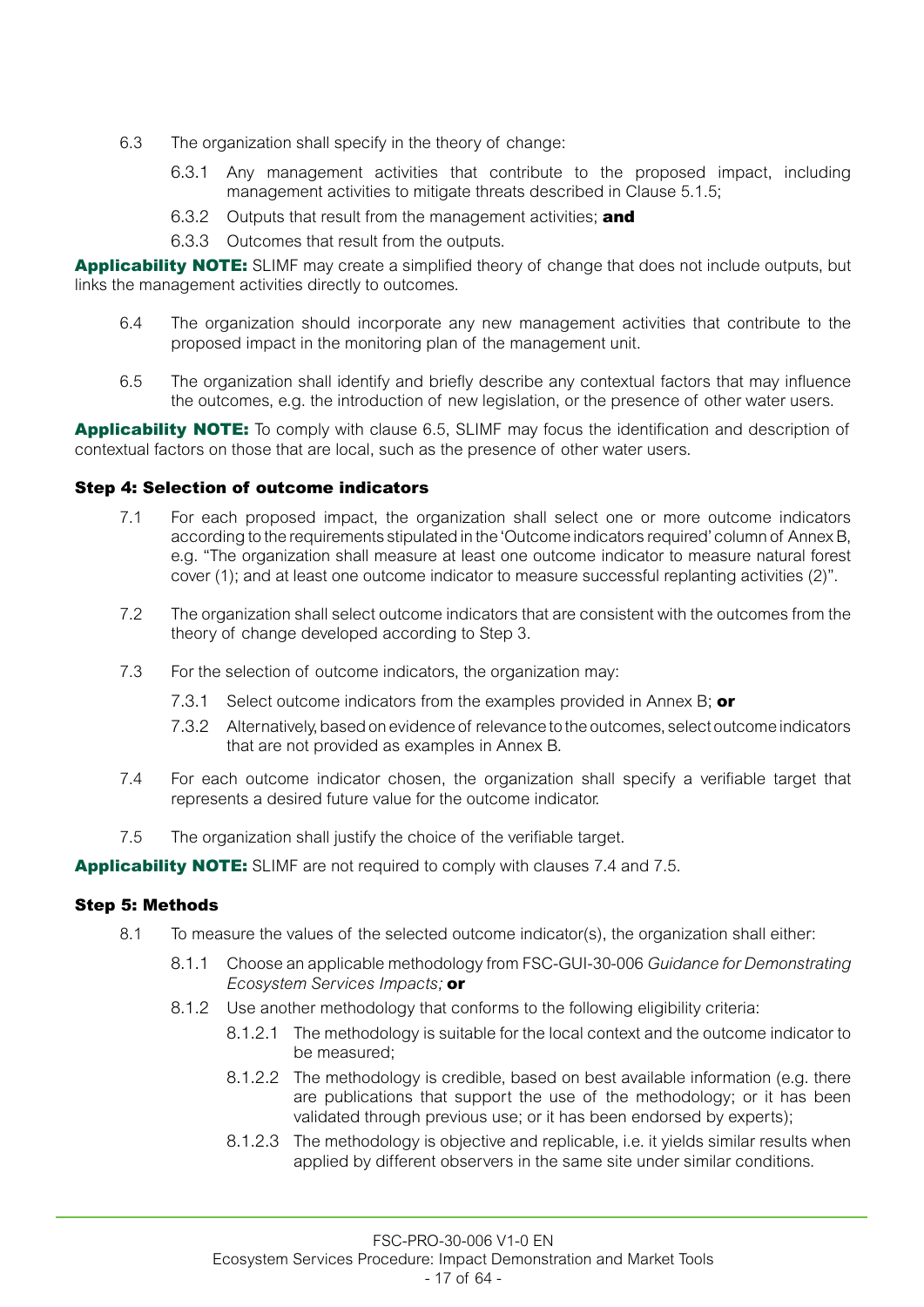- 8.2 The organization shall describe the methodology used to measure the values of the selected outcome indicator(s) in terms that are clear enough to facilitate evaluation.
- 8.3 The organization shall describe the collection and analysis of data, including:
	- 8.3.1 The data sources that were used (literature, interviews, field measurements, modelling, etc.);
	- 8.3.2 Sampling methods, including frequency and/or intensity;
	- 8.3.3 Any equipment used to measure the outcome indicator(s);
	- 8.3.4 A summary of any data analyses performed.

NOTE: Guidance for the collection and analysis of data is provided in FSC-GUI-30-006 *Guidance for Demonstrating Ecosystem Services Impacts*.

# Step 6: Measurement and comparison of the value of outcome indicator(s)

9.1 The organization shall measure the present value of each selected outcome indicator.

NOTE: The present value of the indicator should be recent enough that it reasonably approximates the current value of the indicator in the forest. The acceptable age of the measurement will depend on the outcome indicator being measured, and on the ecosystem service; a measurement within the last five years could be a reasonable reflection of the present value.

- 9.2 The organization shall, according to the specifications given in the 'Comparison' column of Annex B, compare the present value of each outcome indicator with the specified value.
- 9.3 When Annex B specifies the comparison of the present value of the outcome indicator to at least one prior measurement, the organization shall show in this comparison all previous measurements for which data is available.
- 9.4 The organization shall implement Clauses 9.1–9.2 at least every five years, unless more frequent measurements are required by the methodology used.

#### Step 7: Statement of results

- 10.1 For each proposed impact, the organization shall provide evidence that the present value of the selected outcome indicators meets the required result specified in the column 'Required result' of Annex B.
- 10.2 For each proposed impact, the organization shall describe how the result from Clause 10.1 contributes to the likelihood of achieving the proposed verifiable targets in the future.

Applicability NOTE: SLIMF are not required to comply with clause 10.2.

# 11. Validation option

- 11.1 As a first step towards demonstrating the proposed impact and having it verified, the organization may request to have a proposed impact validated.
- 11.2 The organization may request to have a proposed impact validated if:
	- 11.2.1 The proposed impact is a restoration or enhancement of the ecosystem service;
	- 11.2.2 The management activities have started recently and an impact cannot yet be demonstrated;
	- 11.2.3 The organization provides an initial measurement of the outcome indicator(s) according to clause 9.1;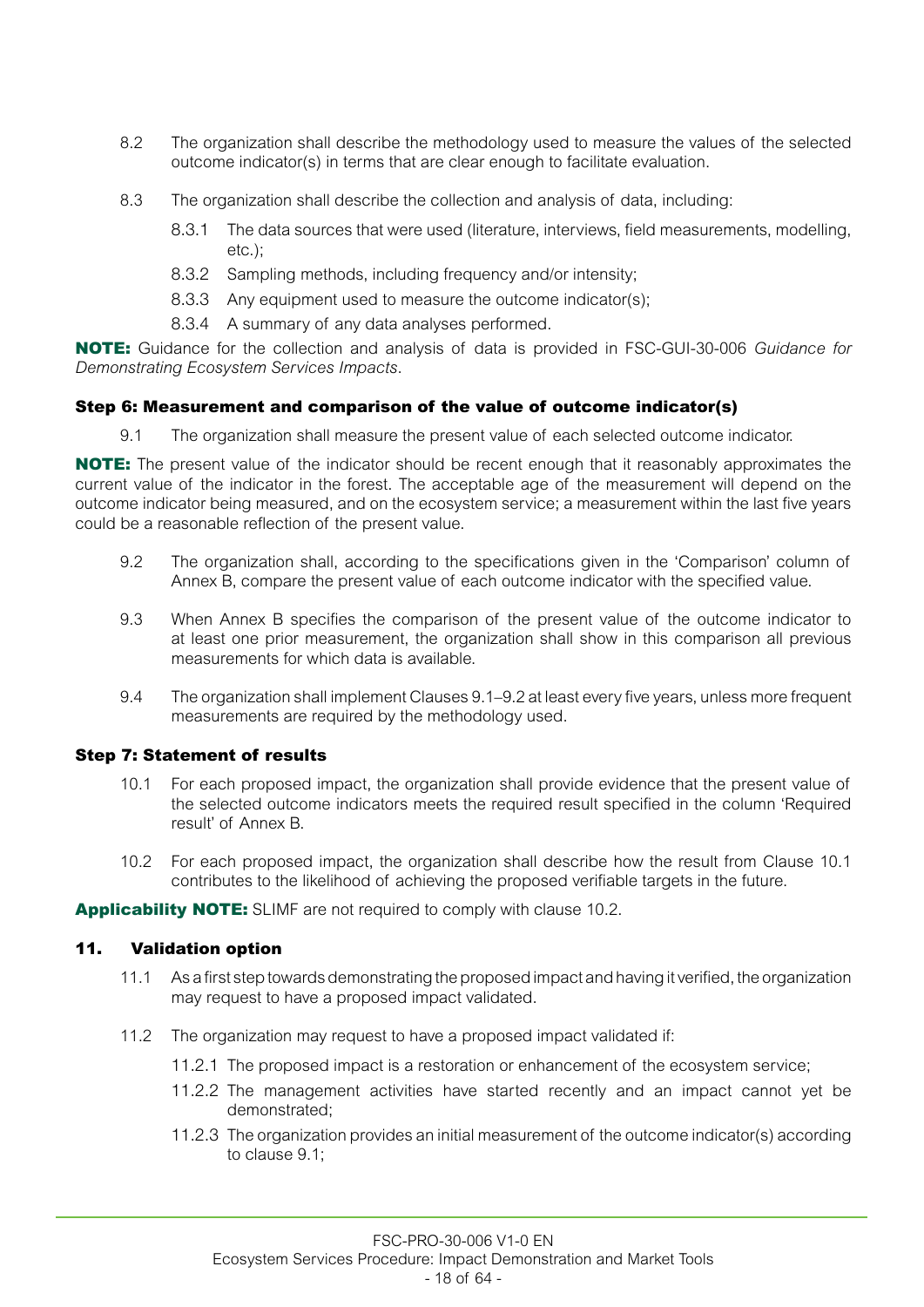- 11.2.4 The organization complies with all applicable requirements of Part III of this procedure, with the exception of Clause 10.1 and 10.2; and
- 11.2.5 The organization has a credible plan to comply with all applicable requirements of this procedure in the next evaluation.
- 11.3 The organization may not use ecosystem services claims as described in Part IV of this procedure for impacts that have been validated.

#### Box 2. Validation option

The validation option can be helpful in securing finance for the future verification of the proposed impact. The organization may use the ESCD with the validated impacts as evidence to attract investors and funders, based on the credible plan developed by the organization to have the impacts verified at the next main evaluation.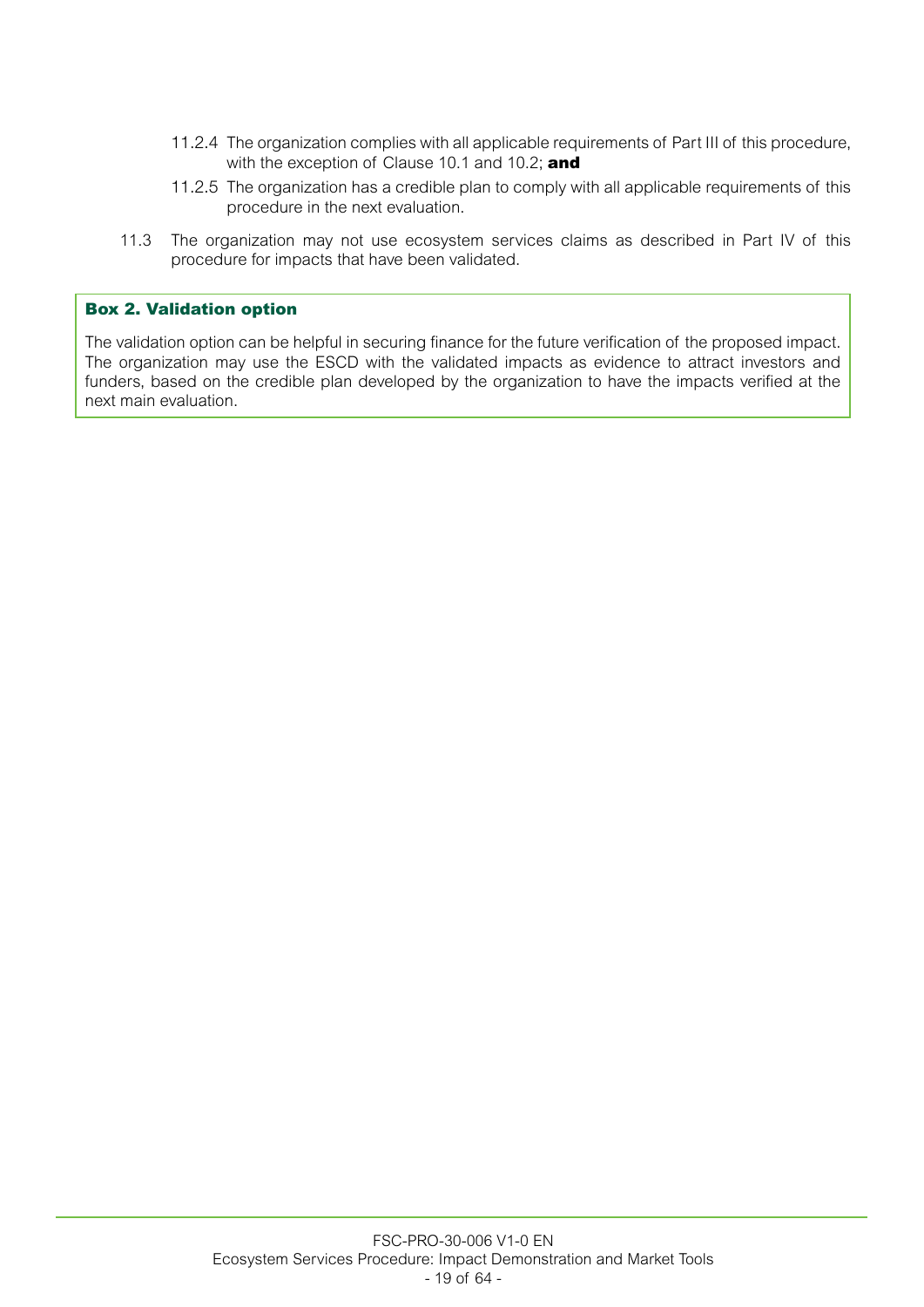# Part IV: Market tools: Using FSC ecosystem services claims

Part IV of the procedure introduces FSC ecosystem services claims and sets out the trademark and chain of custody requirements for their use. Ecosystem services claims can be used in different ways by forest management certificate holders and their customers, stakeholders, and sponsors to generate additional business value (see Figure 4).

For examples of business models using FSC ecosystem services, see Box 3 and chapter 8 of *ForCES: Creating Incentives to Protect Forests by Certifying Ecosystem Services*. Final Report of the UN Environment/GEF-funded Project 'Expanding FSC Certification at Landscape Level through Incorporating Additional Ecosystem Services (ID 3951)' (FSC, 2017). (<http://forces.fsc.org/outputs.67.htm>, accessed 4 May 2018).

- 12.1 The FSC ecosystem services claims may be used for the following purposes:
	- 12.1.1 Promoting FSC-certified forests with verified ecosystem services impacts (Section 13);
	- 12.1.2 **Promoting FSC 100% products** carrying FSC ecosystems services claims (Section 14);
	- 12.1.3 Promoting financial sponsorship of verified ecosystem services impacts (Section 15); and
	- 12.1.4 Promoting verified ecosystem services impacts associated with **external** environmental assets (Section 16).

NOTE: References to FSC ecosystem claims may be made on an FSC 100% product outside the FSC label. or on separate promotional material. Communicating ecosystems claims through on-product labelling is currently being assessed by FSC.

- 12.2 The FSC ecosystem services claim shall be any proposed impact from Annex B that has been verified by the certification body according to Part V of this procedure, e.g. 'Maintenance of water quality' (ES3.1).
- 12.3 For promotional purposes, FSC ecosystem services claims may also be described in summary form by using the phrase "verified positive impact" with reference to the ecosystem service(s) for which impacts have been verified.

**For example:** the claim 'Conservation of natural forest characteristics' (ES1.4) may also be more generally referred to as "Verified positive impact on biodiversity".

12.4 Organizations may make claims about multiple verified ecosystem services impacts.

For example: "from well-managed forests with verified positive impact on biodiversity and watershed services".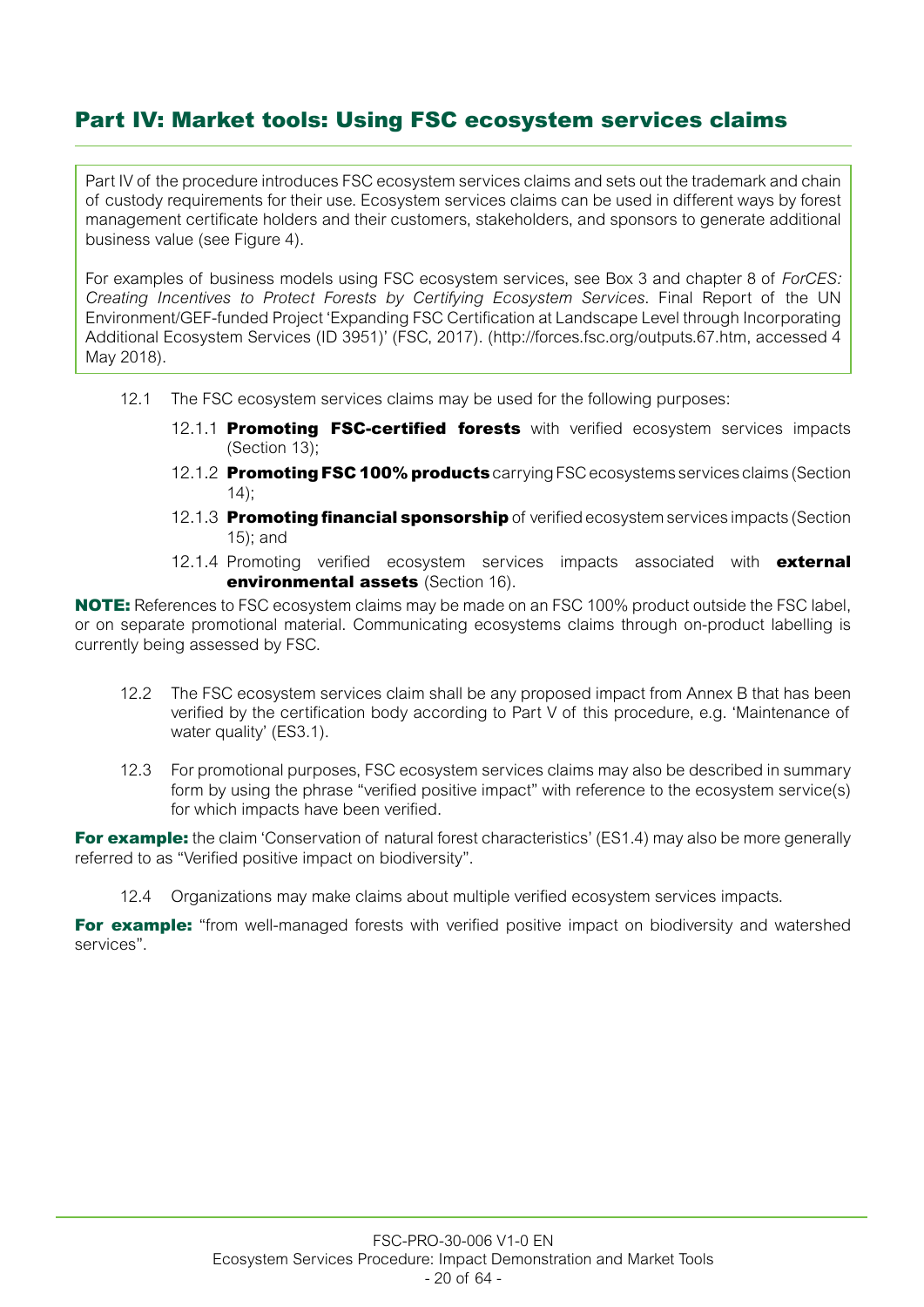

Figure 4. Uses of the FSC ecosystem services claims: The figure shows the four different uses of the FSC ecosystem services claims. Promotions can be made by the forest manager to attract funds, payments, and investments. Financial sponsors and buyers may in turn make promotions to generate business value. The Ecosystem Services Certification Document provides transparency.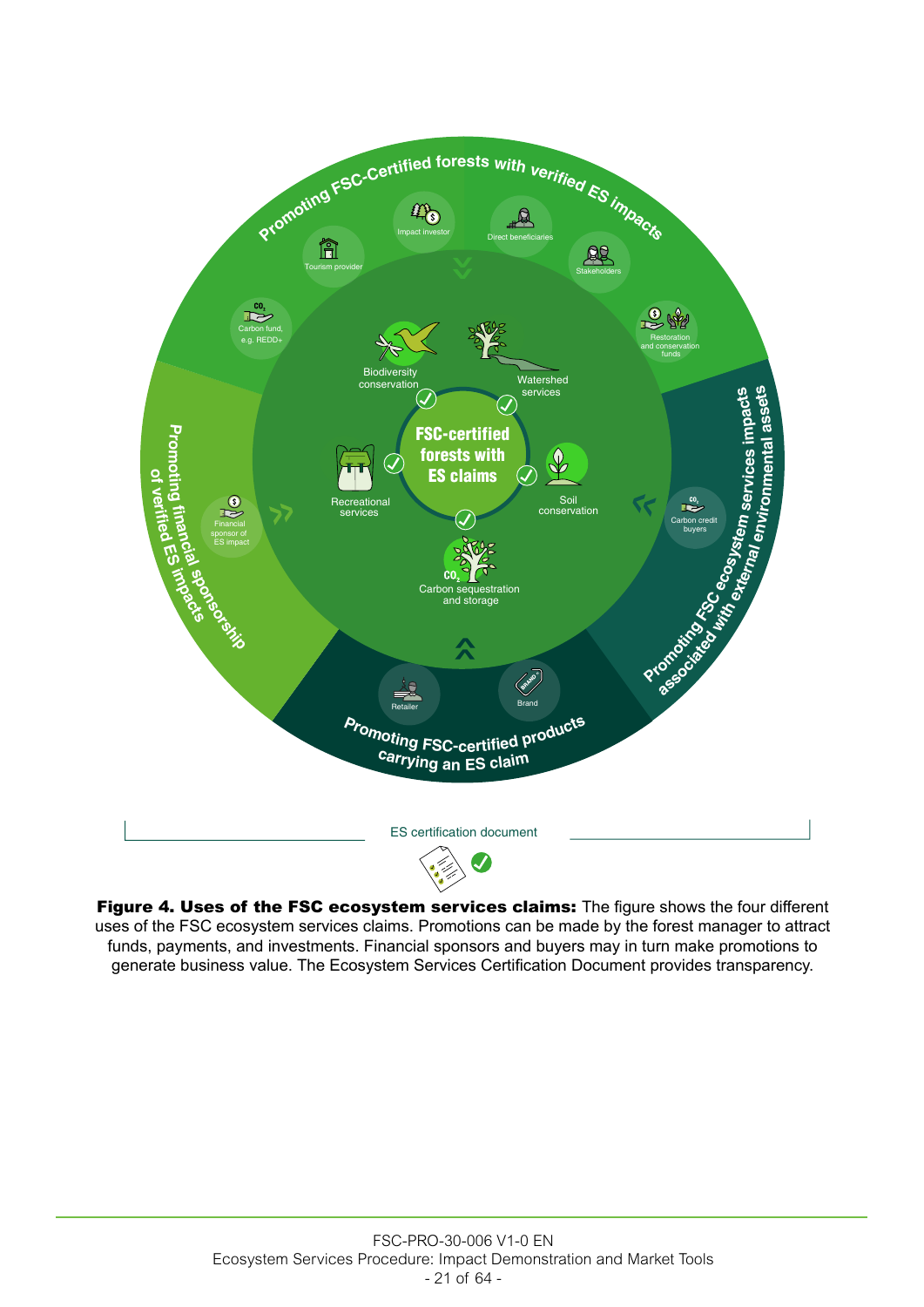| <b>Purpose</b>                                                                                                             | <b>Users and uses</b>                                                                                                                                                                                                                                                                                | <b>Benefits</b>                                                                                |  |
|----------------------------------------------------------------------------------------------------------------------------|------------------------------------------------------------------------------------------------------------------------------------------------------------------------------------------------------------------------------------------------------------------------------------------------------|------------------------------------------------------------------------------------------------|--|
| Promoting FSC-<br>certified forests                                                                                        | Users: FSC forest management certificate                                                                                                                                                                                                                                                             | Improved relations with stakeholders                                                           |  |
| with verified<br>ecosystem                                                                                                 | holders<br>Uses: Promote forests with verified ecosystem                                                                                                                                                                                                                                             | New clients or premium prices for<br>timber or non-timber products                             |  |
| services impacts<br>(Section 13)                                                                                           | services impacts, for example by:<br>communicating on websites<br>$\bullet$<br>$\bullet$                                                                                                                                                                                                             | Payments from direct beneficiaries<br>(e.g. downstream water users)                            |  |
|                                                                                                                            | sharing the ESCD with stakeholders,<br>clients, etc.<br>producing leaflets, posters, videos<br>$\bullet$                                                                                                                                                                                             | Improved access to funding,<br>sponsorships, and investments                                   |  |
|                                                                                                                            | Claim a contribution to the UN Sustainable<br><b>Development Goals</b>                                                                                                                                                                                                                               |                                                                                                |  |
| <b>Promoting FSC</b><br>100% products                                                                                      | Users: FSC forest management/chain of<br>custody certificate holders and retailers                                                                                                                                                                                                                   | New clients or premium prices for<br>timber or non-timber products                             |  |
| carrying an FSC<br>ecosystems<br>services claim                                                                            | Uses: Make ecosystem services claims on<br>sales and/or delivery documents for FSC-                                                                                                                                                                                                                  | Providing messages about impacts<br>that resonate with consumers                               |  |
| (Section 14)                                                                                                               | certified forest products<br>Promote FSC 100% products carrying                                                                                                                                                                                                                                      | Improved understanding of FSC by<br>consumers                                                  |  |
|                                                                                                                            | ecosystem services claims with businesses<br>and consumers                                                                                                                                                                                                                                           | Improved ability to meet<br>commitments to reduce supply chain                                 |  |
|                                                                                                                            | Use information about FSC-verified<br>ecosystem services impacts to assess supply<br>chain footprints                                                                                                                                                                                                | footprints                                                                                     |  |
| Promoting<br>financial                                                                                                     | <b>Users: Sponsors</b>                                                                                                                                                                                                                                                                               | Demonstrating corporate social<br>responsibility                                               |  |
| sponsorship of<br>verified FSC<br>ecosystem                                                                                | Uses: Promote financial support in line with<br>organizational commitments, e.g. with leaflets,<br>posters, videos                                                                                                                                                                                   | Providing messages about impacts<br>that resonate with consumers                               |  |
| services impacts<br>(Section 15)                                                                                           | Demonstrate contributions to UN Sustainable<br>Development Goals, etc.                                                                                                                                                                                                                               | Securing or diversifying business<br>relationships with suppliers                              |  |
| <b>Promoting FSC</b><br>ecosystem<br>services impacts<br>associated<br>with external<br>environmental<br>assets registries | Users: FSC forest management certificate<br>holders who have been issued with<br>an environmental asset by an external<br>certification scheme, such as verified carbon<br>units issued by Verified Carbon Standard or<br>water benefit certificates certified by Gold<br><b>Standard Foundation</b> | Premium prices for external assets                                                             |  |
| (Section 16)                                                                                                               | Uses: Add FSC certification and verified<br>ecosystem services impacts as attributes of<br>their environmental assets                                                                                                                                                                                |                                                                                                |  |
|                                                                                                                            | Users: Purchasers (and resellers) of<br>environmental assets and the registries<br>hosting them                                                                                                                                                                                                      | Improved relations with stakeholders<br>Access to a wider and bigger range<br>of clients, etc. |  |
|                                                                                                                            | Uses: Promoting the FSC-verified ecosystem<br>services impacts associated with the<br>environmental assets                                                                                                                                                                                           |                                                                                                |  |

# Box 3. Users and benefits of the ecosystem services claims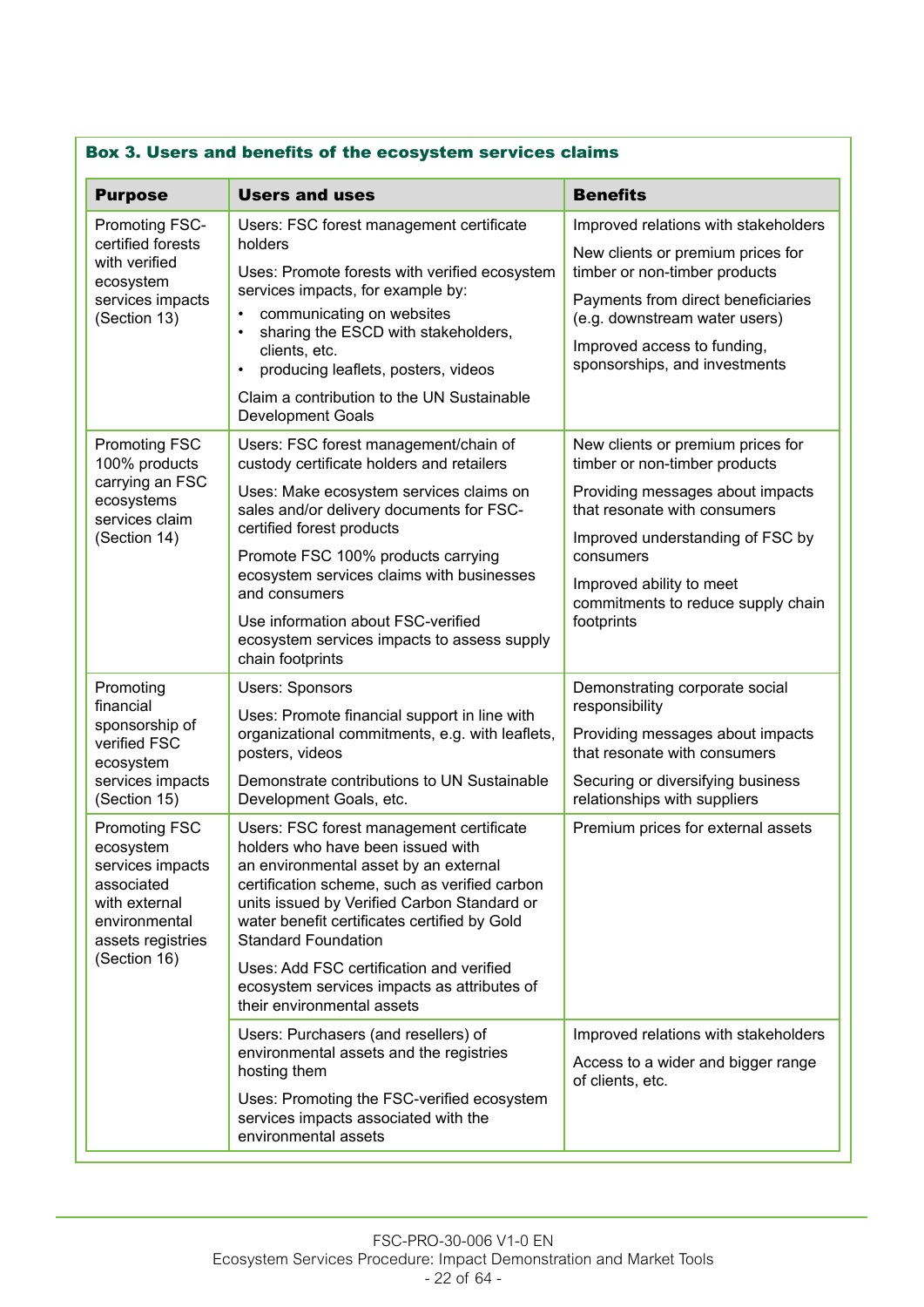## 13. Promoting FSC-certified forests with verified ecosystem services impacts

Once ecosystem services impacts have been verified, forest management certificate holders may use FSC trademarks to promote these impacts.

#### Trademark requirements for forest management certificate holders

- 13.1 Forest management certificate holders may promote their forests and forest products for which ecosystem services impacts have been verified with FSC trademarks and with FSC ecosystem services claim(s) as indicated in Clauses 12.2 and 12.3.
	- 13.1.1 Any additional explanation of the impact shall be consistent with the ESCD.

Some examples are:

- The maintenance of water quality has been verified on this FSC-certified forest.
- Positive impact on watershed services has been verified on this FSC-certified forest.
- Restoration of species diversity has been verified on this FSC-certified forest. The abundance of [focal species] has increased and the area damaged by [pests] has decreased [time frame] by introduction of [activities].
- 13.2 Forest management certificate holders may claim a contribution to the UN Sustainable Development Goals and targets corresponding to verified ecosystem services impacts as indicated in Annex B.

For example:

- The verified impact makes a contribution to Sustainable Development Goal 15 (Life on Land).
- 13.3 All applicable requirements for use of the FSC trademarks in FSC-STD-50-001 *Trademark Standard for Certificate Holders* shall apply.

NOTE: Without needing to implement Parts I, II, or III of this procedure, any FSC-certified forest could also claim a contribution to the UN Sustainable Development Goal target 15.2.1 (progress towards sustainable forest management) through indicator 15.2.1e: Forest area certified under an independently verified certification scheme.

#### Box 4. The United Nations Sustainable Development Goals

On 1 January 2016, the 17 UN Sustainable Development Goals (SDGs) encompassed by the 2030 Agenda for Sustainable Development – adopted by 193 world leaders in September 2015 at a historic UN Summit in New York – officially came into force. Over the next 15 years, countries will mobilize efforts to achieve these new Goals that apply universally to all, and aim to end all forms of poverty, fight inequalities and injustice, and tackle climate change, while ensuring that no one is left behind.

FSC helps achieve sustainable forest management in the world, one of the targets of SDG 15 (Life on Land). The broad environmental, social, and economic focus of the FSC forest stewardship principles also contribute to the SDGs focused on poverty, equality, natural resources, production and consumption patterns, decent work, climate change, inclusive and accountable societies, and global partnerships (see <https://ic.fsc.org/en/web-page-/fsc-contributions-to-achieving-the-sustainable-development-goals>).

The impacts that can be verified using this procedure are linked to specific UN SDG Indicators in Annex B. Based on verified impacts, forest managers and their sponsors can use FSC trademarks to promote their contributions to these Goals.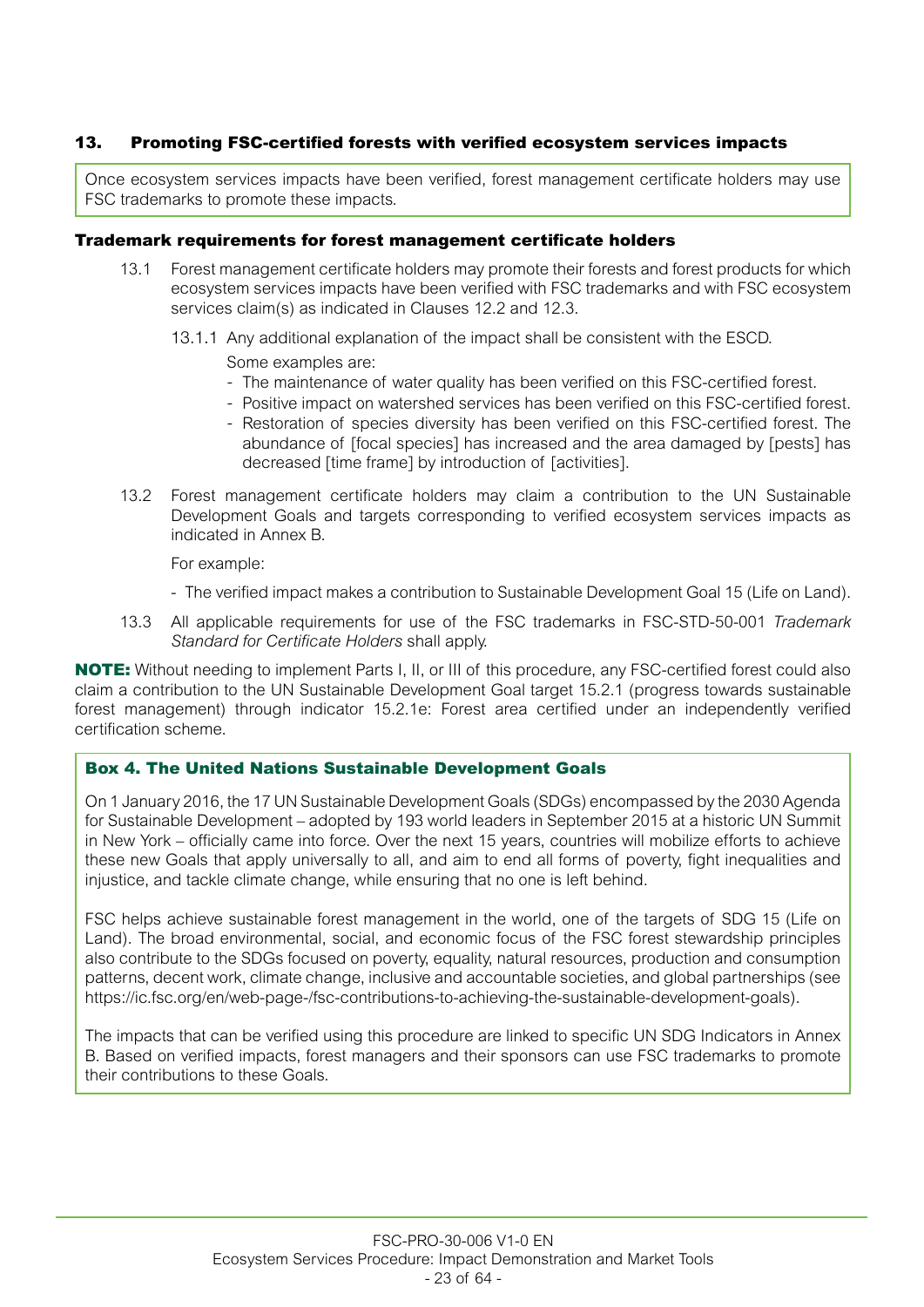# 14. Promoting FSC-certified products carrying an FSC ecosystems services claim

FSC trademarks may be used to promote FSC 100% products with associated ecosystem services claims.

## Chain of custody (CoC) requirements for forest management (FM)/CoC and CoC certificate holders

- 14.1 FM/CoC and CoC certificate holders may make ecosystem services claims about physical FSC-certified products from forests with verified ecosystem services impacts.
- 14.2 For the sale of physical forest products with ecosystem services claims, FM/CoC and CoC certificate holders shall add the specific ecosystem services claim(s) with the corresponding code indicated in Annex B (e.g. ES1.1) to sales and/or delivery documents of the product, in addition to the FSC claim, and its certificate code, including in all cases the forest management certificate code(s) for the forest(s) from where all ecosystem services claims originate.
- 14.3 CoC certificate holders sourcing materials that carry FSC ecosystem services claims may pass this claim on to the next companies in the supply chain.
	- 14.3.1 CoC certificate holders shall ensure that these materials are traceable and controlled during all stages of processing, storage, and commercialization.
	- 14.3.2 The forest management certificate code shall be passed along with the FSC ecosystem services claim.
- 14.4 CoC certificate holders shall establish separate product groups for products that carry ecosystem services claims.
- 14.5 Only FSC 100% products with ecosystem services claims can be promoted as such.
- 14.6 CoC certificate holders shall identify products with ecosystem services claims on their material accounting records and volume summaries.

#### Trademark requirements for chain of custody certificate holders

- 14.7 CoC certificate holders may use ecosystem services claims for promoting eligible products only when all FSC-certified content carries FSC ecosystem services claims.
- 14.8 Only ecosystem services for which impacts have been verified for all material sources may be claimed.

**For example:** A product is produced with material from two sources, one having verified impacts claims for biodiversity and watershed services and the other for biodiversity and soil. Only biodiversity may be included in product promotion.

14.9 When products are promoted as FSC-certified material with FSC ecosystem services claims, the ecosystem services claim(s) shall be always specified or described in summary form (see 12.2 and 12.3).

For example:

- This [product] is made of wood from FSC-certified forests with verified [restoration of native species].
- This [product] is made of wood from FSC-certified forests with verified impact on [biodiversity].
- 14.10 Any additional explanation of the impact shall be consistent with the ESCD.
- 14.11 All requirements for use of the FSC trademarks in FSC-STD-50-001 *Trademark Standard for Certificate Holders* shall apply.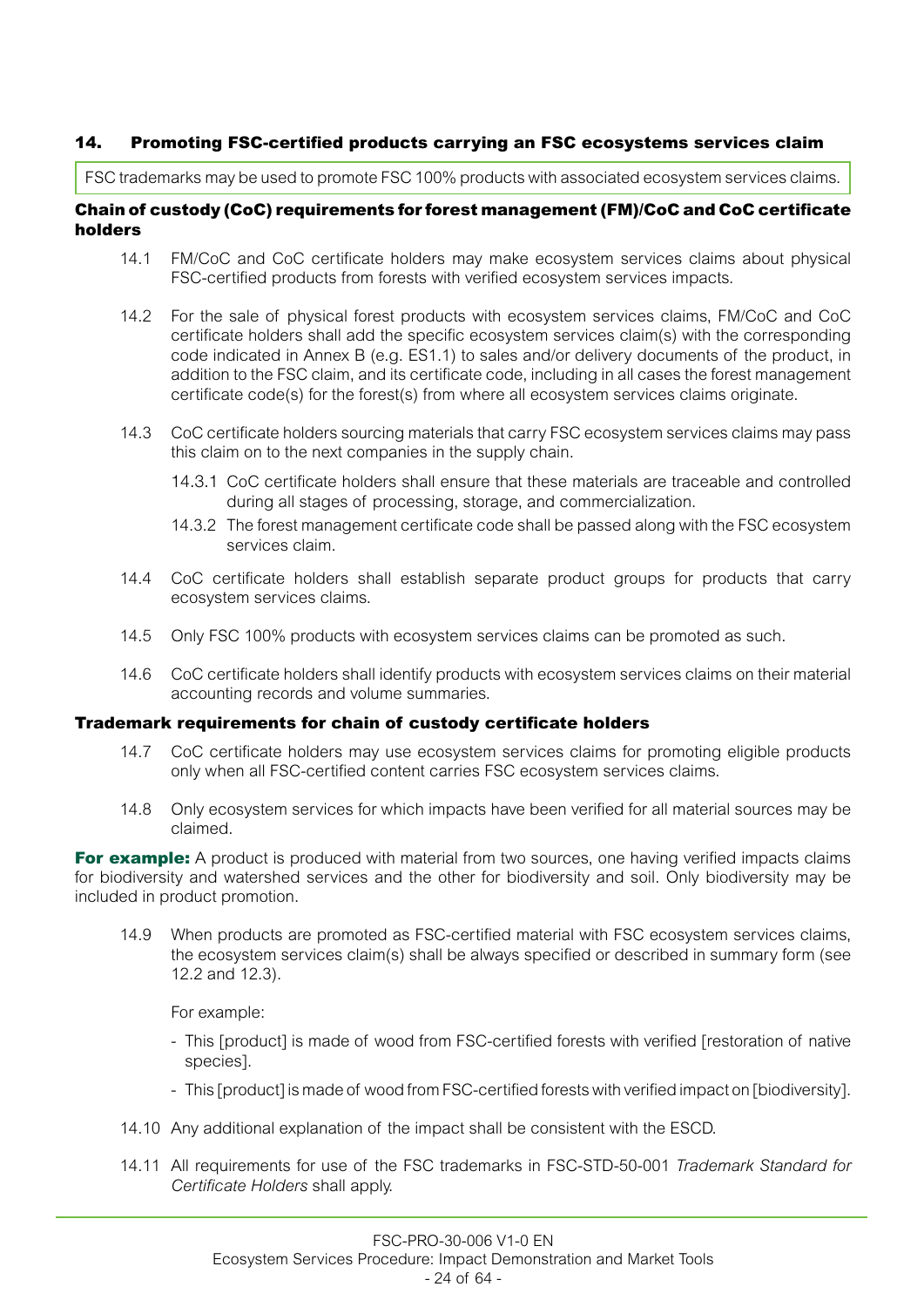#### Requirements for non-FSC-certified trademark licensees promoting products

14.12 Organizations that are not required to obtain CoC certification may apply for an FSC trademark licence with the national or regional trademark service provider to promote sales and use of FSC-certified products with ecosystem services claims in line with FSC-STD-50-002 *Standard for Non-Certificate Holders*.

#### 15. Promoting financial sponsorship of verified FSC ecosystem services impacts

Forest management certificate holders may use verified ecosystem services impacts to attract financial sponsorships that support and reward the forest manager for the impact, and to sustain it. In return, sponsors may use FSC trademarks to promote their contribution to the impact.

#### CoC requirements for FM and FM/CoC certificate holders

- 15.1 For all sponsorships of FSC ecosystem services, FM and/or FM/CoC certificate holders shall fill in the form in Annex D of this procedure and submit it to their certification body, which will publish an updated summary of all sponsored ecosystem services impacts on the FSC database of registered certificates [\(info.fsc.org\)](http://info.fsc.org/).
	- 15.1.1 The form in Annex D may be submitted without the name of the sponsor if the sponsor prefers to remain anonymous.

#### Trademark requirements for sponsors

15.2 Sponsors with an FSC trademark licence may promote sponsoring of verified ecosystem services claims with the FSC trademarks.

NOTE: If a sponsor does not have an FSC trademark licence through certification or trademark service, they may apply for one with the national or regional trademark service provider.

- 15.3 The promotion shall be done in line with applicable trademark use requirements and shall specify the ecosystem service claims, the forest sponsored, and the duration or year of sponsorship.
- 15.4 Sponsors may also claim a contribution through sponsorship to UN Sustainable Development Goals and targets corresponding to verified ecosystem services impacts as indicated in Annex B.

For example:

- The verified impact makes a contribution to UN Sustainable Development Goal 15 (Life on Land), through a financial sponsorship of ecosystem services impact verified through FSC certification.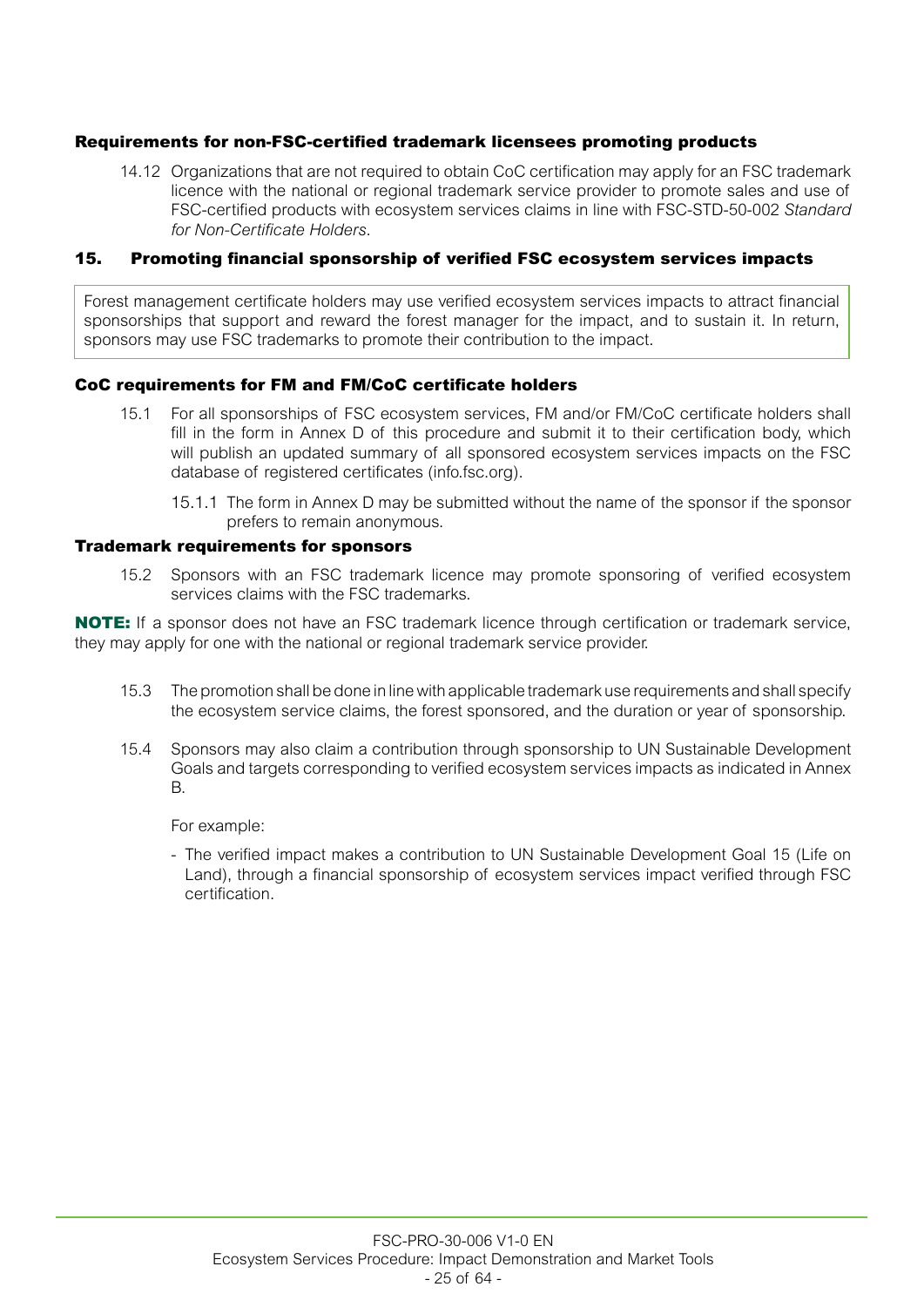# 16. Promoting FSC ecosystem services impacts associated with external environmental assets registries

In addition to being FSC certified, forest managers may also have certified environmental assets according to external schemes, such as carbon credits.

Attributing FSC certification and verified ecosystem services impacts to external environmental assets such as carbon credits can increase their value, especially if the verification pertains to additional ecosystem services (e.g. a biodiversity impact associated with a carbon credit). If buyers of these assets or the registries that list them wish to promote FSC certification or verified ecosystem services impacts as attributes of these assets, they will need to obtain an FSC trademark licence.

It is important for forest managers to recognize that if they choose to add information about FSC ecosystem services impacts within external registries, they will in a sense be transferring that ecosystem impact along with the external asset. It may be difficult for the organization to obtain sponsorships, or attract price premiums on timber or non-timber forest products using ecosystem services claims if these claims have been sold along with an external environmental asset.

#### Trademark requirements for forest management certificate holders

16.1 Forest management certificate holders may add FSC ecosystem services claims as additional information within registries for external environmental assets, such as verified carbon units certified by Verified Carbon Standard or water benefit certificates certified by Gold Standard Foundation.

#### Trademark requirements for purchasers of external environmental assets

- 16.2 Individuals/institutions that buy external environmental assets with FSC ecosystem services claims included as additional information within a carbon credit registry or similar, do not need to obtain an FSC trademark licence in order to do so.
	- 16.2.1 Individuals/institutions that buy such assets shall have an FSC trademark licence to promote the purchase with the FSC trademarks beyond including it in a registry, sustainability report, or equal;
	- 16.2.2 The registries listing the environmental assets shall comply with Clause 16.2.1.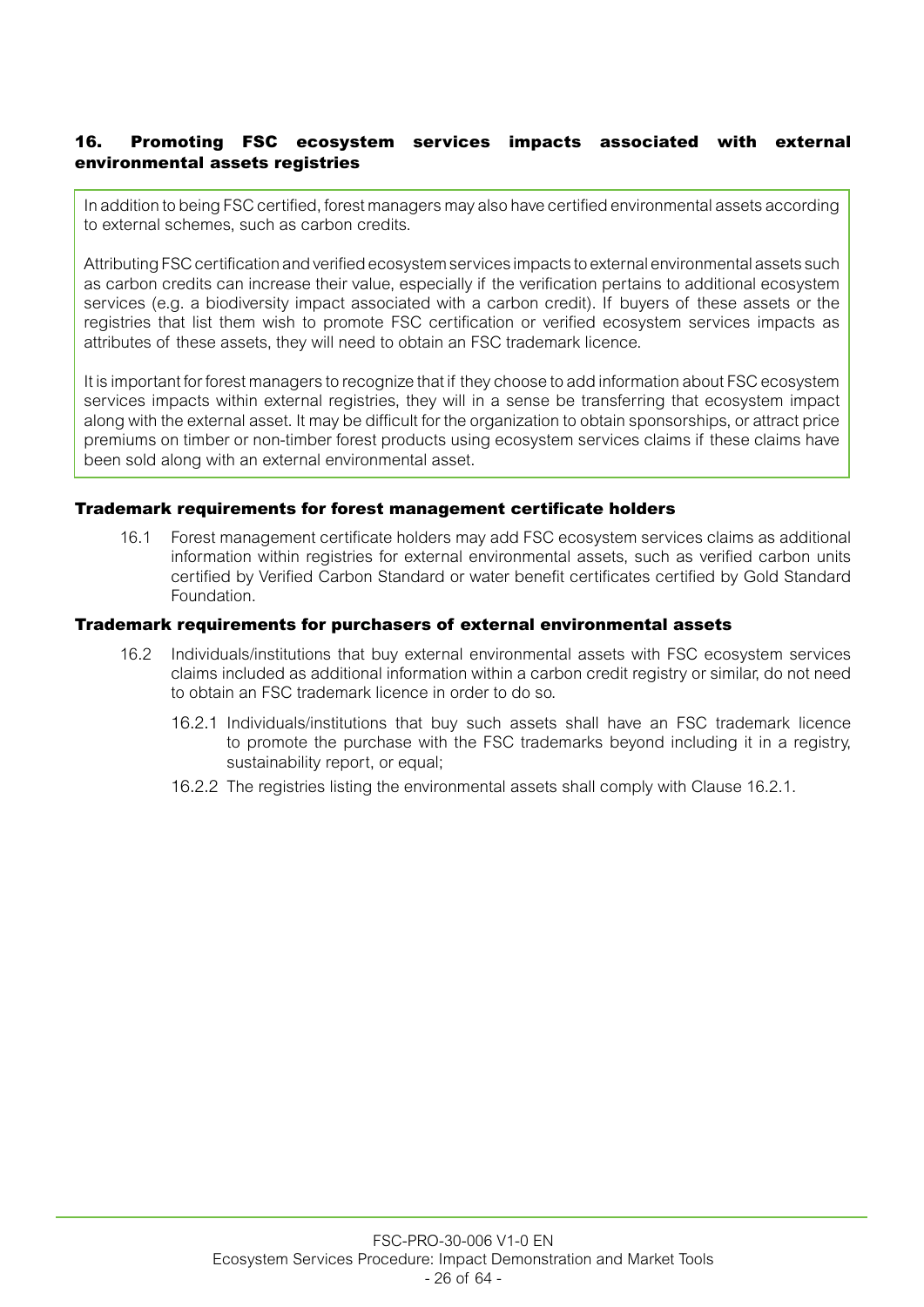# Part V: Requirements for certification bodies

Part V contains the additional requirements with which certification bodies need to comply when evaluating organizations that are implementing this procedure.

It is structured following different aspects of the evaluation, which are further detailed in other FSC normative documents (referenced in brackets at the beginning of each section).

#### 17. Additional requirements related to forest management evaluations (FSC-STD-20- 007 Forest Management Evaluations)

- 17.1 The certification body shall evaluate compliance of the forest management organization with Parts I, II, and III of this procedure every five years.
- 17.2 The certification body shall include the declared ecosystem services and the requirements from Clause 17.1 in the audit plan and the sampling.
- 17.3 The certification body may carry out a surveillance evaluation to:
	- 17.3.1 Evaluate the correction of non-conformities identified in previous evaluations related to the requirements of Clause  $17.1$ ; and
	- 17.3.2 Evaluate significant changes in the ESCD, such as significant changes to the theory of change, the selected or measurement of outcome indicators, or the methodologies used.
- 17.4 The certification body should carry out the evaluation at the same time as conducting a forest management audit.
- 17.5 During successive evaluations, the certification body may decide not to evaluate all the requirements of this procedure, if there have been no changes since the last evaluation.

#### 18. Additional requirements related to audit findings and decision-making (FSC-STD-20-001 General Requirements for FSC Accredited Certification)

18.1 Audit findings shall be evaluated in accordance with FSC-STD-20-001 *General Requirements for FSC Accredited Certification*.

NOTE: In this procedure, a requirement is considered to be at the clause level (e.g. 1.2, 5.6), including all individual sub-clauses.

- 18.2 The certification body shall come to a decision that an ecosystem services impact proposed by the organization is verified if the organization complies with all applicable requirements in Parts I, II, and III of this procedure.
- 18.3 For each verified impact, the certification body shall:
	- 18.3.1 Evaluate the use of ecosystem services claims and approve their use if the organization complies with the applicable requirements of Part IV of this procedure;
	- 18.3.2 Include 'ecosystem services' in the scope of the forest management certificate;
	- 18.3.3 Include the verified impact in the forest management certificate.
- 18.4 When the organization wishes to have a proposed impact validated, the certification body shall:
	- 18.4.1 Evaluate the organization's compliance with Clause 11.2; and
	- 18.4.2 In successive evaluations, verify the organization's compliance with all applicable requirements of this procedure.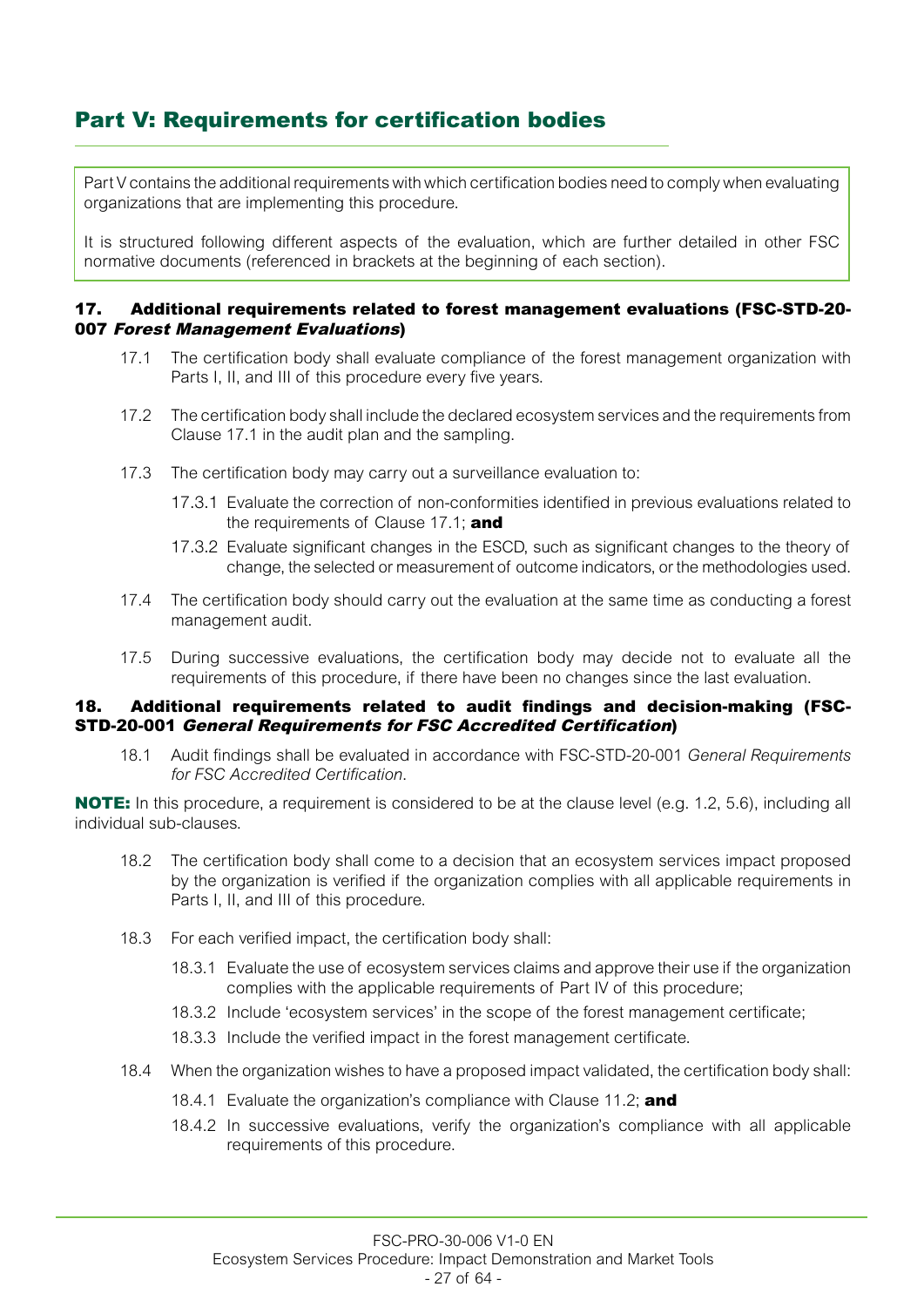- 18.5 The certification body shall record any verified and/or validated ecosystem services impacts in the ESCD.
- 18.6 Non-conformities of the organization with this procedure shall lead to corrective action requests, but shall not affect the forest management certification decision.
	- 18.6.1 If non-conformities are not closed within the specified timeline, the certification body shall withhold or retract the verification or validation of the proposed ecosystem services impact, and any associated uses of ecosystem services claims from Part IV of this procedure;
	- 18.6.2 Each non-conformity shall be evaluated to determine whether it constitutes a minor or a major non-conformity according to FSC-STD-20-007 *Forest Management Evaluations*.
- 18.7 Each proposed impact shall be evaluated individually; some proposed impacts may be approved while others may not.

#### 19. Additional requirements related to forest management certification reports (FSC-STD-20-007a Forest Management Evaluations Addendum – Forest Certification Reports)

#### Content to add to forest management certification reports

- 19.1 The certification report shall include an explicit statement of any ecosystem services impact verified or validated by the certification body in accordance with this procedure.
- 19.2 If more than one management unit is within the scope of the certificate, the certification report shall clearly indicate for which management units any impacts were verified or validated.

#### Group certification reports

- 19.3 Certification reports for groups shall indicate, in addition to the content from Clause 19.1:
	- 19.3.1 The separation of responsibilities to demonstrate impact between the group entity level and the group member level; AND
	- 19.3.2 To which group members the verified or validated ecosystem services impact applies.

#### Surveillance reports

19.4 The surveillance evaluation report shall indicate whether non-conformities with this procedure identified in previous evaluations have been corrected.

# Forest management certification public summary reports (FSC-STD-20-007b Forest Management Evaluations Addendum – Forest Certification Public Summary Reports)

## Content

- 19.5 The certification public summary report shall include the content described in Clause 19.1 19.3, excluding confidential information.
- 19.6 The certification body shall publish the evaluated ESCD, including the results of the evaluation and excluding confidential information, on the FSC database of registered certificates [\(info.fsc.org](http://info.fsc.org/)).
	- 19.6.1 A link or reference to the ESCD shall be included in the forest certification public summary report.
- 19.7 The certification body shall publish and periodically update, on the FSC database of registered certificates (info.fsc.org), a table of any sponsorships for the verified impacts, containing the following information:
	- 19.7.1 The verified impact that has been sponsored
	- 19.7.2 The number of sponsorships for each verified impact
	- 19.7.3 The year of each unique sponsorship.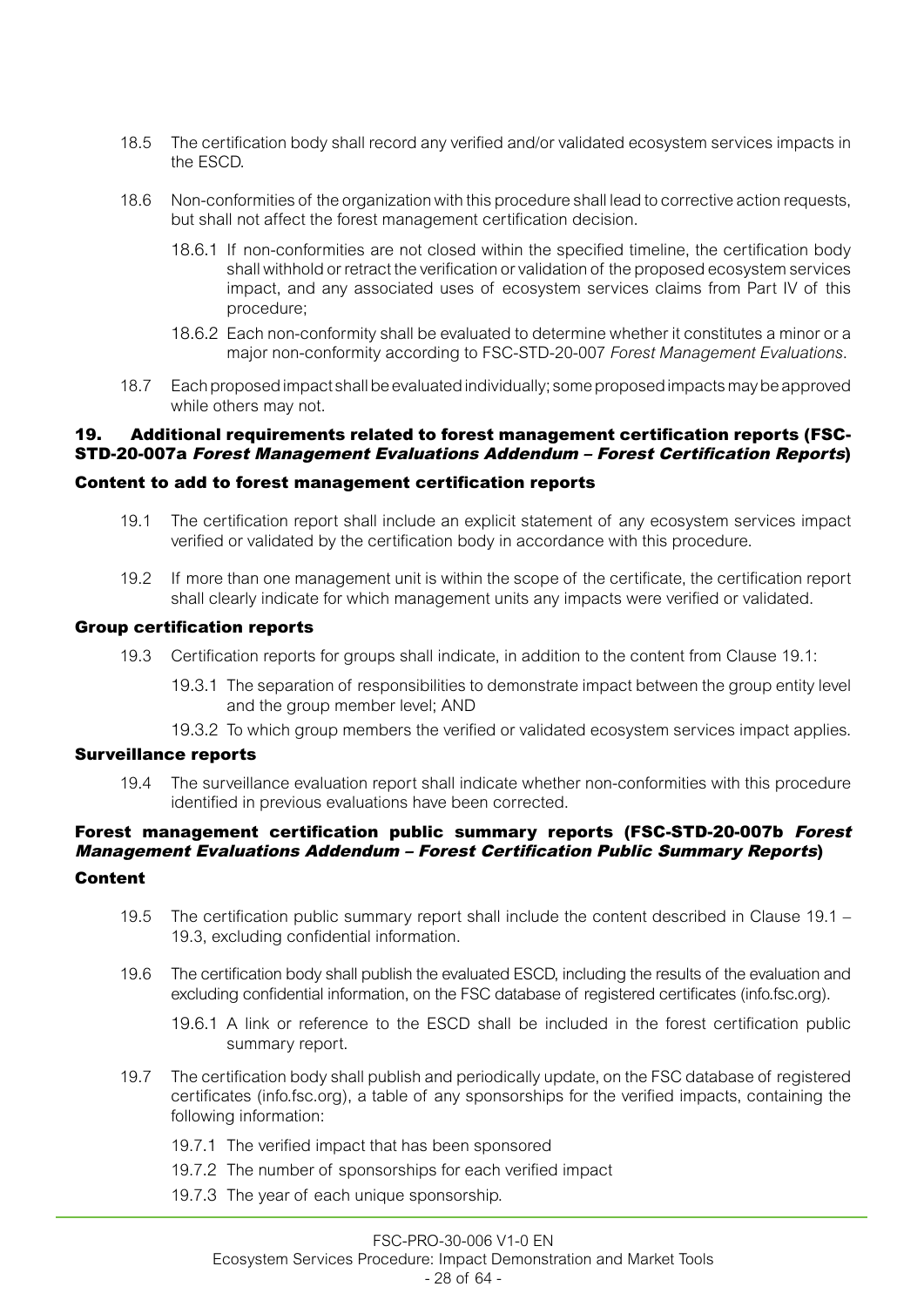## 20. Additional requirements for certification body personnel involved in certification activities (FSC-STD-20-001 General Requirements for FSC Accredited Certification Bodies)

20.1 At least one member of the audit team shall be trained in the declared ecosystem service(s) or have proven competence based on past experience.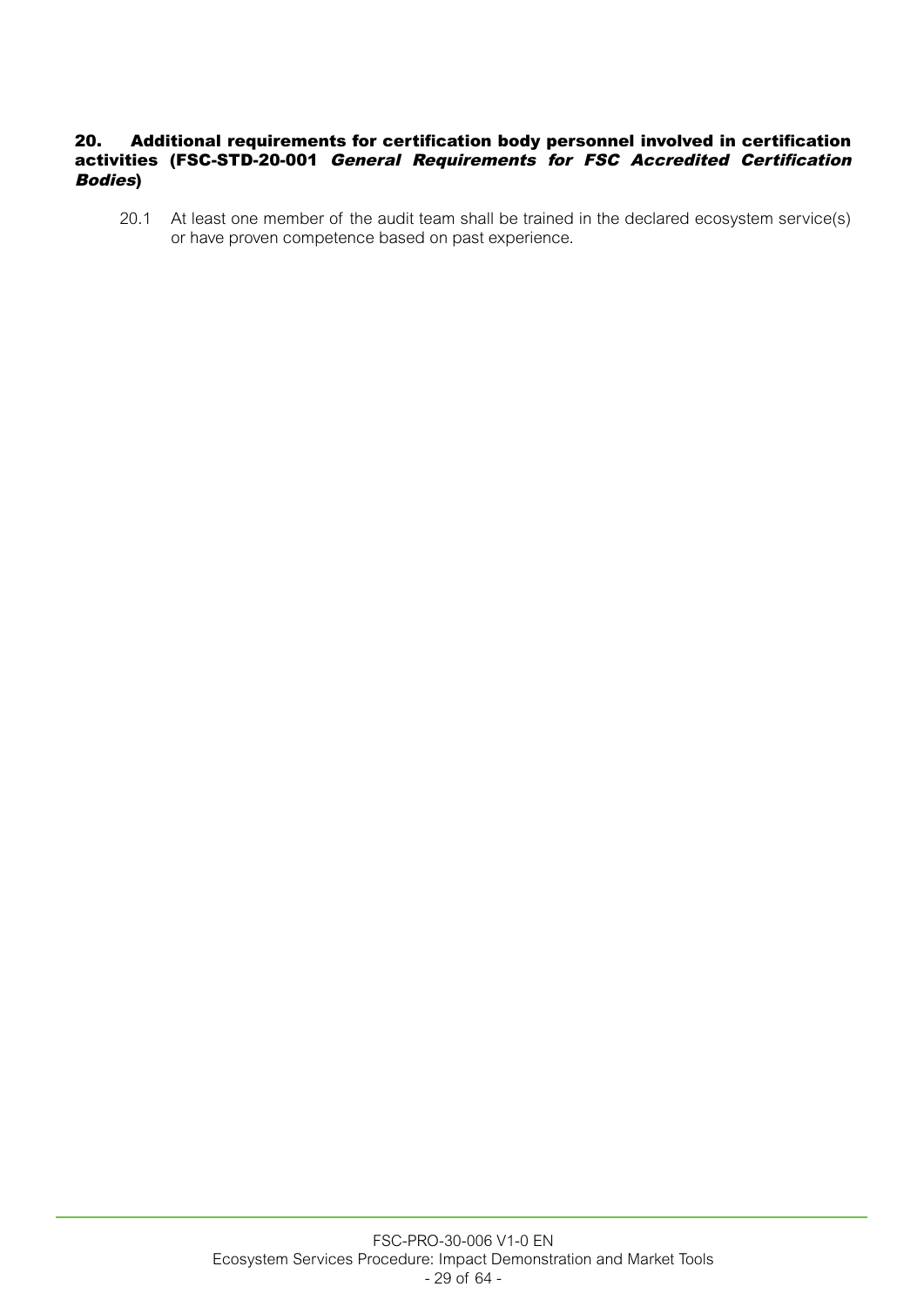# Annex A. Template Ecosystem Services Certification Document

The Ecosystem Services Certification Document (ESCD) is the primary piece of evidence used by the certification body to assess compliance with the procedure. It will also contain all the information required for third parties to understand the impacts that have been demonstrated and the context of the forest management unit. Following the forest management evaluation, it will include a list of impacts that were validated or verified by the certification body. The ESCD will be uploaded by the certification body to the FSC certification database and will be available for download alongside certification report public summaries.

The ESCD is therefore a primary tool for providing transparency to the process and supporting communication to other parties about the impact that has been demonstrated. In some cases, it will be used to support promotion of FSC-certified forests with verified ecosystem services impacts; in other cases, the ESCD may be all that is required to secure a benefit, such as a grant, an investment, or a payment from a beneficiary, such as a downstream water user.

#### Results of the evaluation (this page to be completed by the lead auditor)

| <b>Name of the certification body</b>                                                                                          |                                 |                          |
|--------------------------------------------------------------------------------------------------------------------------------|---------------------------------|--------------------------|
| Name of the lead auditor                                                                                                       |                                 |                          |
| Date of the evaluation of this document                                                                                        |                                 |                          |
| List of ecosystem services claims with ES impact code from<br><b>Annex B</b><br>(based on verified ecosystem services impacts) |                                 |                          |
| List of validated ecosystem services impacts<br>(when clause 11.2 applies)                                                     |                                 |                          |
| Date of verification or validation of the impact                                                                               | <b>Approved on [dd.mm.yyyy]</b> | Valid until [dd.mm.yyyy] |

| Signature of the lead auditor and seal | <b>Place of approval</b> |  |
|----------------------------------------|--------------------------|--|
|                                        |                          |  |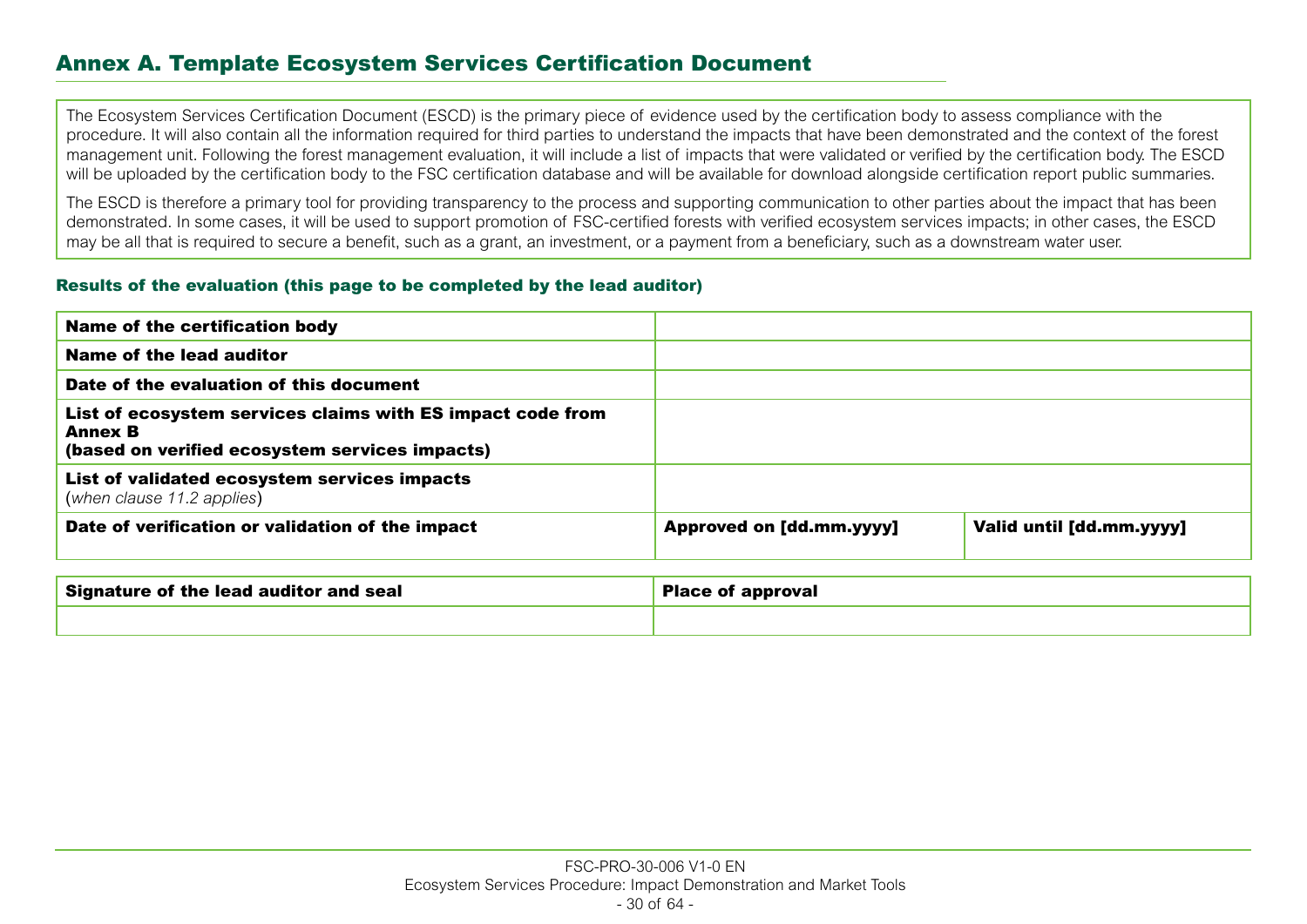#### Part I: Information regarding steps to demonstrating impact

#### Step 1: Declaration of the ecosystem service(s)

#### 4.1 The organization shall declare the ecosystem service(s) for which an impact is proposed

*The organization shall choose one or more from among five ecosystem services: carbon sequestration and storage, biodiversity conservation, watershed services, soil conservation, and/or recreational services. The organization should develop an ESCD for each declared ecosystem service.*

 $\square$  Biodiversity conservation (ES1)

 $\square$  Carbon sequestration and storage (ES2)

 $\square$  Watershed services (ES3)

 $\square$  Soil conservation (ES4)

 $\Box$  Recreational services (ES5)

#### 4.2 The organization shall briefly describe the legal tenure to manage, use, and/or receive payments for the declared ecosystem service

*Describe relevant legislation relevant to the declared ecosystem service. This is particularly relevant in countries where forest managers have the right to*  harvest timber, but other services such as water and biodiversity are not included in their management rights. It is expected that the organization will *provide a reference to the applicable law(s).*

*A law may not exist in the relevant jurisdiction. In this case, the organization is required to describe this situation.*

#### 4.3 The organization shall list any management objectives related to the declared ecosystem service, including any relevant objectives from the management plan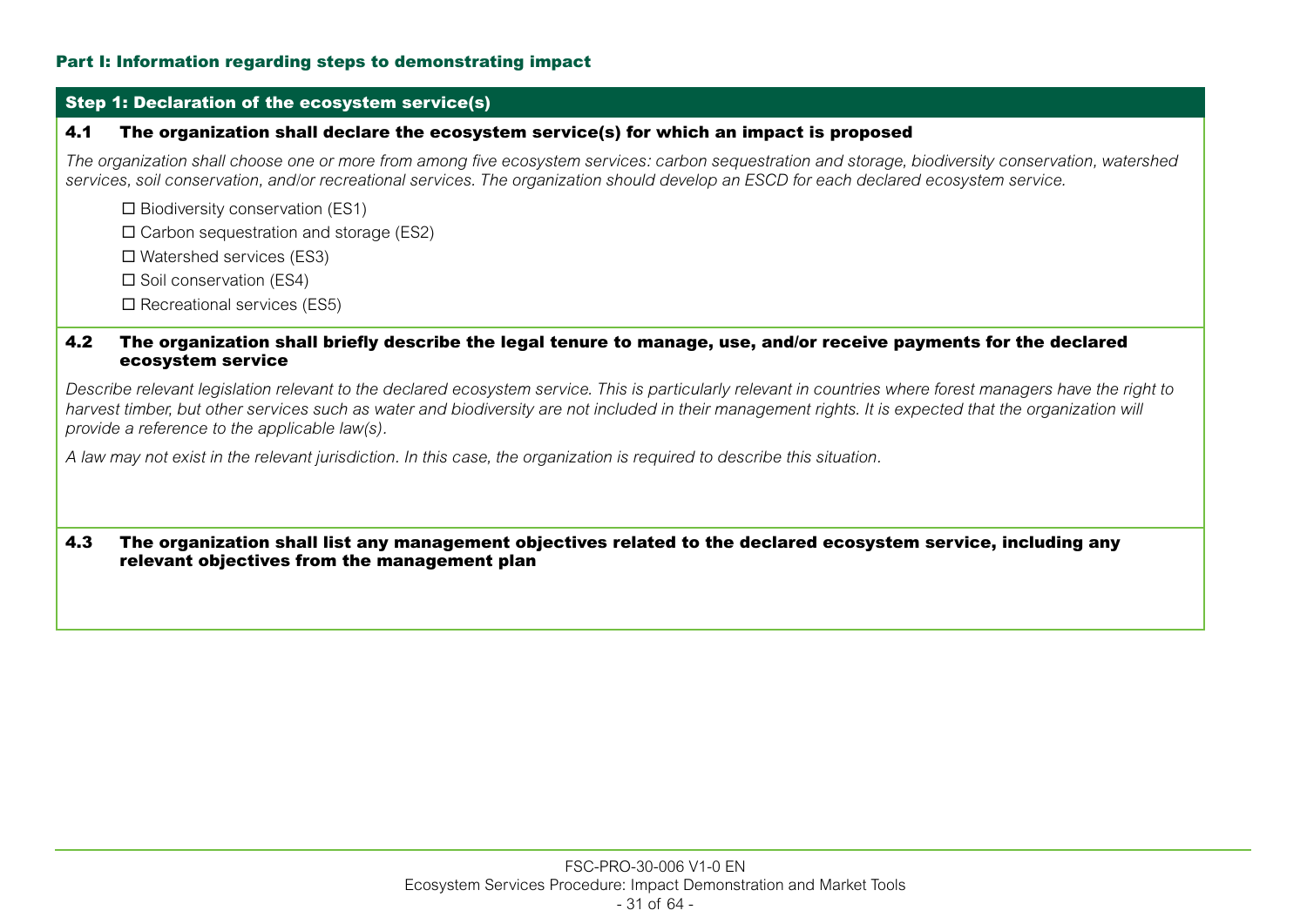#### Step 2: Description of the ecosystem service (it is recommended that you describe this step in approximately 1,000 words for all the clauses)

#### 5.1.1 The current condition of the ecosystem service

#### 5.1.2 The past condition of the ecosystem service, based on best available information (small and low-intensity managed forests are not required to comply with this clause unless required by the methodology used according to Step 5)

*This description should focus on describing the need and/or opportunity for current management activities to either restore or maintain the ecosystem services.*

#### 5.1.3 Areas within and outside of the management unit that contribute to the declared ecosystem service (small and low-intensity managed forests are not required to describe areas outside the management unit unless required by the methodology used according to Step 5)

*Some examples of areas outside of the management unit are:*

- *Watershed services: upstream and/or downstream areas in a river, headwaters areas, wetlands, or water sources*
- *Recreational services: areas outside the management unit that are key tourist attractions or protected areas and/or features adjacent to the management unit that can enhance its tourist value, such as a beautiful mountain or lake that can be seen from the management unit.*

#### 5.1.4 Beneficiaries of the ecosystem service

*The organization should describe only direct beneficiaries of the declared ecosystem service, such as communities whose drinking water is provided by the watershed service, human settlements that can benefit from a more stable soil, or local people working in the recreational services sector. Existing information from stakeholder consultations may be used to fulfil this clause.*

*End-users such as consumers or global beneficiaries of carbon mitigation should not be listed.*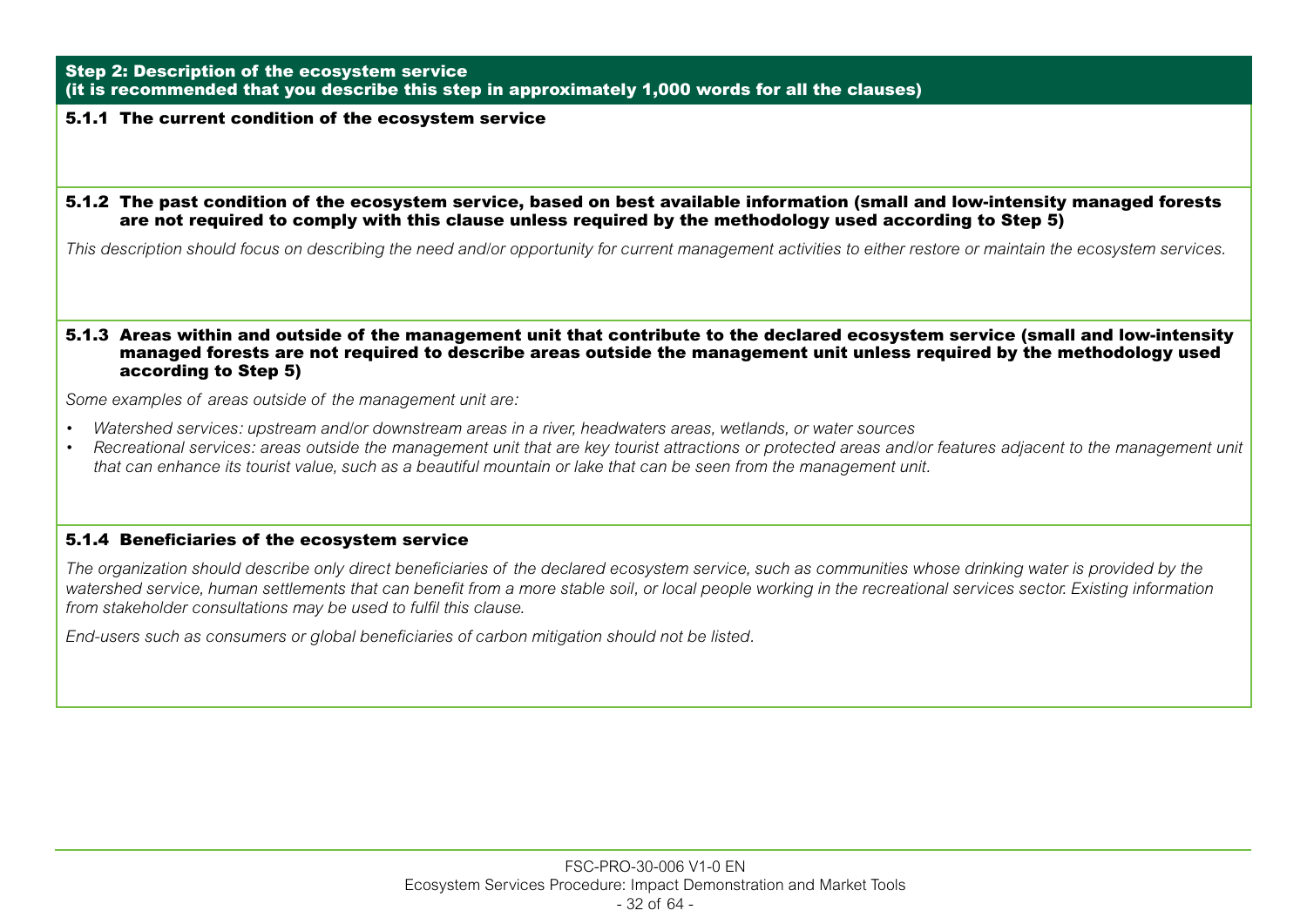#### 5.1.5 Threats to the ecosystem service, both human-induced and of natural origin, within and outside of the management unit (small and low-intensity managed forests need describe only threats within the management unit)

*For example:*

- *Slash and burn activities outside may cause uncontrolled forest fires affecting carbon stocks, biodiversity, or recreational services*
- *Deforestation or forest degradation in the area could affect wildlife populations*
- *Development activities could affect water quality or hydrological systems*
- *Land conversion outside the management in mountainous areas may significantly affect soil conservation.*

#### 5.1.6 A summary of culturally appropriate engagement with Indigenous Peoples and local communities, related to the declared ecosystem service including ecosystem services access and use, and benefit sharing

*This description may include stakeholder consultation; free, prior, and informed consent (FPIC) processes; engagement with communities and other organizations involved in activities related to the declared ecosystem service; disputes and dispute-resolution processes. In addition, this section may include how the organization plans to share benefits from the declared ecosystem service with Indigenous Peoples and local communities; how you plan to grant access and basic use of the ecosystem service to Indigenous Peoples and local communities.*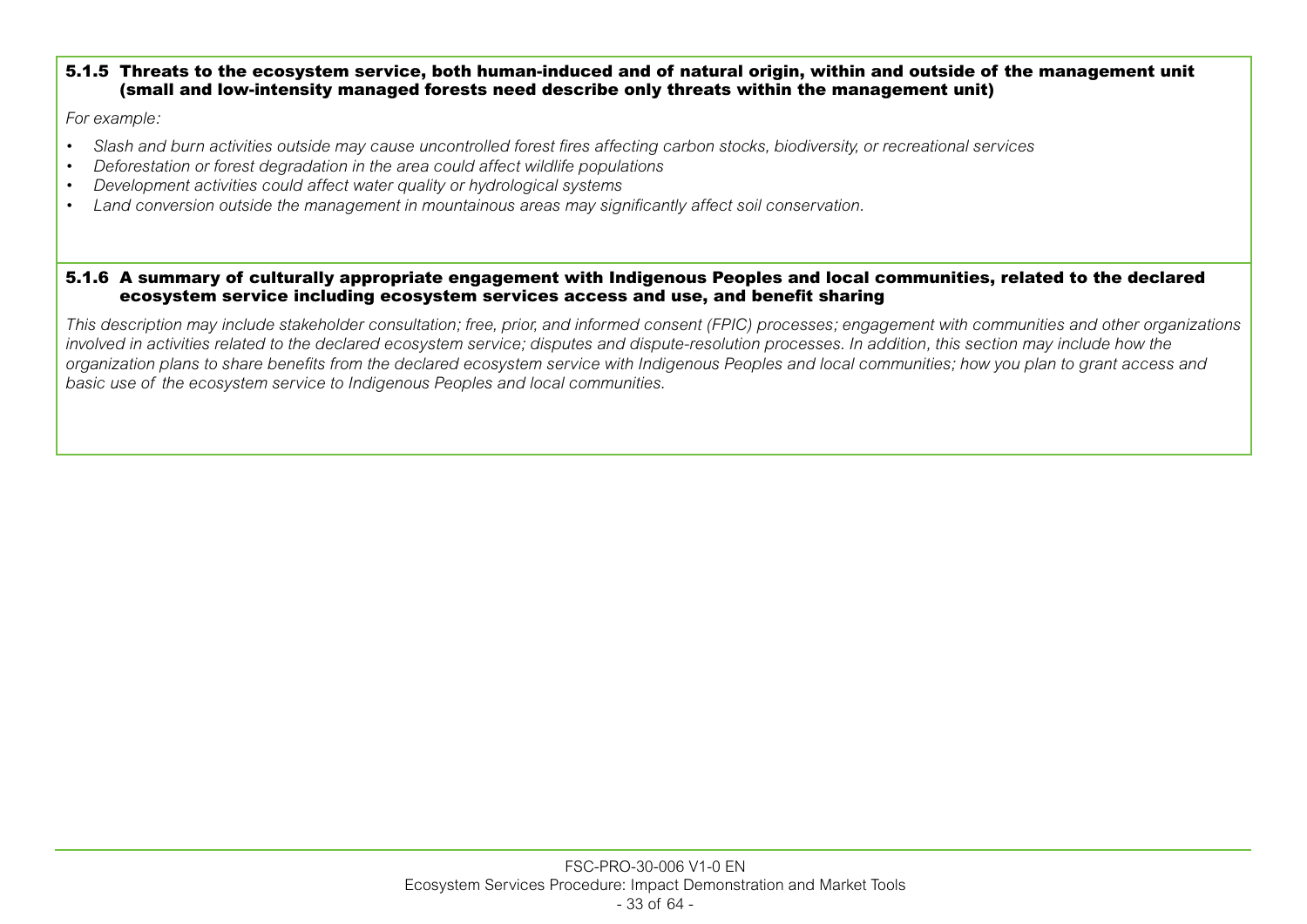## Step 3: Theory of change: Linking management activities to impacts

#### 6.1 For each declared ecosystem service, the organization shall propose one or more of the impacts from Annex B

*The impacts that can be demonstrated are listed in the five tables of Annex B.*

*Under each ecosystem service, there are several impacts to choose from. The choice of the impact is of great importance, as it influences the required information in terms of outcome indicators and the necessary comparisons to show evidence of impact.*

*For example, ES1.1 Restoration of natural forest cover or ES3.1 Maintenance of water quality.*

#### 6.2 For each proposed impact, the organization shall develop a theory of change to describe the link between management activities and the impacts, using Annex A as a template

*Follow the template below to develop a theory of change (Clause 6.2)*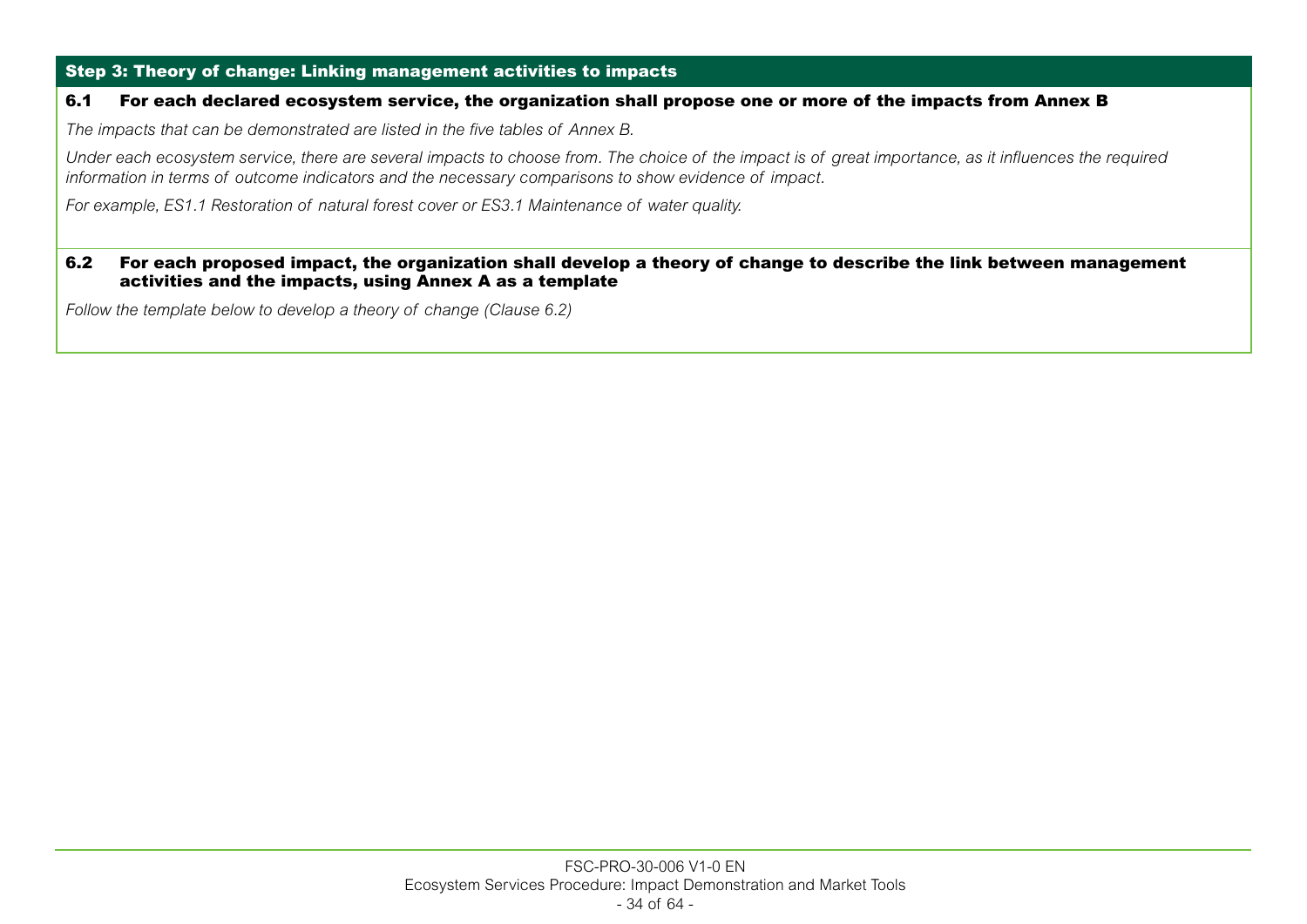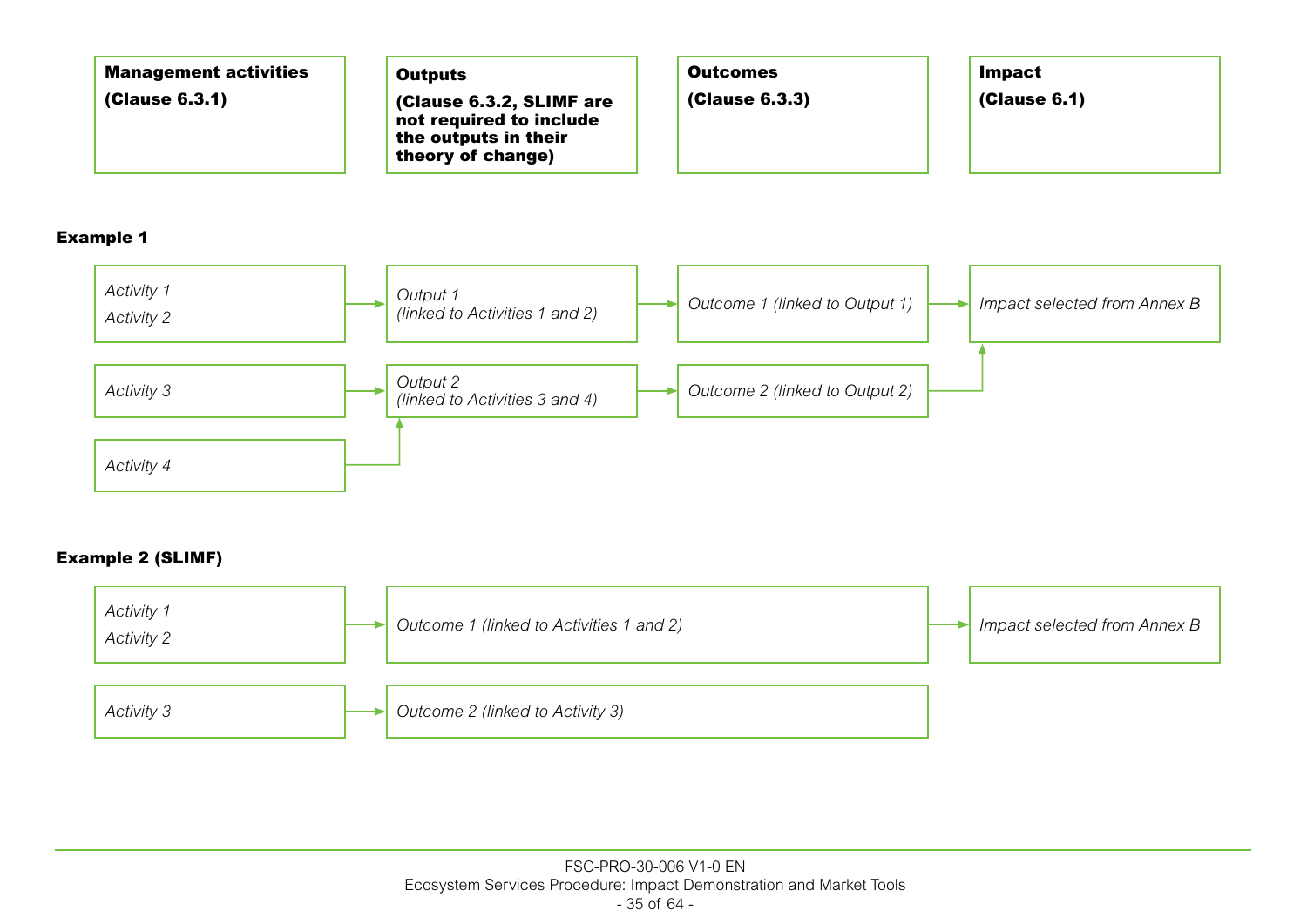#### 6.5 The organization shall identify and briefly describe any contextual factors that may influence the outcomes, e.g. the introduction of new legislation, or the presence of other water users (SLIMF may focus on local contextual factors)

*Some examples:*

- *Political change or introduction of new legislation*
- *Safety and other events such as wars or violent conflicts*
- *Occurrence of natural disaster or change in climate*
- *Overlapping tenure of the management unit by other users*
- *Land rights in the country*
- *Other users of the ecosystem services in the area.*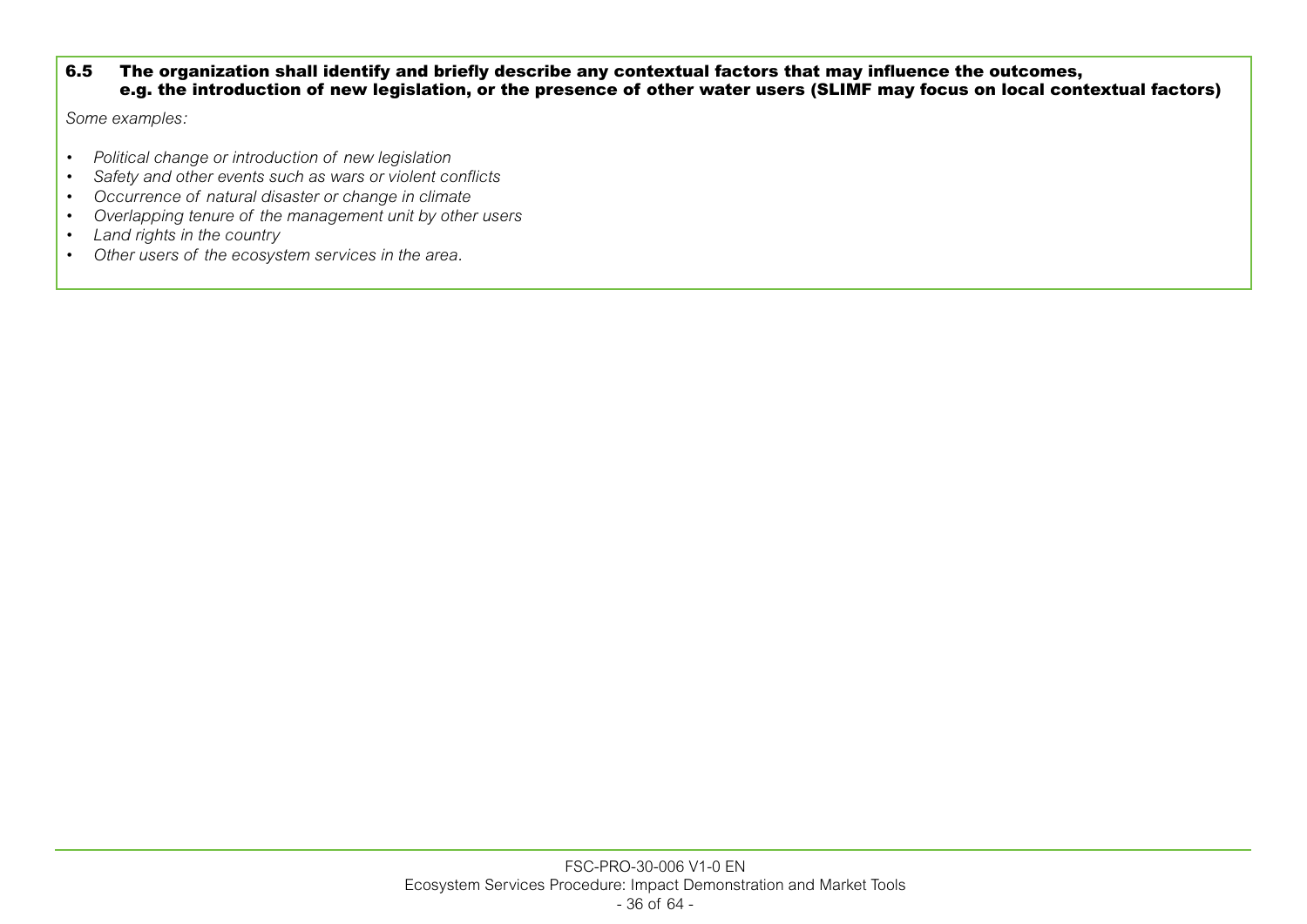| Step 4: Selection of outcome indicators                |                                                                                                                                             |                                                                                                                                                                                                                                   |  |  |  |
|--------------------------------------------------------|---------------------------------------------------------------------------------------------------------------------------------------------|-----------------------------------------------------------------------------------------------------------------------------------------------------------------------------------------------------------------------------------|--|--|--|
| <b>Impact (Clause 6.1)</b>                             | For each proposed impact, the organization shall<br>select one or more outcome indicators according to<br><b>Clauses 7.1, 7.2, and 7.3)</b> | 7.4<br>For each outcome indicator selected, the<br>organization shall specify a verifiable target(s)<br>that represents a desired future value for the<br>outcome indicator (SLIMF are not required to<br>comply with Clause 7.4) |  |  |  |
|                                                        |                                                                                                                                             | The verifiable target may come from the forest management plan                                                                                                                                                                    |  |  |  |
| Impact 1                                               | Outcome indicator for Outcome 1 (selected from Annex B or an                                                                                | Verifiable target for the outcome indicator                                                                                                                                                                                       |  |  |  |
|                                                        | alternative outcome indicator)                                                                                                              | Link to the outcomes presented in the theory of change                                                                                                                                                                            |  |  |  |
| Link to the outcomes presented in the theory of change |                                                                                                                                             |                                                                                                                                                                                                                                   |  |  |  |
| Impact 2                                               | Outcome indicator (selected from Annex B or an alternative                                                                                  | Verifiable target for outcome indicator                                                                                                                                                                                           |  |  |  |
|                                                        | outcome indicator)                                                                                                                          | Link to the outcomes presented in the theory of change                                                                                                                                                                            |  |  |  |
| Link to the outcomes presented in the theory of change |                                                                                                                                             |                                                                                                                                                                                                                                   |  |  |  |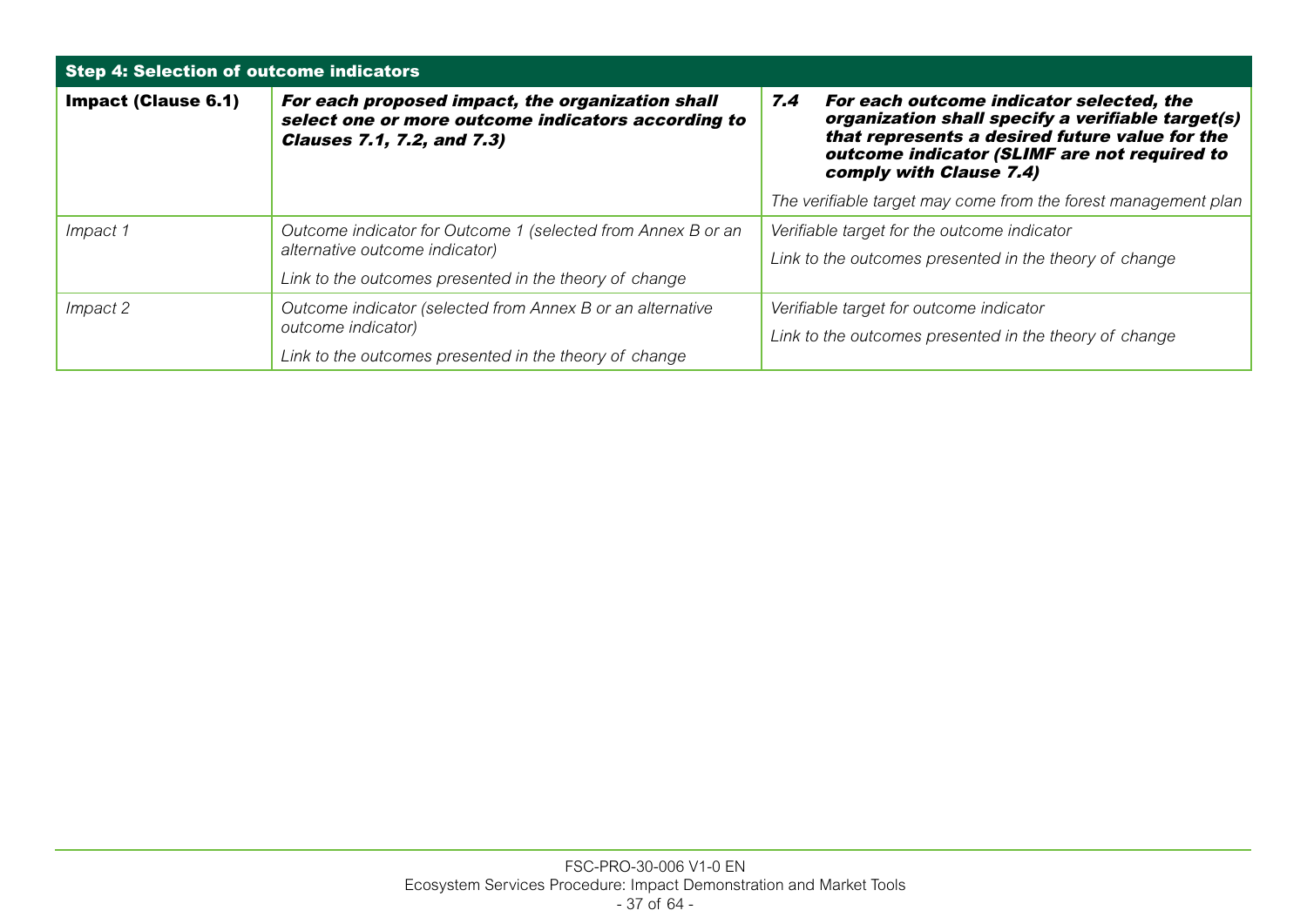| Step 5: Methods (it is recommended that you describe this step in approximately 500 words for all the clauses)                       |                                                                                                                      |  |  |
|--------------------------------------------------------------------------------------------------------------------------------------|----------------------------------------------------------------------------------------------------------------------|--|--|
| 8.1                                                                                                                                  | To measure the values of the selected outcome indicator(s), the organization shall either:                           |  |  |
|                                                                                                                                      | 8.1.1 Choose an applicable methodology from FSC-GUI-30-006 Guidance for Demonstrating Ecosystem Services Impacts; or |  |  |
| 8.1.2 Use another methodology that conforms to the following eligibility criteria.                                                   |                                                                                                                      |  |  |
| 8.1.2.1 The methodology is suitable for the local                                                                                    | Brief justification:                                                                                                 |  |  |
| context and the outcome indicator to be<br>measured                                                                                  | The organization is not required to fill out this section if it has chosen a methodology from<br>FSC-GUL30-006.      |  |  |
| 8.1.2.2 The methodology is credible, based on                                                                                        | Brief justification:                                                                                                 |  |  |
| best available information (e.g. there are<br>publications that support the use of the<br>methodology; it has been validated through | The organization is not required to fill out this section if it has chosen a methodology from<br>FSC-GUI-30-006.     |  |  |
| previous use; it has been endorsed by experts)                                                                                       |                                                                                                                      |  |  |
| 8.1.2.3 The methodology is objective and replicable,<br>i.e. it yields similar results when applied by                               | Brief justification:                                                                                                 |  |  |
| different observers in the same site under<br>similar conditions                                                                     | The organization is not required to fill out this section if it has chosen a methodology from<br>FSC-GUI-30-006.     |  |  |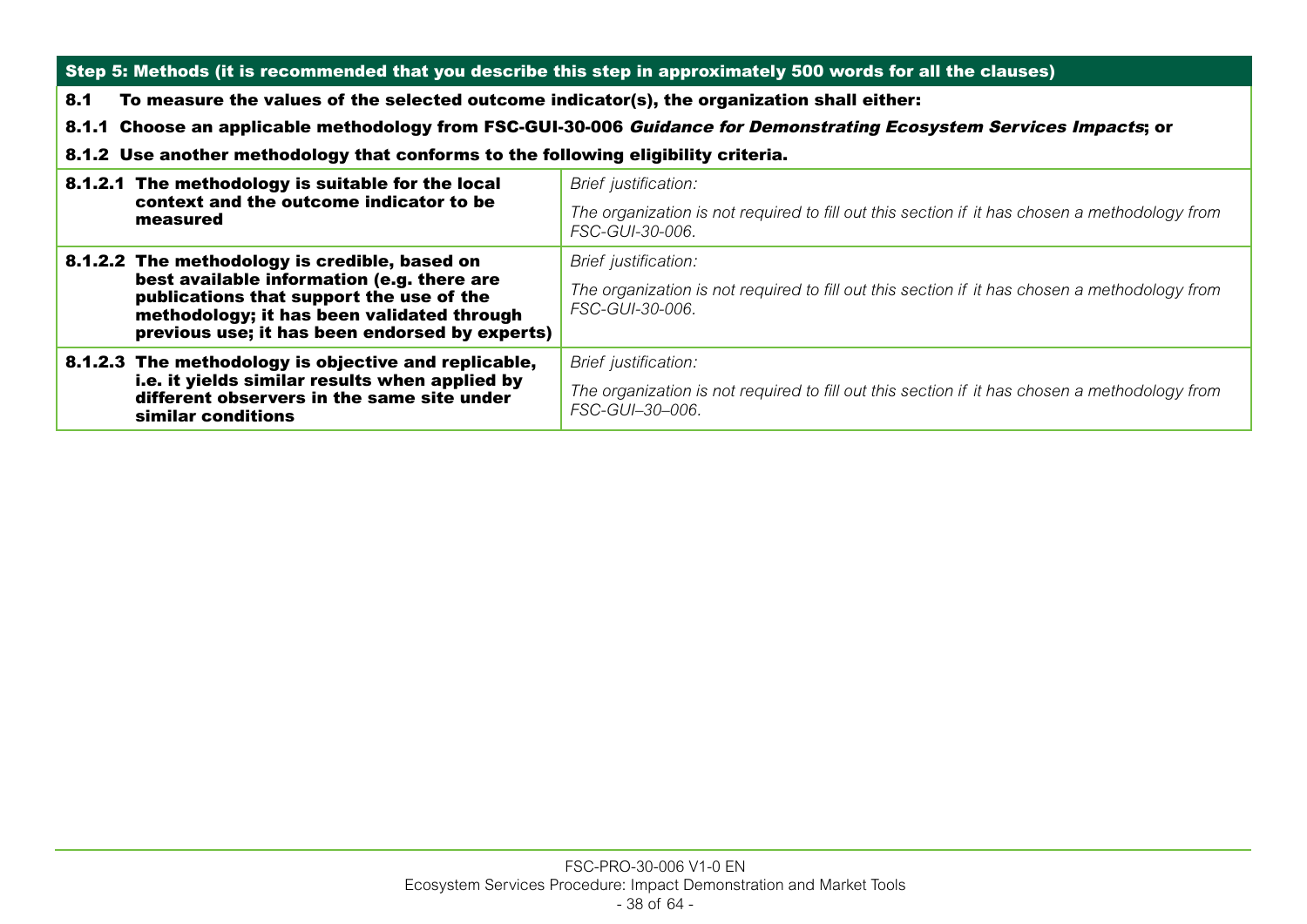|       | Step 5: Methods (it is recommended that you describe this step in approximately 1,000 words)                                                                                            |                           |  |  |  |
|-------|-----------------------------------------------------------------------------------------------------------------------------------------------------------------------------------------|---------------------------|--|--|--|
| 8.2   | The organization shall describe the methodology used to measure the values of the selected outcome indicator(s), in terms<br>that are clear enough to facilitate evaluation             |                           |  |  |  |
|       | The organization should refer to FSC-GUI-30-006 for recommended methodologies and could also refer to external methodologies, books, or articles. Provide a<br>brief description below. |                           |  |  |  |
| 8.3   | The organization shall describe the collection and analysis of data, including:                                                                                                         |                           |  |  |  |
| 8.3.1 | The data sources that were used (literature,<br>interviews, field measurements, modelling, etc.)                                                                                        | <b>Brief description:</b> |  |  |  |
| 8.3.2 | Sampling methods, including frequency and/or<br>intensity                                                                                                                               | Brief description:        |  |  |  |
| 8.3.3 | Any equipment used to measure the outcome<br>indicator                                                                                                                                  | Brief description:        |  |  |  |
| 8.3.4 | A summary of any data analysis performed                                                                                                                                                | Brief description:        |  |  |  |
|       |                                                                                                                                                                                         |                           |  |  |  |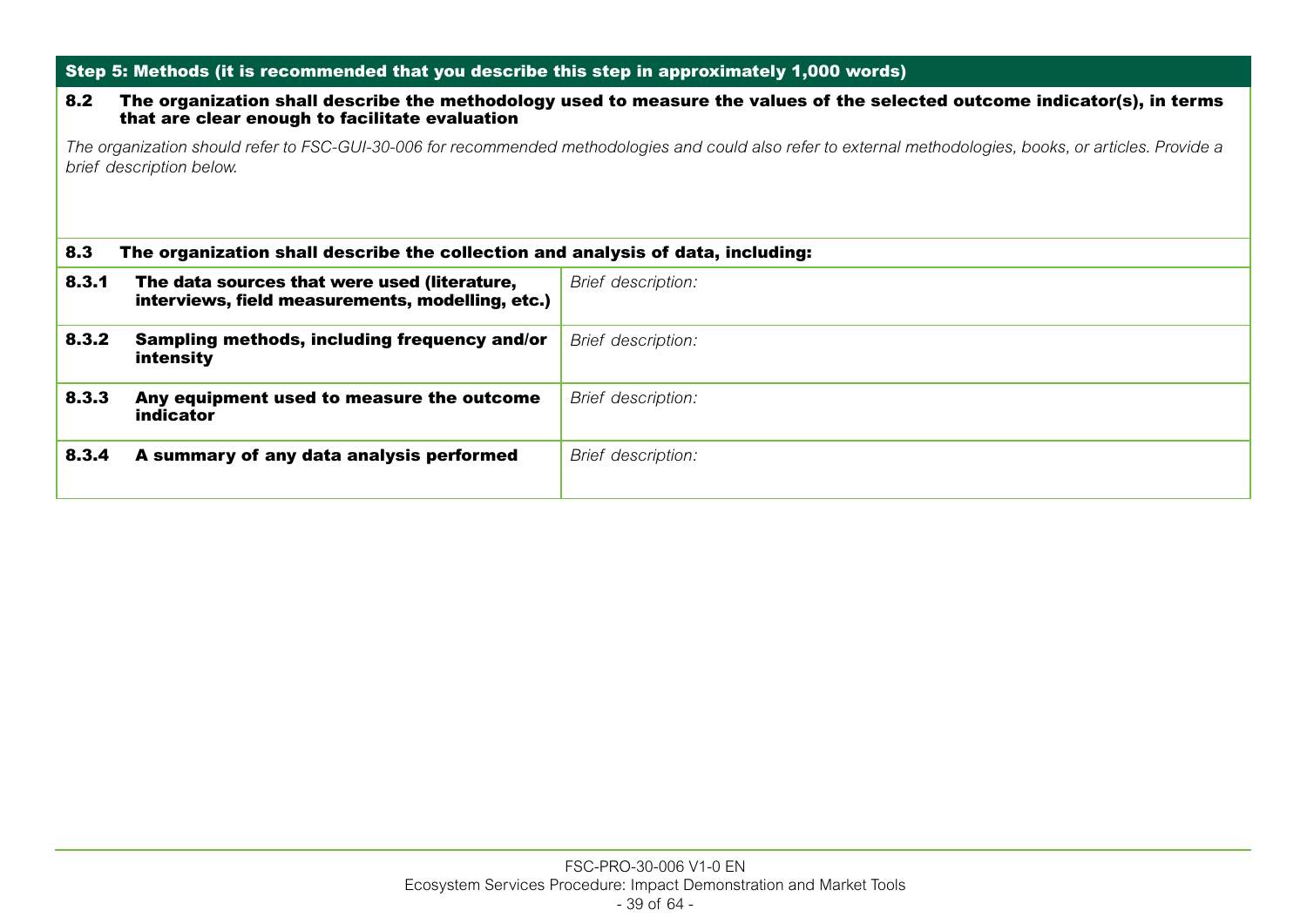| Step 6: Measurement and comparison of the value of the selected outcome indicator(s)                                                                                                                          |                                                                                                                                                                                                                                                                           |  |  |
|---------------------------------------------------------------------------------------------------------------------------------------------------------------------------------------------------------------|---------------------------------------------------------------------------------------------------------------------------------------------------------------------------------------------------------------------------------------------------------------------------|--|--|
| The organization shall measure the present value of<br>9.1<br>each selected outcome indicator                                                                                                                 | The organization shall, according to the specifications in the<br>9.2<br>'Comparison' column of Annex B, compare the present value of<br>each outcome indicator with the specified value                                                                                  |  |  |
| Write down the specific measure you are using of the present value,<br>e.g. tonnes of above-ground forest carbon stocks across the forest<br>management unit as measured in 2016 (within the last two years). | Write down the comparison value chosen from Annex B. Be specific, e.g. previous<br>measurement of above-ground carbon stocks across the management unit in 2005; or<br>allowable turbidity, as set out in the Environmental Protection Agency water quality<br>standards. |  |  |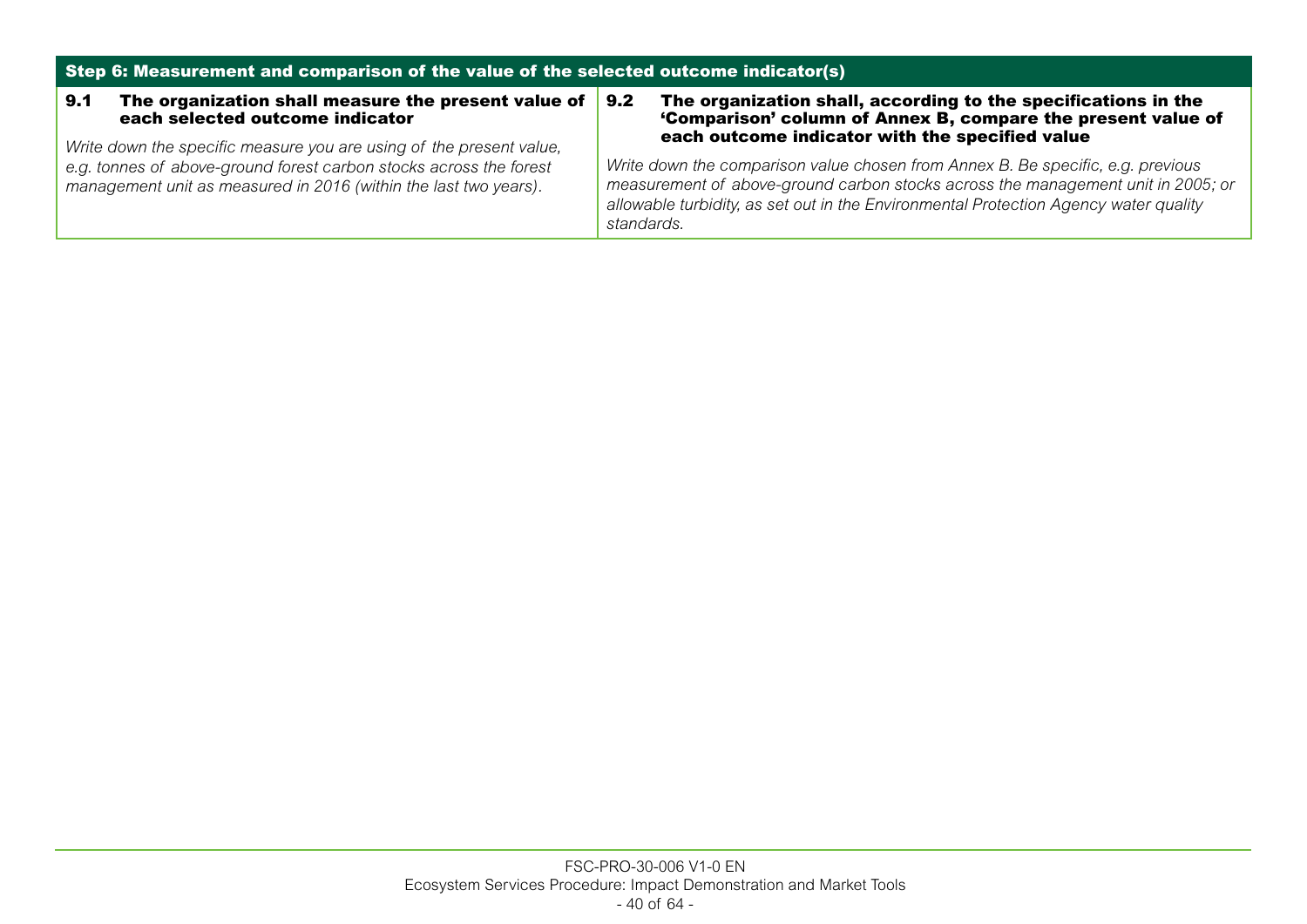| Step 7: Statement of results (it is recommended that you describe this step in approximately 500 words for all the clauses)                                                                |                                                     |                                                                                                                         |                                                   |                                                 |                                                                                                                                                                                                                                               |
|--------------------------------------------------------------------------------------------------------------------------------------------------------------------------------------------|-----------------------------------------------------|-------------------------------------------------------------------------------------------------------------------------|---------------------------------------------------|-------------------------------------------------|-----------------------------------------------------------------------------------------------------------------------------------------------------------------------------------------------------------------------------------------------|
| <b>Impact</b><br>(Clause 6.1)                                                                                                                                                              | <b>Outcome</b><br>indicator<br>(Clause 7.1)         | <b>Present</b><br>value of the<br>outcome<br>indicator<br><b>(Clause 9.1)</b>                                           | Value of the<br>comparison<br><b>(Clause 9.2)</b> | <b>Required result</b><br>(Annex B)             | <b>Results (Clause 10.1)</b>                                                                                                                                                                                                                  |
| Impact 1                                                                                                                                                                                   | List the selected<br>outcome<br><i>indicator(s)</i> | Record the<br>present value of<br>the outcome<br><i>indicator(s)</i>                                                    | Record the value<br>of the<br>comparison          | Re-state the<br>required result<br>from Annex B | Describe the evidence that shows the required result has<br>been met.<br>Provide detailed evidence summarizing reports or the<br>results for each outcome indicator.<br>The organization may provide additional evidence as an<br>attachment. |
| 10.2 For each proposed impact, the organization shall describe how the results from Clause 10.1 contribute to the likelihood of<br>achieving the proposed verifiable targets in the future |                                                     |                                                                                                                         |                                                   |                                                 |                                                                                                                                                                                                                                               |
| <b>Verifiable target 1</b><br><b>Verifiable target 2</b>                                                                                                                                   |                                                     | Describe how the result for each outcome indicator is consistent with achieving<br>the verifiable target in the future. |                                                   |                                                 |                                                                                                                                                                                                                                               |
|                                                                                                                                                                                            |                                                     | Describe how the result contributes to achieving the verifiable target in the<br>future for impact 2.                   |                                                   |                                                 |                                                                                                                                                                                                                                               |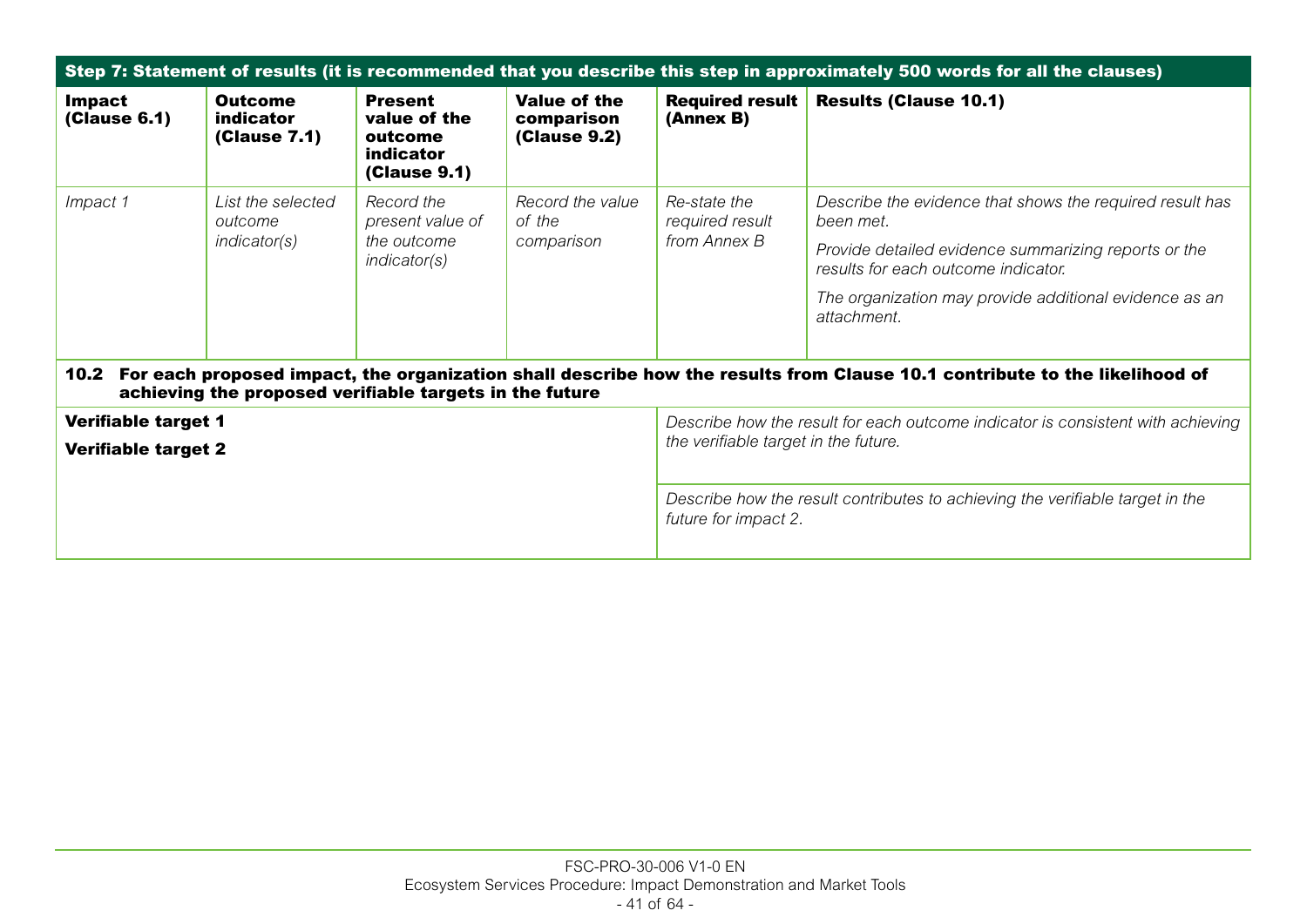### Part II: Management information

#### Name of the forest management organization

# Location of the management unit

*If there is more than one management unit, please indicate the location of all management units to which this ESCD applies.*

Coordinates of the management unit:

# Type of certification

*Please tick all the options that apply to the management unit*

Tenure management:

 $\square$  Community  $\square$  Public/state  $\square$  Private

 $\Box$  Concession  $\Box$  Indigenous  $\Box$  Low intensity  $\Box$  Small producer

Tenure ownership:

 $\square$  Community  $\square$  Public/state  $\square$  Private  $\square$  Indigenous

Type of certificate:

 $\square$  Individual  $\square$  Management group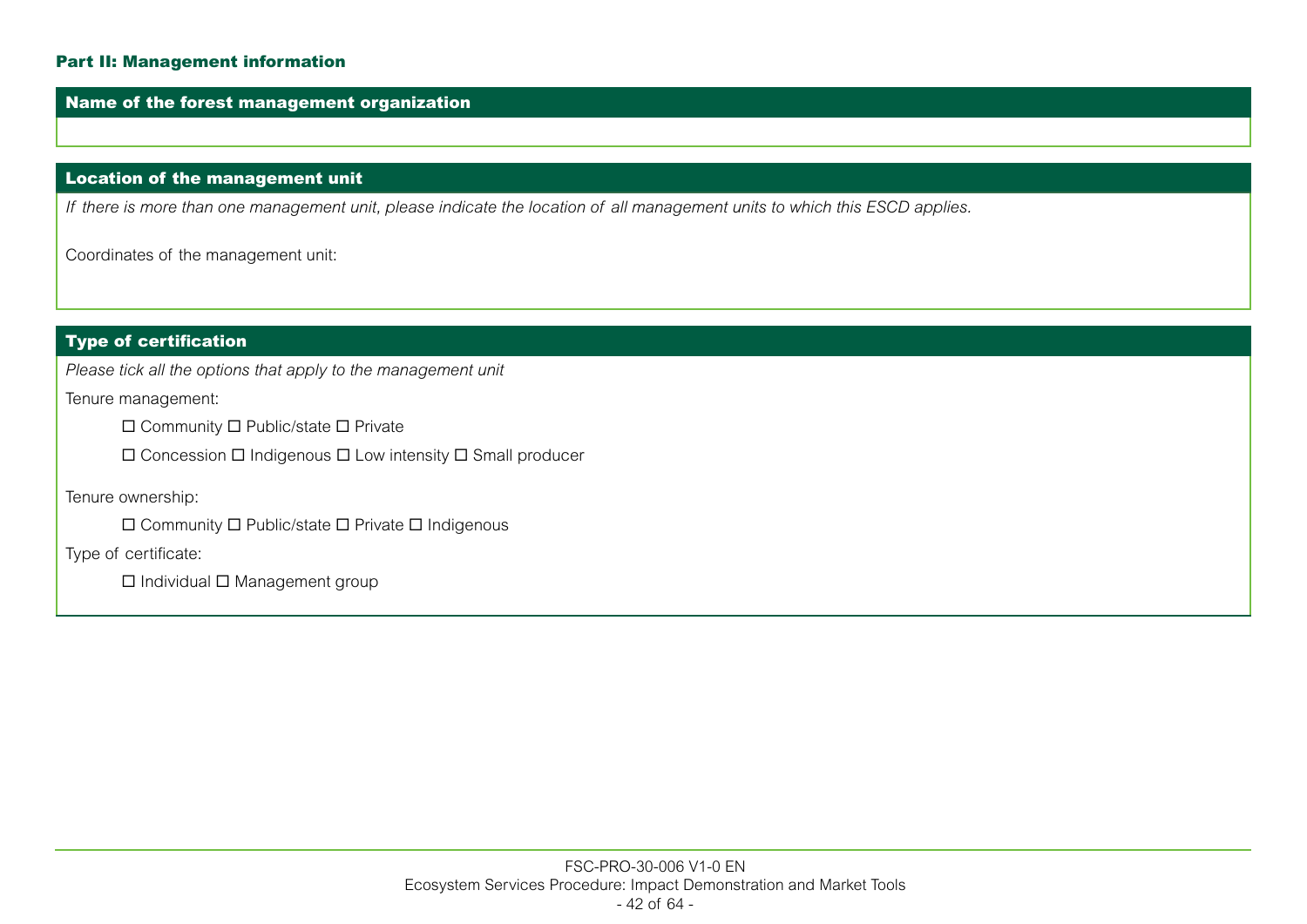# Characteristics of the certificate

*Please give the following information:*

Management units (name and numbers): []

- Management unit area (in hectares): []
- Number of members (if applicable): []
- FSC certificate code (if applicable): [ ]
- First issue date (if applicable): []
- Last issue date (if applicable): []
- Expiry date (if applicable): []

# Organization contact information

*Please provide relevant contact information:*

Email: [ ]

Postal address: [ ]

Telephone number: [ ]

Contact name: [ ]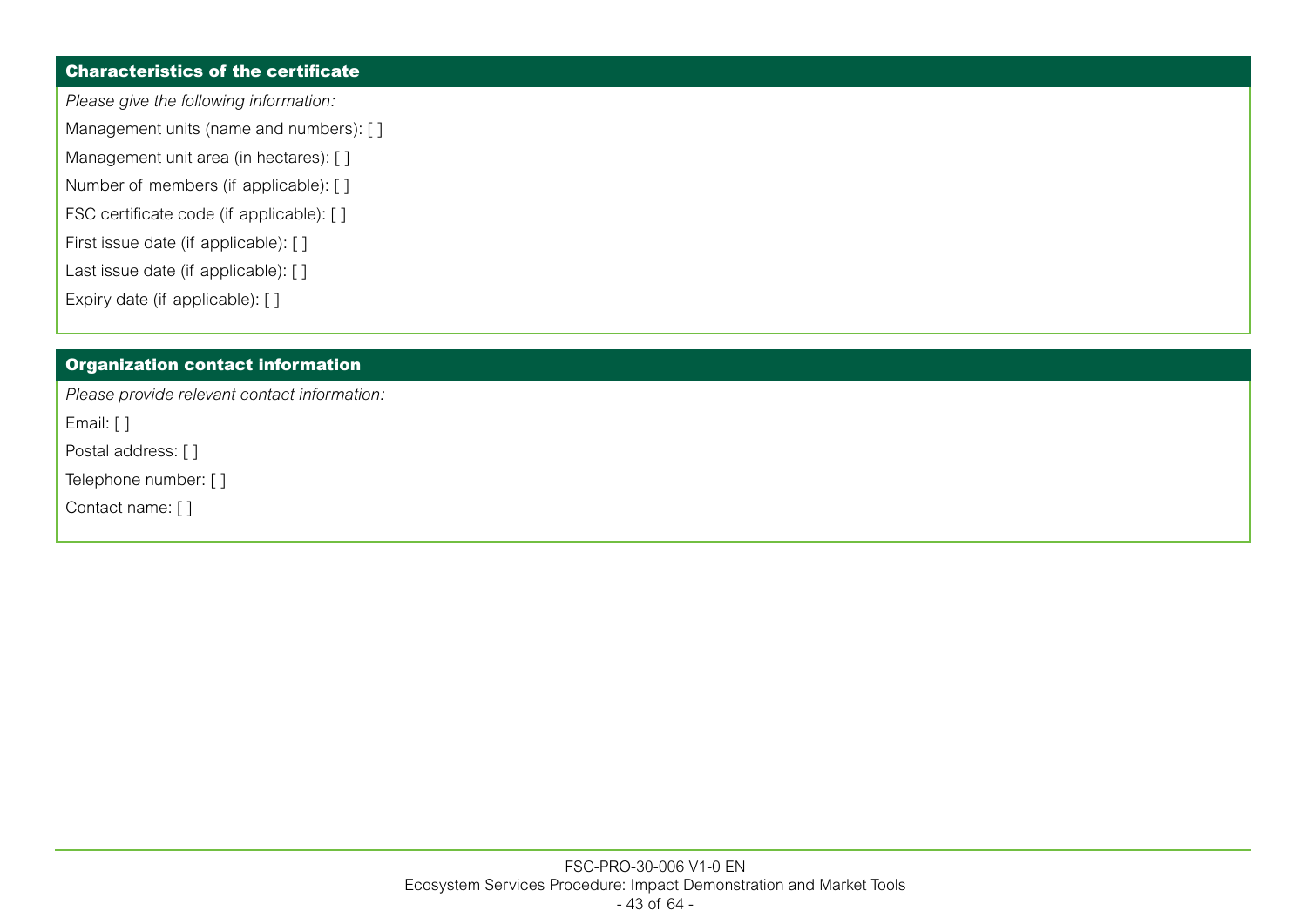# Annex B. Possible impacts, and measures to demonstrate them

Annex B contains mandatory requirements to comply with Part III of this procedure. There is one table for each ecosystem service, identified by different colours. Within each table, the different impacts that can be proposed by the organization are identified by a number and a name, e.g. Impact ES1.1: Restoration of natural forest cover (Clause 6.1).

The first column (*Outcome indicators required*) indicates the type(s) of outcome indicator(s) that have to be selected for each impact. It is mandatory for the organization to choose the type and number of indicators included in this column (Clause 7.1).

The second column (*Examples of outcome indicators*) provides some examples of outcome indicators that can be used by the organization (Clause 7.3.1).

The third column (*Measure*) contains the measurement(s) that the organization shall carry out; in most cases, this is the present value of the outcome indicator (Clause 9.1).

The fourth column (*Comparison: Compare present value to*) indicates what the measure has to be compared to (Clauses 9.2–9.3). The result of this comparison has to comply with the requirements indicated in the fifth column (*Required result*) (Clause 10.1).

The final column (*UN Sustainable Development Goals*) provides a link between each impact and the Sustainable Development Goals. This may be used for communication and marketing purposes (Clause 13.2).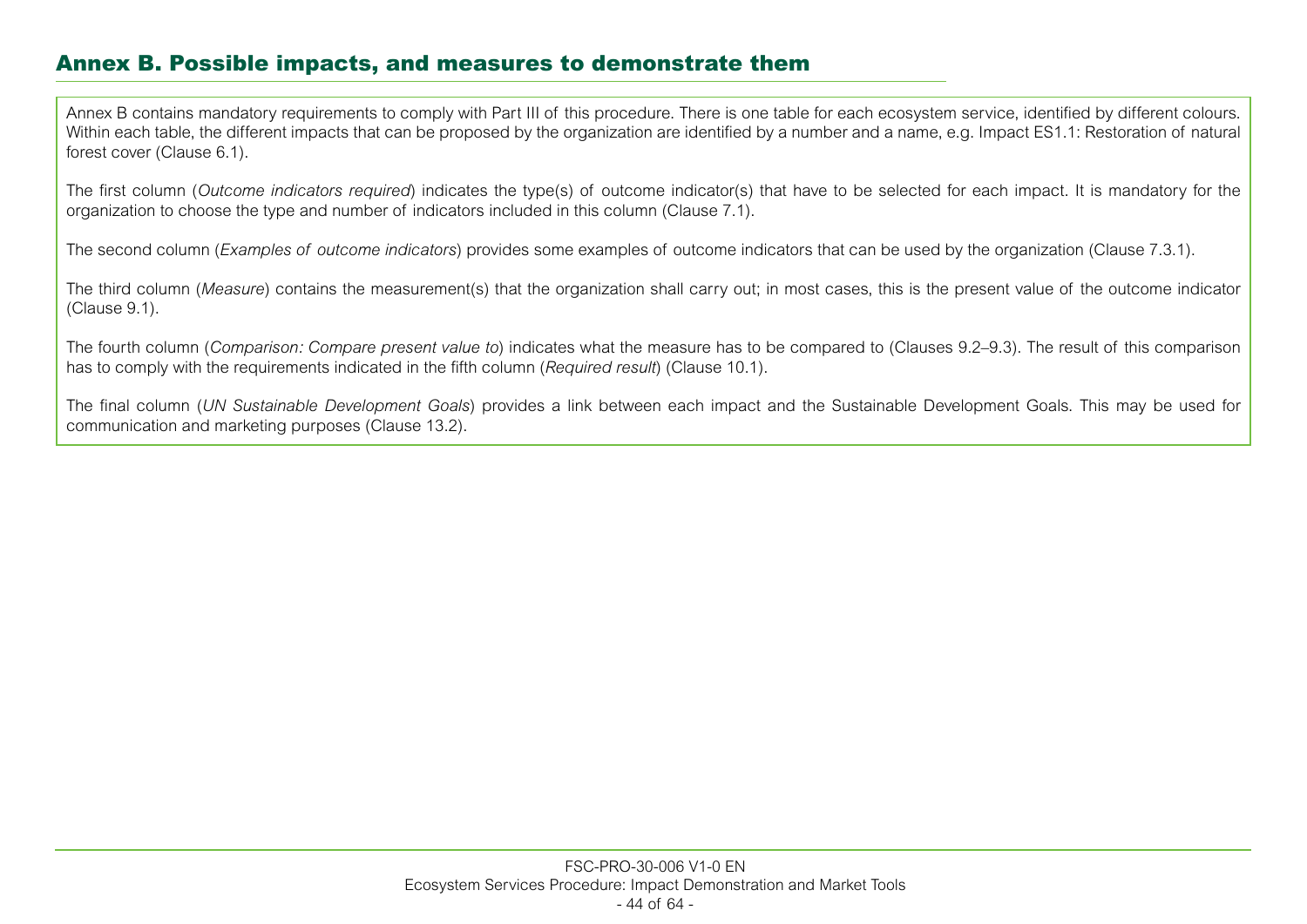| <b>ES1: BIODIVERSITY CONSERVATION</b>                                                                                                                                                          |                                                                                                                                                         |                                       |                                                                                          |                                                        |                                                                                                              |  |  |
|------------------------------------------------------------------------------------------------------------------------------------------------------------------------------------------------|---------------------------------------------------------------------------------------------------------------------------------------------------------|---------------------------------------|------------------------------------------------------------------------------------------|--------------------------------------------------------|--------------------------------------------------------------------------------------------------------------|--|--|
| <b>Outcome indicators required</b>                                                                                                                                                             | <b>Examples of outcome</b><br><b>indicators</b><br>(select at least one or select<br>an alternative based on<br>evidence)                               | <b>Measure</b>                        | <b>Comparison:</b><br><b>Compare</b><br>present value<br>to                              | <b>Required</b><br>result                              | <b>UN Sustainable</b><br><b>Development Goals</b>                                                            |  |  |
| <b>Impact ES1.1: Restoration of natural forest cover</b>                                                                                                                                       |                                                                                                                                                         |                                       |                                                                                          |                                                        |                                                                                                              |  |  |
| Within the first 10 years following the start of implementation of management activities to restore natural<br>forest cover:                                                                   |                                                                                                                                                         |                                       |                                                                                          |                                                        | Goal 15: Life on Land                                                                                        |  |  |
| The organization shall measure at least one<br>outcome indicator to measure natural forest<br>cover (1); AND at least one outcome indicator<br>to measure successful replanting activities (2) | • Natural forest cover on the<br>whole management unit<br>• Degraded forest area as a<br>proportion of total land area                                  | Present value of<br>outcome indicator | At least one<br>previous<br>measurement                                                  | Condition is stable<br>or improving                    | 15.1.1 Forest area as a<br>proportion of total land<br>area<br>15.2.1 Progress towards<br>sustainable forest |  |  |
| 1. Natural forest cover                                                                                                                                                                        |                                                                                                                                                         |                                       |                                                                                          |                                                        | management                                                                                                   |  |  |
| <b>AND</b>                                                                                                                                                                                     |                                                                                                                                                         |                                       |                                                                                          |                                                        | 15.3.1 Proportion of land                                                                                    |  |  |
| 2. Successful replanting activities                                                                                                                                                            | • Degraded/deforested area<br>with successfully established<br>native tree seedlings                                                                    | Present value of<br>outcome indicator | Zero activity                                                                            | Condition is<br>improving                              | that is degraded over total<br>land area                                                                     |  |  |
| After 10 years following the start of implementation of management activities to restore natural forest cover:                                                                                 |                                                                                                                                                         |                                       |                                                                                          |                                                        |                                                                                                              |  |  |
| The organization shall measure at least one<br>outcome indicator to measure natural forest<br>cover $(1)$ ;<br><b>AND</b>                                                                      | • The extent of natural forest on<br>the whole management unit<br>• Forest area as a proportion<br>of total land area                                   | Present value of<br>outcome indicator | At least one<br>previous<br>measurement                                                  | Condition is<br>improving                              |                                                                                                              |  |  |
| at least one outcome indicator to measure<br>stand-level forest composition and structure (2)                                                                                                  |                                                                                                                                                         |                                       |                                                                                          |                                                        |                                                                                                              |  |  |
| 1. Natural forest cover                                                                                                                                                                        |                                                                                                                                                         |                                       |                                                                                          |                                                        |                                                                                                              |  |  |
| <b>AND</b>                                                                                                                                                                                     |                                                                                                                                                         |                                       |                                                                                          |                                                        |                                                                                                              |  |  |
| 2. Stand-level forest composition and structure<br>for the whole management unit                                                                                                               | • Forest age class<br>• Forest or ecosystem structure<br>• Native species assemblage<br>• Forest density<br>• Amount of standing and<br>fallen deadwood | Present value of<br>outcome indicator | At least one<br>previous<br>measurement and a<br>description of the<br>natural condition | Condition is<br>improving towards<br>natural condition |                                                                                                              |  |  |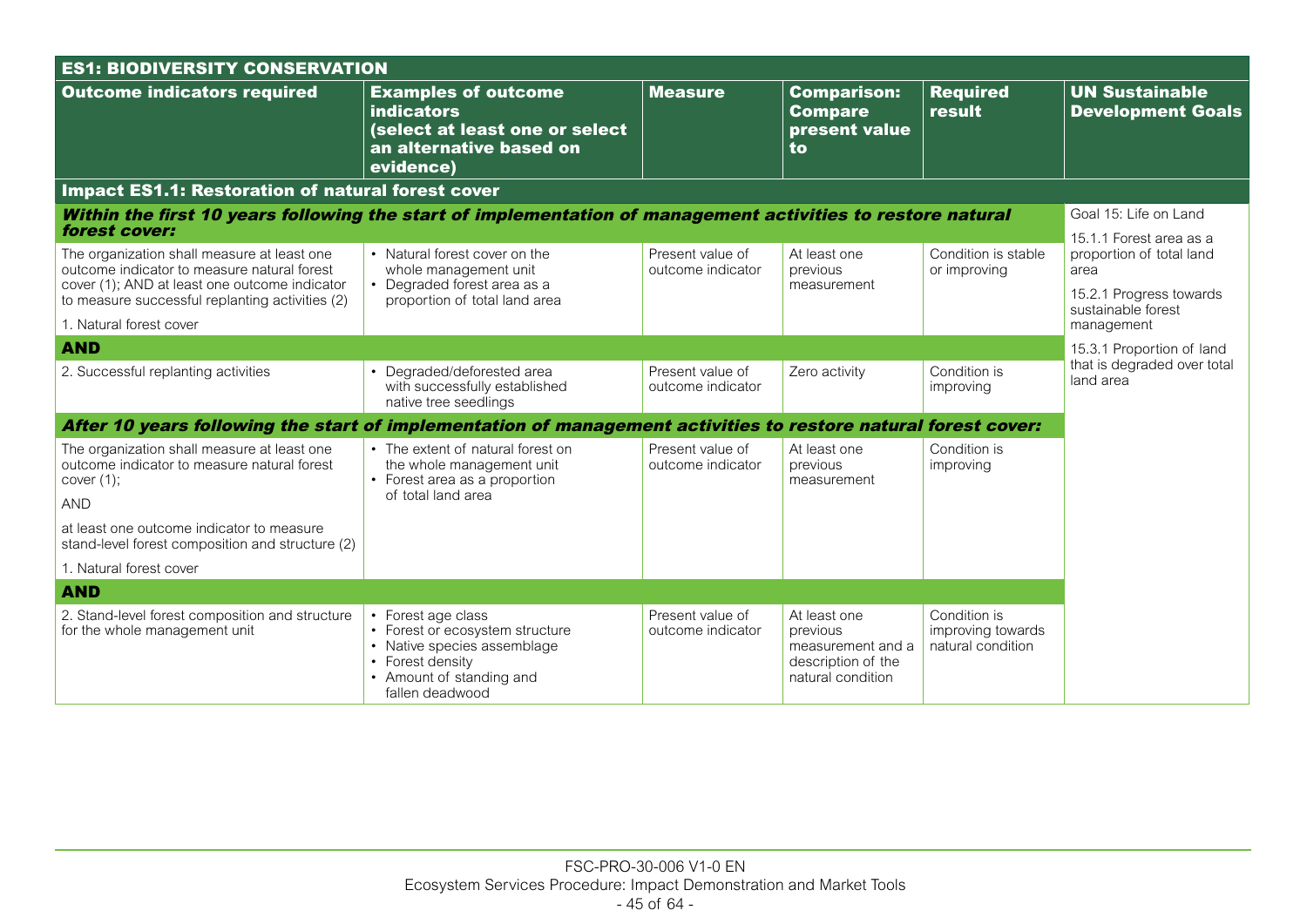| <b>ES1: BIODIVERSITY CONSERVATION</b>                                                            |                                                                                                                           |                   |                                                             |                           |                                                                                                                                                                                                                       |  |  |  |
|--------------------------------------------------------------------------------------------------|---------------------------------------------------------------------------------------------------------------------------|-------------------|-------------------------------------------------------------|---------------------------|-----------------------------------------------------------------------------------------------------------------------------------------------------------------------------------------------------------------------|--|--|--|
| <b>Outcome indicators required</b>                                                               | <b>Examples of outcome</b><br><b>indicators</b><br>(select at least one or select<br>an alternative based on<br>evidence) | <b>Measure</b>    | <b>Comparison:</b><br><b>Compare</b><br>present value<br>to | <b>Required</b><br>result | <b>UN Sustainable</b><br><b>Development Goals</b>                                                                                                                                                                     |  |  |  |
| <b>Impact ES1.2: Conservation of intact forest landscapes</b>                                    |                                                                                                                           |                   |                                                             |                           |                                                                                                                                                                                                                       |  |  |  |
| The organization shall select at least one                                                       | • Area of intact forest landscapes                                                                                        | Present value of  | The value on 1                                              | Condition is stable       | Goal 15: Life on Land                                                                                                                                                                                                 |  |  |  |
| outcome indicator to measure the extent of<br>intact forest landscapes on the management<br>unit | • Area of intact forest landscape cores<br>• Area of protected intact<br>forest landscapes                                | outcome indicator | January 2017 or<br>earlier                                  |                           | 15.1.1 Forest area as a<br>proportion of total land<br>area<br>15.1.2 Proportion of<br>important sites for<br>terrestrial and freshwater<br>biodiversity that are<br>covered by protected<br>areas, by ecosystem type |  |  |  |
|                                                                                                  |                                                                                                                           |                   |                                                             |                           | 15.2.1 Progress towards<br>sustainable forest<br>management                                                                                                                                                           |  |  |  |
|                                                                                                  |                                                                                                                           |                   |                                                             |                           | 15.3.1 Proportion of land<br>that is degraded over total<br>land area                                                                                                                                                 |  |  |  |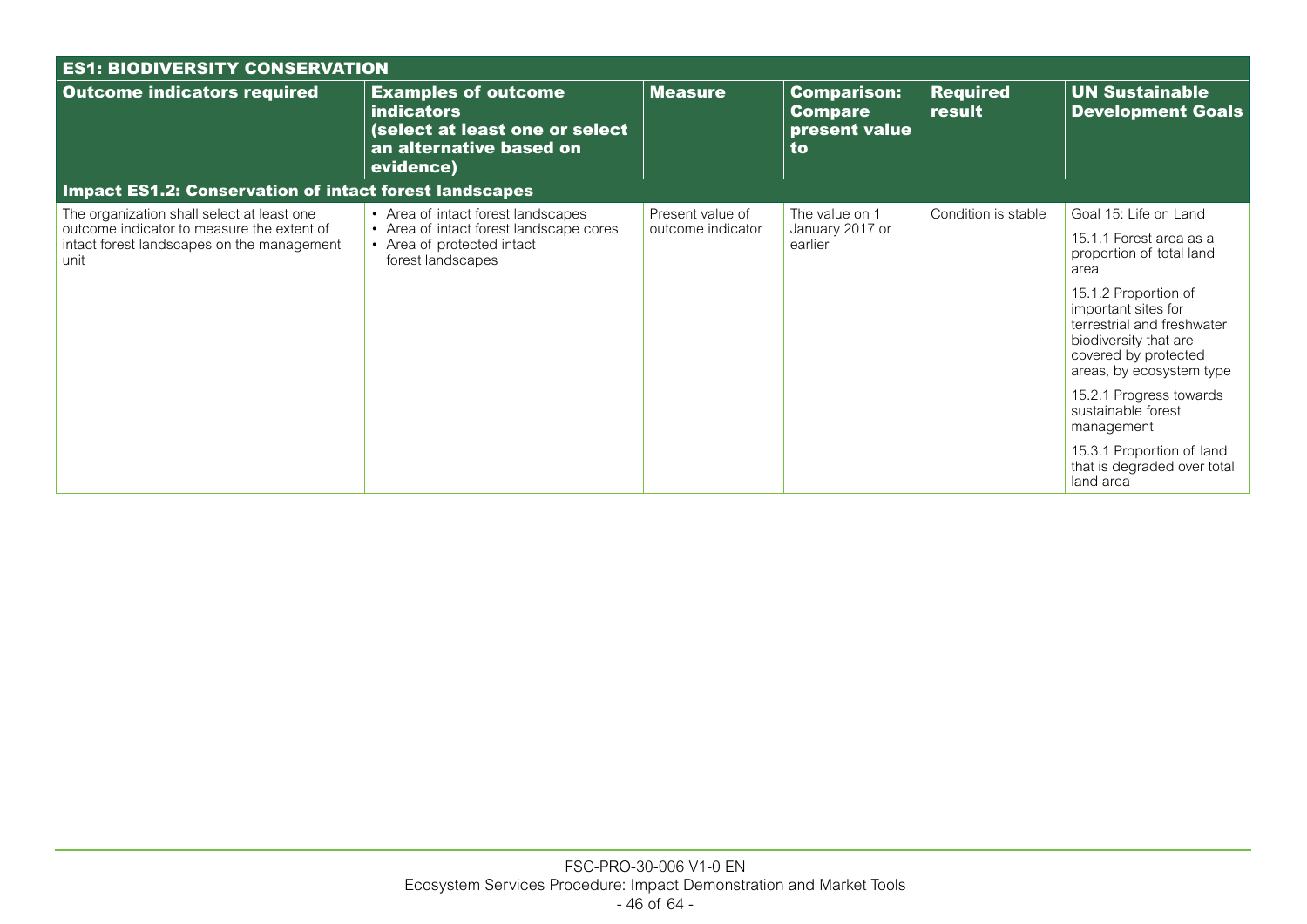| <b>ES1: BIODIVERSITY CONSERVATION</b>                                                                                                                                                                                                                                                                                                          |                                                                                                                                                                                                                                                                                                                                                                                                                                          |                                       |                                                                                                                                                                                                  |                                                                                                                                                                                                     |                                                                                                                                                                                                                                                |  |  |  |
|------------------------------------------------------------------------------------------------------------------------------------------------------------------------------------------------------------------------------------------------------------------------------------------------------------------------------------------------|------------------------------------------------------------------------------------------------------------------------------------------------------------------------------------------------------------------------------------------------------------------------------------------------------------------------------------------------------------------------------------------------------------------------------------------|---------------------------------------|--------------------------------------------------------------------------------------------------------------------------------------------------------------------------------------------------|-----------------------------------------------------------------------------------------------------------------------------------------------------------------------------------------------------|------------------------------------------------------------------------------------------------------------------------------------------------------------------------------------------------------------------------------------------------|--|--|--|
| <b>Outcome indicators required</b>                                                                                                                                                                                                                                                                                                             | <b>Examples of outcome</b><br><b>indicators</b><br>(select at least one or select<br>an alternative based on<br>evidence)                                                                                                                                                                                                                                                                                                                | <b>Measure</b>                        | <b>Comparison:</b><br><b>Compare</b><br>present value<br>to                                                                                                                                      | <b>Required</b><br>result                                                                                                                                                                           | <b>UN Sustainable</b><br><b>Development Goals</b>                                                                                                                                                                                              |  |  |  |
| Impact ES1.3: Maintenance of an ecologically sufficient conservation area network                                                                                                                                                                                                                                                              |                                                                                                                                                                                                                                                                                                                                                                                                                                          |                                       |                                                                                                                                                                                                  |                                                                                                                                                                                                     |                                                                                                                                                                                                                                                |  |  |  |
| The organization shall select at least one<br>outcome indicator to measure the size or<br>connectivity of the conservation areas network<br>(1);<br><b>AND</b><br>at least one outcome indicator to measure the<br>representativeness of the conservation areas<br>network (2)<br>1. Size or connectivity of the conservation<br>areas network | • Area of the conservation areas network<br>within and outside the management<br>unit (including representative sample<br>areas, conservation zones, protection<br>areas, connectivity areas, and<br>high conservation value areas)<br>• Connectivity of the conservation<br>areas network<br>• Connectivity to conservation areas<br>outside the management unit<br>• Connectivity to habitat outside the<br>conservation areas network | Present value of<br>outcome indicator | A scientifically<br>credible description<br>of the size or<br>connectivity of<br>conservation areas<br>required to support<br>natural processes<br>and viable<br>populations of focal<br>species | Size or connectivity<br>of the conservation<br>areas network.<br>together with<br>conservation areas<br>and suitable habitat<br>outside the<br>management unit, is<br>similar to the<br>description | Goal 15: Life on Land<br>15.1.2 Proportion of<br>important sites for<br>terrestrial and freshwater<br>biodiversity that are<br>covered by protected<br>areas, by ecosystem type<br>15.2.1 Progress towards<br>sustainable forest<br>management |  |  |  |
| <b>AND</b>                                                                                                                                                                                                                                                                                                                                     |                                                                                                                                                                                                                                                                                                                                                                                                                                          |                                       |                                                                                                                                                                                                  |                                                                                                                                                                                                     |                                                                                                                                                                                                                                                |  |  |  |
| 2. Representativeness of the conservation<br>areas network                                                                                                                                                                                                                                                                                     | • Presence of natural<br>environmental values<br>• Area of available habitat<br>• Suitability of habitat<br>• Connectivity of habitat within and<br>outside the management unit                                                                                                                                                                                                                                                          | Present value of<br>outcome indicator | A scientifically<br>credible description<br>of the range of<br>natural<br>environmental<br>values and habitats<br>present within the<br>management unit                                          | Conservation areas<br>network is<br>representative of<br>the full range of<br>natural<br>environmental<br>values and habitats<br>found in the<br>management unit                                    |                                                                                                                                                                                                                                                |  |  |  |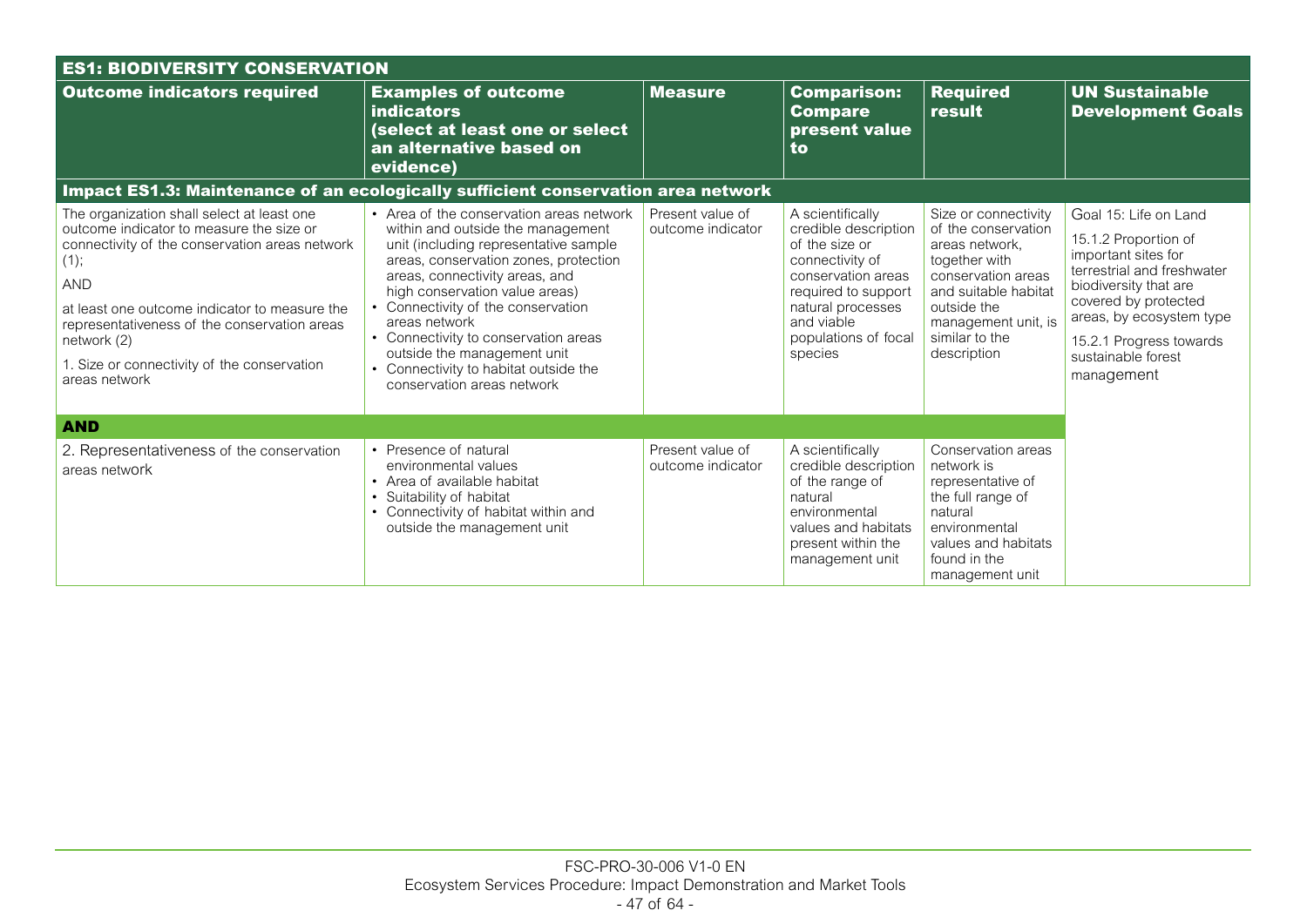| <b>ES1: BIODIVERSITY CONSERVATION</b>                                                                                                                                      |                                                                                                                                                                                                                                 |                                                                             |                                                                                                         |                                                                                                                           |                                                                                      |  |  |  |
|----------------------------------------------------------------------------------------------------------------------------------------------------------------------------|---------------------------------------------------------------------------------------------------------------------------------------------------------------------------------------------------------------------------------|-----------------------------------------------------------------------------|---------------------------------------------------------------------------------------------------------|---------------------------------------------------------------------------------------------------------------------------|--------------------------------------------------------------------------------------|--|--|--|
| <b>Outcome indicators required</b>                                                                                                                                         | <b>Examples of outcome</b><br><b>indicators</b><br>(select at least one or select<br>an alternative based on<br>evidence)                                                                                                       | <b>Measure</b>                                                              | <b>Comparison:</b><br><b>Compare</b><br>present value<br>to                                             | <b>Required</b><br>result                                                                                                 | <b>UN Sustainable</b><br><b>Development Goals</b>                                    |  |  |  |
| <b>Impact ES1.4: Conservation of natural forest characteristics</b>                                                                                                        |                                                                                                                                                                                                                                 |                                                                             |                                                                                                         |                                                                                                                           |                                                                                      |  |  |  |
| The organization shall select either: at least one<br>outcome indicator to measure anthropogenic<br>disturbance at the landscape level (1);<br>AND either $(2)$ or $(3)$ : | • Level of disturbance<br>• Road density<br>• Level of fragmentation<br>• Patch size<br>• Proportion of native species                                                                                                          | Present value of<br>outcome indicator                                       | At least one<br>previous<br>measurement                                                                 | Condition is stable<br>or improving                                                                                       | Goal 15: Life on Land<br>15.1.1 Forest area as a<br>proportion of total land<br>area |  |  |  |
| at least one outcome indicator to measure                                                                                                                                  |                                                                                                                                                                                                                                 |                                                                             |                                                                                                         |                                                                                                                           | 15.2.1 Progress towards                                                              |  |  |  |
| landscape-level forest composition and<br>structure (2);                                                                                                                   |                                                                                                                                                                                                                                 | <b>AND</b>                                                                  | The average level of                                                                                    | The management                                                                                                            | sustainable forest<br>management                                                     |  |  |  |
| <b>OR</b>                                                                                                                                                                  |                                                                                                                                                                                                                                 |                                                                             | disturbance in the<br>ecological region<br>anthropogenic<br>disturbance than<br>the average in the      | unit has less                                                                                                             | 15.3.1 Proportion of land                                                            |  |  |  |
| at least one outcome indicator to measure<br>stand-level forest composition and structure (3)                                                                              |                                                                                                                                                                                                                                 |                                                                             |                                                                                                         |                                                                                                                           | that is degraded over total<br>land area                                             |  |  |  |
| 1. Anthropogenic disturbance at the landscape<br>level                                                                                                                     |                                                                                                                                                                                                                                 |                                                                             |                                                                                                         | ecological region                                                                                                         |                                                                                      |  |  |  |
| <b>AND</b>                                                                                                                                                                 |                                                                                                                                                                                                                                 |                                                                             |                                                                                                         |                                                                                                                           |                                                                                      |  |  |  |
| 2. Landscape-level forest composition and<br>structure for the whole management unit                                                                                       | • Forest age class<br>• Forest or ecosystem structure<br>• Species assemblage<br>• Proportion of native tree species<br>• Forest density                                                                                        | Present value of<br>outcome indicator<br>and at least one<br>previous value | A natural reference<br>area OR a<br>scientifically<br>credible description<br>of a natural<br>condition | Present value on<br>management unit is<br>similar to the<br>reference area OR<br>the similarity is<br>stable or improving |                                                                                      |  |  |  |
| OR                                                                                                                                                                         |                                                                                                                                                                                                                                 |                                                                             |                                                                                                         |                                                                                                                           |                                                                                      |  |  |  |
| 3. Stand-level forest composition and structure<br>for the whole management unit                                                                                           | • Forest age class<br>• Vertical structure of the stand<br>• Horizontal structure of the stand<br>• Proportion of native species<br>• Amount of standing and fallen<br>deadwood and/or other important<br>natural microhabitats | Present value of<br>outcome indicator<br>and at least one<br>previous value | A natural reference<br>area or a<br>scientifically<br>credible description<br>of a natural<br>condition | Present value on<br>management unit is<br>similar to reference<br>area OR the<br>similarity is stable or<br>improving     |                                                                                      |  |  |  |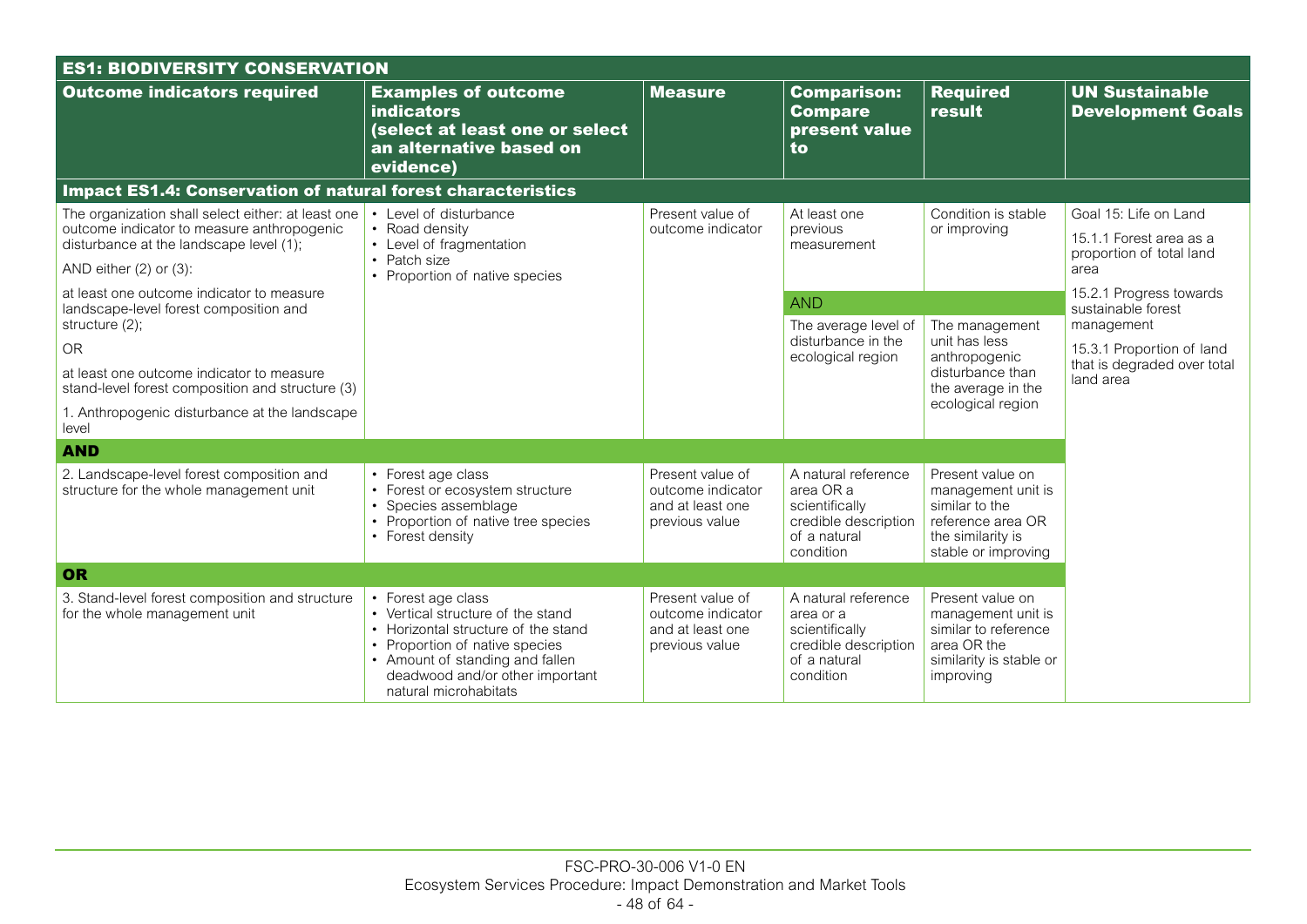| <b>ES1: BIODIVERSITY CONSERVATION</b>                                                                                                       |                                                                                                                                                                                                                                 |                                                                             |                                                                                                         |                                                                    |                                                                              |  |  |
|---------------------------------------------------------------------------------------------------------------------------------------------|---------------------------------------------------------------------------------------------------------------------------------------------------------------------------------------------------------------------------------|-----------------------------------------------------------------------------|---------------------------------------------------------------------------------------------------------|--------------------------------------------------------------------|------------------------------------------------------------------------------|--|--|
| <b>Outcome indicators required</b>                                                                                                          | <b>Examples of outcome</b><br><b>indicators</b><br>(select at least one or select<br>an alternative based on<br>evidence)                                                                                                       | <b>Measure</b>                                                              | <b>Comparison:</b><br><b>Compare</b><br>present value<br>to                                             | <b>Required</b><br>result                                          | <b>UN Sustainable</b><br><b>Development Goals</b>                            |  |  |
| <b>Impact ES1.5: Restoration of natural forest characteristics</b>                                                                          |                                                                                                                                                                                                                                 |                                                                             |                                                                                                         |                                                                    |                                                                              |  |  |
| The organization shall select either: at least one<br>outcome indicator to measure anthropogenic<br>disturbance at the landscape level (1); | • Level of disturbance<br>• Road density<br>• Level of fragmentation                                                                                                                                                            | Present value of<br>outcome indicator                                       | At least one<br>previous<br>measurement                                                                 | Condition is<br>improving                                          | Goal 15: Life on Land<br>15.1.1 Forest area as a<br>proportion of total land |  |  |
| AND either $(2)$ or $(3)$ :                                                                                                                 |                                                                                                                                                                                                                                 |                                                                             |                                                                                                         |                                                                    | area                                                                         |  |  |
| at least one outcome indicator to measure<br>landscape-level forest composition and<br>structure (2);                                       |                                                                                                                                                                                                                                 |                                                                             |                                                                                                         |                                                                    | 15.2.1 Progress towards<br>sustainable forest<br>management                  |  |  |
| <b>OR</b>                                                                                                                                   |                                                                                                                                                                                                                                 |                                                                             |                                                                                                         |                                                                    | 15.3.1 Proportion of land                                                    |  |  |
| at least one outcome indicator to measure<br>stand-level forest composition and structure (3)                                               |                                                                                                                                                                                                                                 |                                                                             |                                                                                                         |                                                                    | that is degraded over total<br>land area                                     |  |  |
| 1. Anthropogenic disturbance at the landscape<br>level                                                                                      |                                                                                                                                                                                                                                 |                                                                             |                                                                                                         |                                                                    |                                                                              |  |  |
| <b>AND</b>                                                                                                                                  |                                                                                                                                                                                                                                 |                                                                             |                                                                                                         |                                                                    |                                                                              |  |  |
| 2. Landscape-level forest composition and<br>structure for the whole management unit                                                        | • Forest age class<br>• Forest or ecosystem structure<br>• Proportion of native tree species<br>• Species assemblage<br>• Forest density                                                                                        | Present value of<br>outcome indicator<br>and at least one<br>previous value | A natural reference<br>area OR a<br>scientifically<br>credible description<br>of a natural<br>condition | Similarity to<br>reference area or<br>description is<br>increasing |                                                                              |  |  |
| OR                                                                                                                                          |                                                                                                                                                                                                                                 |                                                                             |                                                                                                         |                                                                    |                                                                              |  |  |
| 3. Stand-level forest composition and structure<br>for the whole management unit                                                            | • Forest age class<br>• Vertical structure of the stand<br>• Horizontal structure of the stand<br>• Proportion of native species<br>• Amount of standing and fallen<br>deadwood and/or other important<br>natural microhabitats | Present value of<br>outcome indicator<br>and at least one<br>previous value | A natural reference<br>area OR a<br>scientifically<br>credible description<br>of a natural<br>condition | Similarity to<br>reference area or<br>description is<br>increasing |                                                                              |  |  |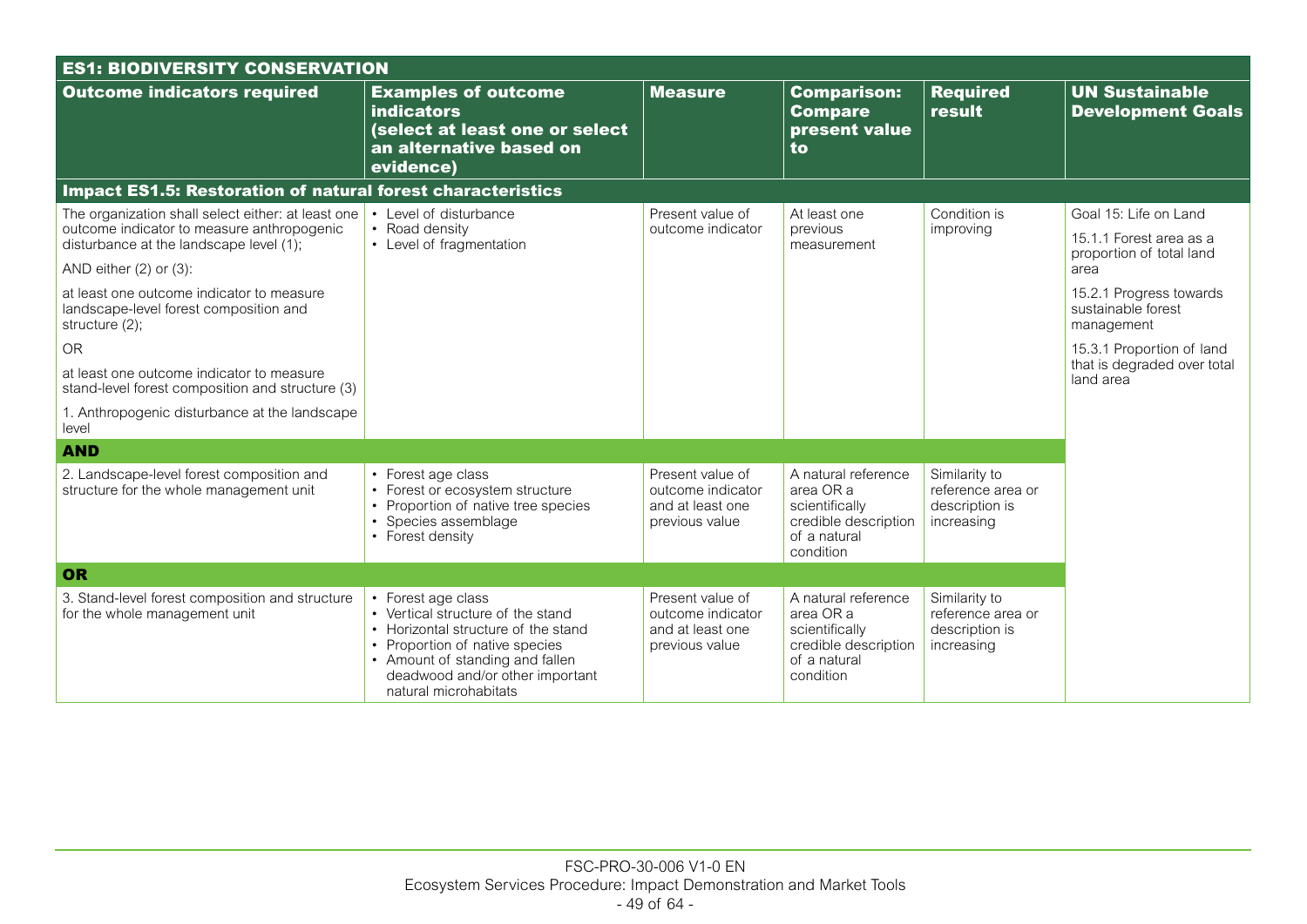| <b>ES1: BIODIVERSITY CONSERVATION</b>                                                                                                                   |                                                                                                                                                   |                                       |                                                                                               |                                                                                                                        |                                                                           |  |  |
|---------------------------------------------------------------------------------------------------------------------------------------------------------|---------------------------------------------------------------------------------------------------------------------------------------------------|---------------------------------------|-----------------------------------------------------------------------------------------------|------------------------------------------------------------------------------------------------------------------------|---------------------------------------------------------------------------|--|--|
| <b>Outcome indicators required</b>                                                                                                                      | <b>Examples of outcome</b><br><b>indicators</b><br>(select at least one or select<br>an alternative based on<br>evidence)                         | <b>Measure</b>                        | <b>Comparison:</b><br><b>Compare</b><br>present value<br>to                                   | <b>Required</b><br>result                                                                                              | <b>UN Sustainable</b><br><b>Development Goals</b>                         |  |  |
| <b>Impact ES1.6: Conservation of species diversity</b>                                                                                                  |                                                                                                                                                   |                                       |                                                                                               |                                                                                                                        |                                                                           |  |  |
| The organization shall select either (1) and (3)<br>OR $(2)$ and $(3)$ :                                                                                | • Indices of species assemblage<br>or composition (e.g. birds,                                                                                    | Present value of<br>outcome indicator | One previous<br>measurement AND                                                               | Present value is<br>similar to reference                                                                               | Goal 15: Life on Land<br>15.1.2 Proportion of                             |  |  |
| one outcome indicator to measure the native<br>species diversity (1);                                                                                   | mammals, trees, fish, beetles)<br>• Proportion of species<br>classified as at risk                                                                |                                       | a natural reference<br>area OR a<br>scientifically                                            | area OR description<br>of natural condition:<br>similarity is stable or                                                | important sites for<br>terrestrial and freshwater                         |  |  |
| <b>OR</b>                                                                                                                                               |                                                                                                                                                   |                                       | credible description                                                                          | increasing                                                                                                             | biodiversity that are<br>covered by protected                             |  |  |
| at least one outcome indicator to measure the<br>abundance or viability of focal species or rare<br>and threatened species (2);                         |                                                                                                                                                   |                                       | of a natural<br>condition                                                                     |                                                                                                                        | areas, by ecosystem type<br>15.2.1 Progress towards<br>sustainable forest |  |  |
| <b>AND</b>                                                                                                                                              |                                                                                                                                                   |                                       |                                                                                               |                                                                                                                        | management                                                                |  |  |
| at least one outcome indicator to measure<br>habitat availability within the management unit<br>for focal species or rare and threatened<br>species (3) |                                                                                                                                                   |                                       |                                                                                               |                                                                                                                        | 15.3.1 Proportion of land<br>that is degraded over total<br>land area     |  |  |
| 1. Native species diversity.                                                                                                                            |                                                                                                                                                   |                                       |                                                                                               |                                                                                                                        | 15.5.1 Red List Index                                                     |  |  |
| OR                                                                                                                                                      |                                                                                                                                                   |                                       |                                                                                               |                                                                                                                        |                                                                           |  |  |
| 2. Abundance or viability of focal species or<br>rare and threatened species                                                                            | • Abundance of selected species<br>• Availability of selected species<br>for sustainable traditional use                                          | Present value of<br>outcome indicator | At least one<br>previous<br>measurement OR<br>minimum viable<br>population for the<br>species | Condition is stable<br>or improving OR<br>abundance is equal<br>to or greater than<br>the minimum viable<br>population |                                                                           |  |  |
| <b>AND</b>                                                                                                                                              |                                                                                                                                                   |                                       |                                                                                               |                                                                                                                        |                                                                           |  |  |
| 3. Habitat availability within the management<br>unit for focal species or rare and threatened<br>species                                               | • Area of available habitat<br>• Suitability of habitat<br>• Habitat connectivity<br>• Area protected from illegal<br>hunting and illegal logging | Present value of<br>outcome indicator | At least one<br>previous<br>measurement                                                       | Condition is stable<br>or improving                                                                                    |                                                                           |  |  |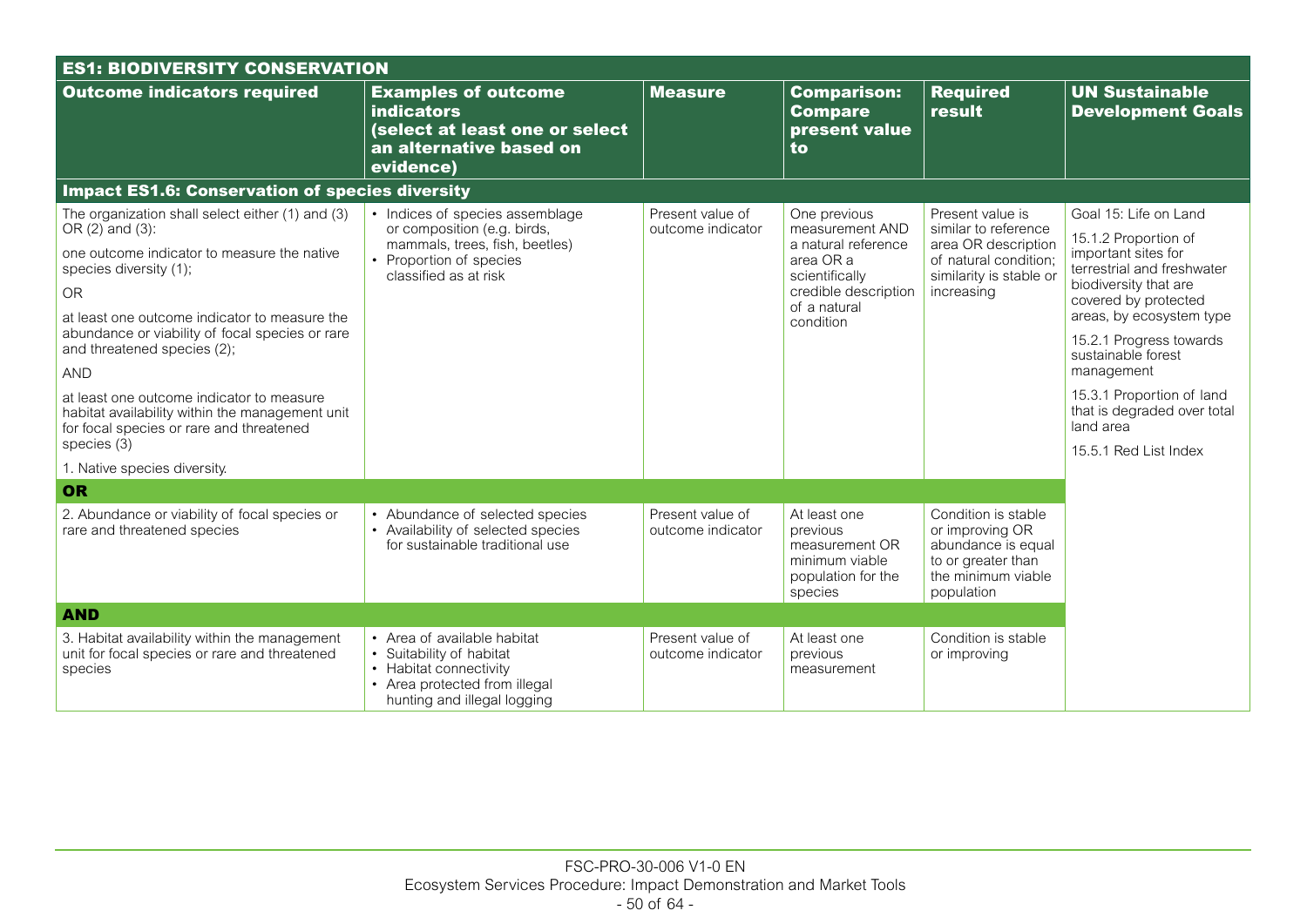| <b>ES1: BIODIVERSITY CONSERVATION</b>                                                                                                                   |                                                                                                                                                   |                                       |                                                                                               |                                                                                                              |                                                                       |  |  |
|---------------------------------------------------------------------------------------------------------------------------------------------------------|---------------------------------------------------------------------------------------------------------------------------------------------------|---------------------------------------|-----------------------------------------------------------------------------------------------|--------------------------------------------------------------------------------------------------------------|-----------------------------------------------------------------------|--|--|
| <b>Outcome indicators required</b>                                                                                                                      | <b>Examples of outcome</b><br><b>indicators</b><br>(select at least one or select<br>an alternative based on<br>evidence)                         | <b>Measure</b>                        | <b>Comparison:</b><br><b>Compare</b><br>present value<br>to                                   | <b>Required</b><br>result                                                                                    | <b>UN Sustainable</b><br><b>Development Goals</b>                     |  |  |
| <b>Impact ES1.7: Restoration of species diversity</b>                                                                                                   |                                                                                                                                                   |                                       |                                                                                               |                                                                                                              |                                                                       |  |  |
| The organization shall select either (1) and (3)<br>OR $(2)$ and $(3)$ :                                                                                | • Indices of species assemblage (e.g.<br>birds, mammals, trees, fish, beetles)                                                                    | Present value of<br>outcome indicator | A natural reference<br>area OR a                                                              | Similarity to<br>reference area or                                                                           | Goal 15: Life on Land<br>15.1.2 Proportion of                         |  |  |
| at least one outcome indicator to measure the<br>native species diversity (1);                                                                          | • Proportion of species<br>classified as at risk                                                                                                  | previous value                        | scientifically<br>and at least one<br>credible estimate of<br>a natural condition             | estimate is<br>increasing                                                                                    | important sites for<br>terrestrial and freshwater                     |  |  |
| <b>OR</b>                                                                                                                                               |                                                                                                                                                   |                                       |                                                                                               |                                                                                                              | biodiversity that are<br>covered by protected                         |  |  |
| at least one outcome indicator to measure the<br>abundance or viability of focal species or rare<br>and threatened species (2);                         |                                                                                                                                                   |                                       |                                                                                               |                                                                                                              | areas, by ecosystem type<br>15.2.1 Progress towards                   |  |  |
| <b>AND</b>                                                                                                                                              |                                                                                                                                                   |                                       |                                                                                               |                                                                                                              | sustainable forest<br>management                                      |  |  |
| at least one outcome indicator to measure<br>habitat availability within the management unit<br>for focal species or rare and threatened<br>species (3) |                                                                                                                                                   |                                       |                                                                                               |                                                                                                              | 15.3.1 Proportion of land<br>that is degraded over total<br>land area |  |  |
| 1. Native species diversity                                                                                                                             |                                                                                                                                                   |                                       |                                                                                               |                                                                                                              | 15.5.1 Red List Index                                                 |  |  |
| OR                                                                                                                                                      |                                                                                                                                                   |                                       |                                                                                               |                                                                                                              |                                                                       |  |  |
| 2. Abundance or viability of focal species or<br>rare and threatened species                                                                            | • Abundance of selected species<br>• Availability of selected species<br>for sustainable traditional use                                          | Present value of<br>outcome indicator | At least one<br>previous<br>measurement OR<br>minimum viable<br>population for the<br>species | Condition is<br>improving OR<br>abundance is equal<br>to or greater than<br>the minimum viable<br>population |                                                                       |  |  |
| <b>AND</b>                                                                                                                                              |                                                                                                                                                   |                                       |                                                                                               |                                                                                                              |                                                                       |  |  |
| 3. Habitat availability within the management<br>unit for focal species or rare and threatened<br>species                                               | • Area of available habitat<br>• Suitability of habitat<br>• Habitat connectivity<br>• Area protected from illegal<br>hunting and illegal logging | Present value of<br>outcome indicator | At least one<br>previous<br>measurement                                                       | Condition is<br>improving                                                                                    |                                                                       |  |  |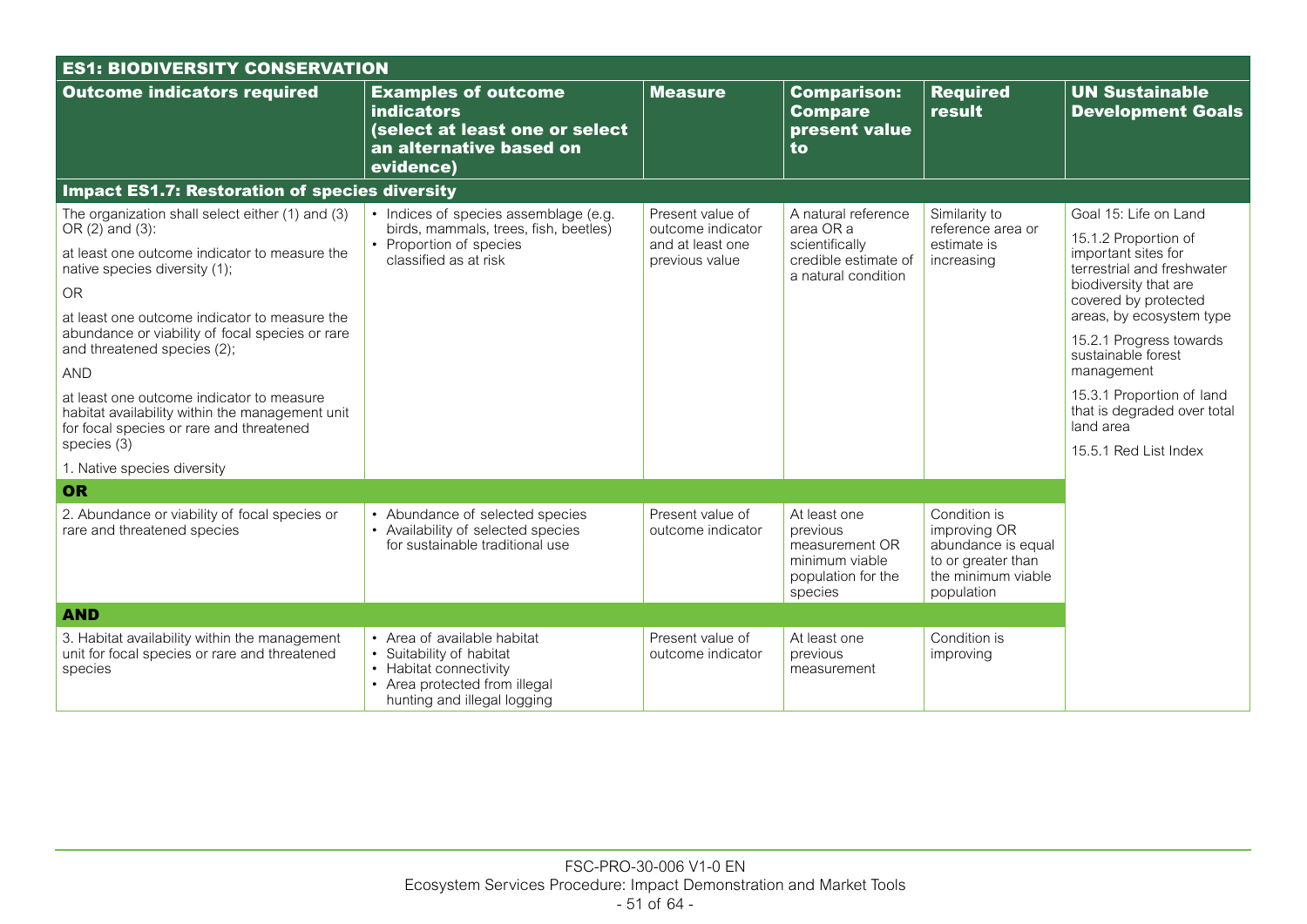| <b>ES2: CARBON SEQUESTRATION AND STORAGE</b>                                                                                                                           |                                                                                                                           |                                       |                                                                                                                |                                                                                                                                                  |                                                                                                                                                               |
|------------------------------------------------------------------------------------------------------------------------------------------------------------------------|---------------------------------------------------------------------------------------------------------------------------|---------------------------------------|----------------------------------------------------------------------------------------------------------------|--------------------------------------------------------------------------------------------------------------------------------------------------|---------------------------------------------------------------------------------------------------------------------------------------------------------------|
| <b>Outcome indicators required</b>                                                                                                                                     | <b>Examples of outcome</b><br><b>indicators</b><br>(select at least one or select<br>an alternative based on<br>evidence) | <b>Measure</b>                        | <b>Comparison:</b><br><b>Compare</b><br>present value<br>to                                                    | <b>Required</b><br>result                                                                                                                        | <b>UN Sustainable</b><br><b>Development Goals</b>                                                                                                             |
| <b>Impact ES2.1: Conservation of forest carbon stocks</b>                                                                                                              |                                                                                                                           |                                       |                                                                                                                |                                                                                                                                                  |                                                                                                                                                               |
| The organization shall select at least one<br>outcome indicator to measure carbon stocks<br>(1);<br>OR<br>at least one outcome indicator to measure<br>carbon loss (2) | • Forest carbon stocks estimated<br>across the entire management unit                                                     | Present value of<br>outcome indicator | At least one<br>previous<br>measurement                                                                        | Forest carbon<br>stocks on<br>management unit<br>are the same or<br>higher than the<br>previous<br>measurement(s)                                |                                                                                                                                                               |
| 1. Carbon stocks                                                                                                                                                       |                                                                                                                           |                                       | <b>OR</b>                                                                                                      |                                                                                                                                                  |                                                                                                                                                               |
|                                                                                                                                                                        |                                                                                                                           |                                       | A regional reference<br>level                                                                                  | Forest carbon<br>stocks on<br>management unit<br>are the same or<br>higher than the<br>reference level                                           |                                                                                                                                                               |
| OR                                                                                                                                                                     |                                                                                                                           |                                       |                                                                                                                |                                                                                                                                                  |                                                                                                                                                               |
| 2. Carbon loss                                                                                                                                                         | • Gross carbon stock loss<br>resulting from recent logging                                                                | Present value of<br>outcome indicator | A regional reference<br>level OR a historical<br>reference level of<br>carbon loss from the<br>management unit | Losses of carbon<br>are lower on the<br>management unit<br>compared with the<br>regional reference<br>level or the historical<br>reference level | Goal 15: Life on Land<br>15.2.1 Progress towards<br>sustainable forest<br>management<br>15.3.1 Proportion of land<br>that is degraded over total<br>land area |
| <b>Impact ES2.2: Restoration of forest carbon stocks</b>                                                                                                               |                                                                                                                           |                                       |                                                                                                                |                                                                                                                                                  |                                                                                                                                                               |
| The organization shall select at least one<br>outcome indicator to measure carbon stocks                                                                               | • Forest carbon stocks estimated<br>across the entire management unit                                                     | Present value of<br>outcome indicator | At least one<br>previous<br>measurement or a<br>regional reference<br>level                                    | Forest carbon<br>stocks on<br>management unit<br>are increasing OR<br>higher than the<br>regional reference<br>level                             |                                                                                                                                                               |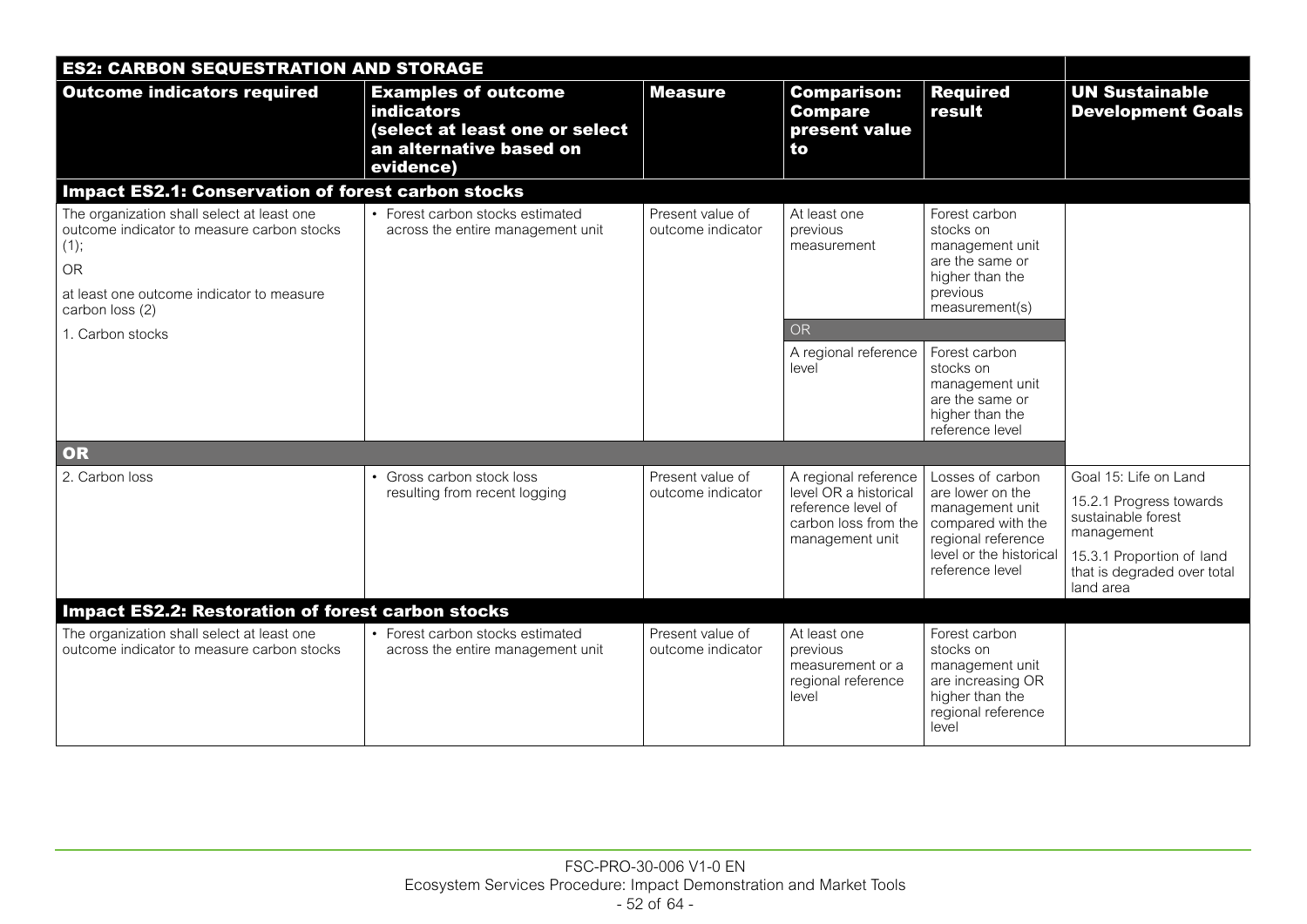| <b>ES3: WATERSHED SERVICES</b>                                                                                                                              |                                                                                                                                                                                                                                                                                                                                                                                                                                                                                                                             |                                       |                                                             |                                                                                                                                                                                                                                                                                                               |                                                                                                                                                                                                                                                                                                                                                                                                                                                                                                                                       |
|-------------------------------------------------------------------------------------------------------------------------------------------------------------|-----------------------------------------------------------------------------------------------------------------------------------------------------------------------------------------------------------------------------------------------------------------------------------------------------------------------------------------------------------------------------------------------------------------------------------------------------------------------------------------------------------------------------|---------------------------------------|-------------------------------------------------------------|---------------------------------------------------------------------------------------------------------------------------------------------------------------------------------------------------------------------------------------------------------------------------------------------------------------|---------------------------------------------------------------------------------------------------------------------------------------------------------------------------------------------------------------------------------------------------------------------------------------------------------------------------------------------------------------------------------------------------------------------------------------------------------------------------------------------------------------------------------------|
| <b>Outcome indicators required</b>                                                                                                                          | <b>Examples of outcome indicators</b><br>(select at least one or select an<br>alternative based on evidence)                                                                                                                                                                                                                                                                                                                                                                                                                | <b>Measure</b>                        | <b>Comparison:</b><br><b>Compare</b><br>present value<br>to | <b>Required</b><br>result                                                                                                                                                                                                                                                                                     | <b>UN Sustainable</b><br><b>Development Goals</b>                                                                                                                                                                                                                                                                                                                                                                                                                                                                                     |
| <b>Impact ES3.1: Maintenance of water quality</b>                                                                                                           |                                                                                                                                                                                                                                                                                                                                                                                                                                                                                                                             |                                       |                                                             |                                                                                                                                                                                                                                                                                                               |                                                                                                                                                                                                                                                                                                                                                                                                                                                                                                                                       |
| The organization shall select at least one<br>outcome indicator to measure water<br>quality, chosen based on the assessment<br>of water quality and threats | • Water turbidity<br>• Water temperature<br>Dissolved oxygen<br>• Water $pH$<br>• Bio-indicators of stream health<br>(macro-invertebrates)<br>• Pathogens (bacteria, e.g. E. coli; viruses)<br>in water<br>• Nutrients (phosphorous, nitrogen) in water<br>• Total suspended solids<br>• Level of sedimentation/water<br>sediment load (grams per litre)<br>• Perceived water quality (used as<br>drinking water, livestock drinking water,<br>domestic purposes, irrigation, swimming,<br>and other recreational purposes) | Present value of<br>outcome indicator | A relevant standard<br>for the established<br>uses of water | Present water<br>quality meets<br>relevant standards<br>NOTE: In the case<br>of water quality<br>measurements, it is<br>particularly<br>important that the<br>sampling methods<br>have sufficient<br>frequency, spatial<br>density, and location<br>to give an accurate<br>reflection of status<br>and trends | Goal 6: Clean Water and<br>Sanitation<br>6.1.1 Proportion of<br>population using safely<br>managed drinking water<br>services<br>6.3.2 Proportion of bodies<br>of water with good ambient<br>water quality<br>Goal 15: Life on Land<br>15.1.2 Proportion of<br>important sites for<br>terrestrial and freshwater<br>biodiversity that are<br>covered by protected<br>areas, by ecosystem type<br>15.2.1 Progress towards<br>sustainable forest<br>management<br>15.3.1 Proportion of land<br>that is degraded over total<br>land area |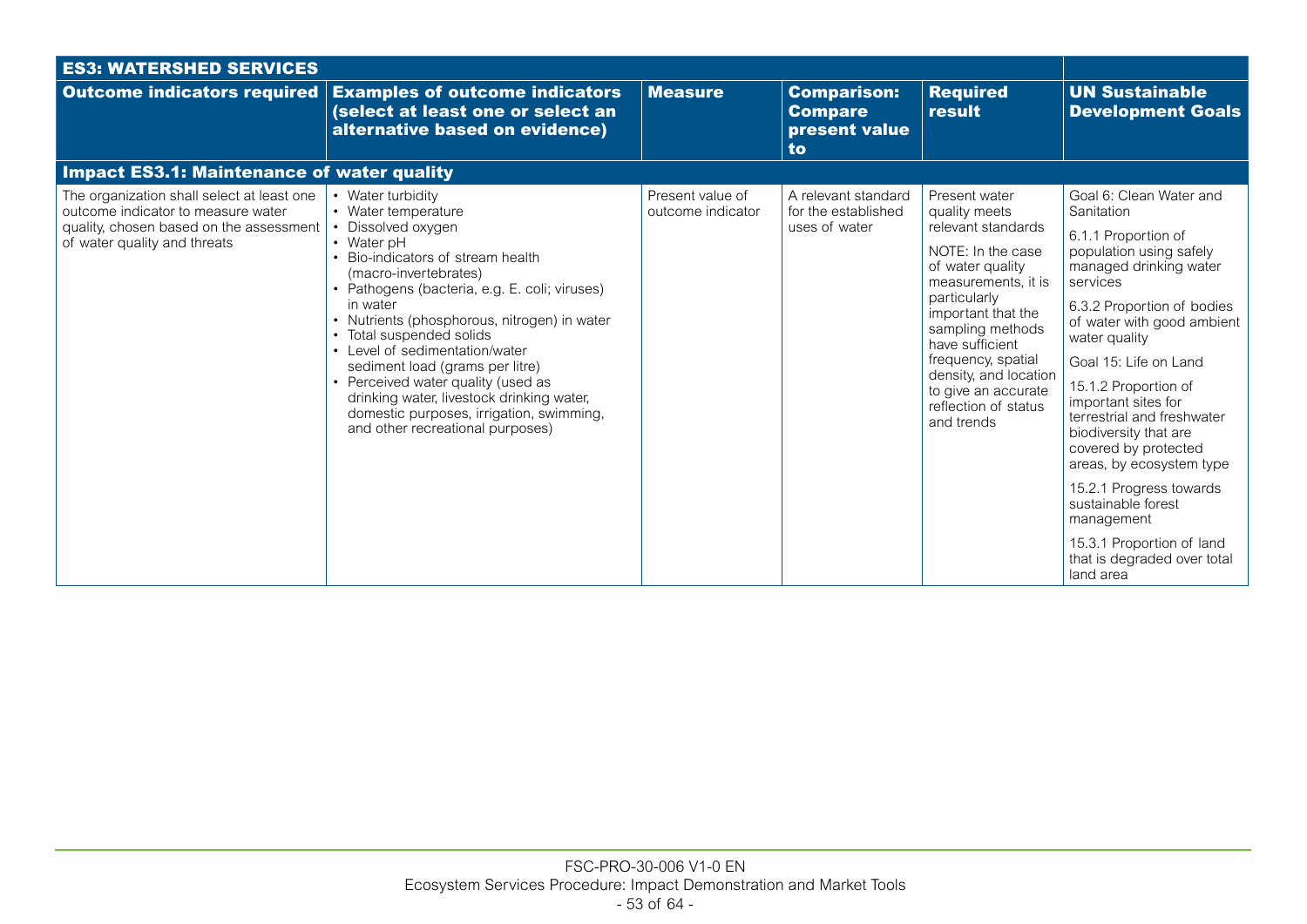| <b>ES3: WATERSHED SERVICES</b>                                                                                                                              |                                                                                                              |                                                                             |                                                             |                                                                                                                                                                                                                                                                                                                                   |                                                   |
|-------------------------------------------------------------------------------------------------------------------------------------------------------------|--------------------------------------------------------------------------------------------------------------|-----------------------------------------------------------------------------|-------------------------------------------------------------|-----------------------------------------------------------------------------------------------------------------------------------------------------------------------------------------------------------------------------------------------------------------------------------------------------------------------------------|---------------------------------------------------|
| <b>Outcome indicators required</b>                                                                                                                          | <b>Examples of outcome indicators</b><br>(select at least one or select an<br>alternative based on evidence) | <b>Measure</b>                                                              | <b>Comparison:</b><br><b>Compare</b><br>present value<br>to | <b>Required</b><br>result                                                                                                                                                                                                                                                                                                         | <b>UN Sustainable</b><br><b>Development Goals</b> |
| <b>Impact ES3.2: Enhancement of water quality</b>                                                                                                           |                                                                                                              |                                                                             |                                                             |                                                                                                                                                                                                                                                                                                                                   |                                                   |
| The organization shall select at least one<br>outcome indicator to measure water<br>quality, chosen based on the assessment<br>of water quality and threats | As per impact ES3.1                                                                                          | Present value of<br>outcome indicator<br>and at least one<br>previous value | A relevant standard<br>for the established<br>uses of water | Water quality is<br>showing progress<br>towards the relevant<br>standard<br>NOTE: In the case<br>of water quality<br>measurements, it is<br>particularly<br>important that the<br>sampling methods<br>have sufficient<br>frequency, spatial<br>density, and location<br>to give an accurate<br>reflection of status<br>and trends | As per impact ES3.1                               |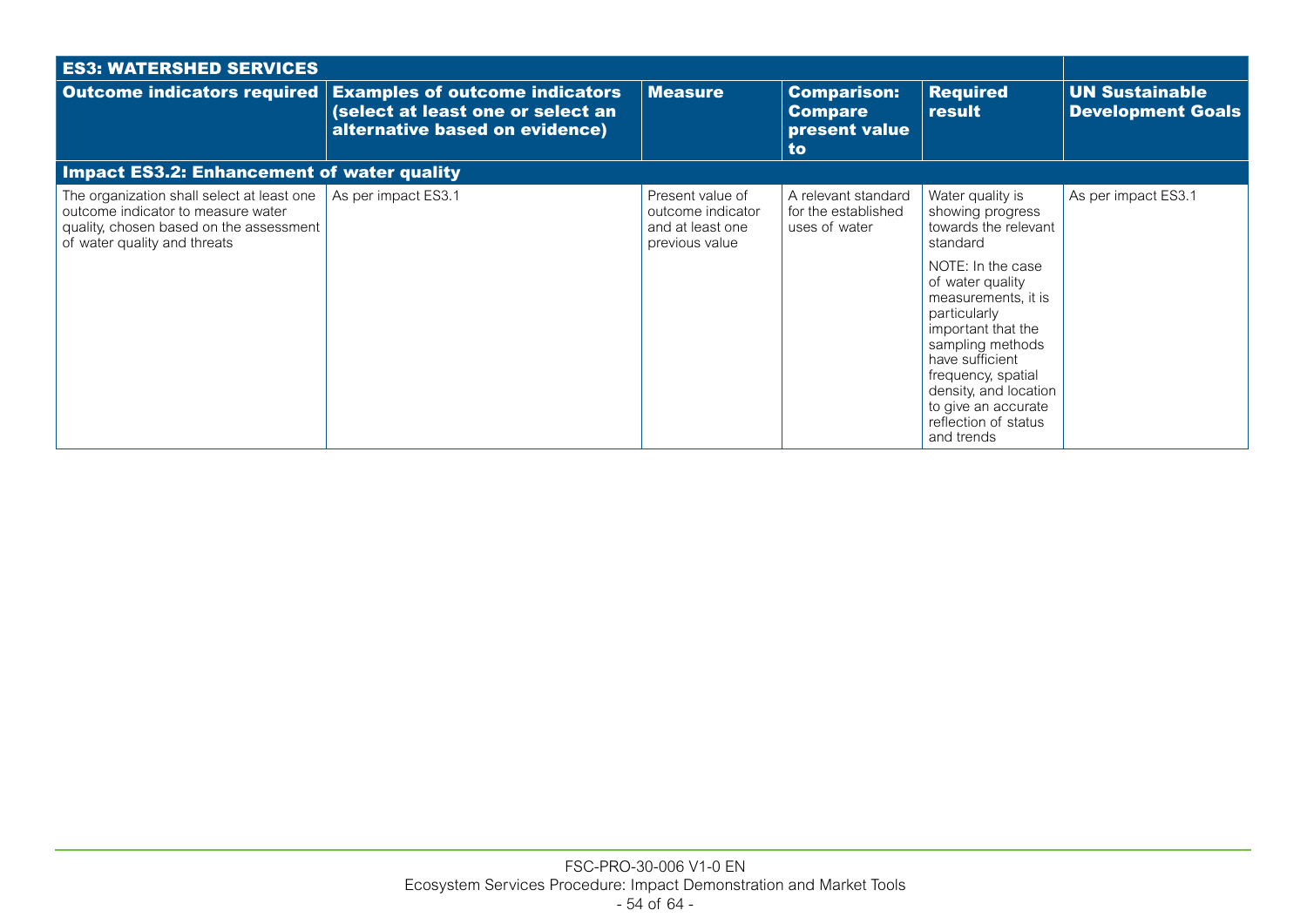| <b>ES3: WATERSHED SERVICES</b>                                                                                                          |                                                                                                                                                                                                                                                                                                                                                                                                                                                                                        |                                       |                                                                                                                                                        |                                                                                                                                            |                                                                                                                                                                                                                                                                                      |  |
|-----------------------------------------------------------------------------------------------------------------------------------------|----------------------------------------------------------------------------------------------------------------------------------------------------------------------------------------------------------------------------------------------------------------------------------------------------------------------------------------------------------------------------------------------------------------------------------------------------------------------------------------|---------------------------------------|--------------------------------------------------------------------------------------------------------------------------------------------------------|--------------------------------------------------------------------------------------------------------------------------------------------|--------------------------------------------------------------------------------------------------------------------------------------------------------------------------------------------------------------------------------------------------------------------------------------|--|
| <b>Outcome indicators required</b>                                                                                                      | <b>Examples of outcome indicators</b><br>(select at least one or select an<br>alternative based on evidence)                                                                                                                                                                                                                                                                                                                                                                           | <b>Measure</b>                        | <b>Comparison:</b><br><b>Compare</b><br>present value<br>to                                                                                            | <b>Required</b><br>result                                                                                                                  | <b>UN Sustainable</b><br><b>Development Goals</b>                                                                                                                                                                                                                                    |  |
|                                                                                                                                         | Impact ES3.3: Maintenance of the capacity of watersheds to purify and regulate water flow                                                                                                                                                                                                                                                                                                                                                                                              |                                       |                                                                                                                                                        |                                                                                                                                            |                                                                                                                                                                                                                                                                                      |  |
| The organization shall select at least one<br>outcome indicator to measure forest<br>cover and density (1);                             | • Natural forest cover for the management unit<br>overlapping with the relevant watershed<br>• Forest density                                                                                                                                                                                                                                                                                                                                                                          | Present value of<br>outcome indicator | At least one<br>previous<br>measurement                                                                                                                | Condition is stable<br>or improving                                                                                                        | Goal 6: Clean Water and<br>Sanitation<br>6.3.2 Proportion of bodies                                                                                                                                                                                                                  |  |
| <b>AND</b>                                                                                                                              | Forest area as a proportion of total land area<br>$\bullet$<br>• Proportion of land that is degraded                                                                                                                                                                                                                                                                                                                                                                                   |                                       | AND, if applicable                                                                                                                                     |                                                                                                                                            | of water with good ambient                                                                                                                                                                                                                                                           |  |
| one outcome indicator to measure<br>watershed condition (2)<br>1. Forest cover and density                                              | over total land area                                                                                                                                                                                                                                                                                                                                                                                                                                                                   |                                       | Natural forest cover<br>outside the<br>management unit<br>within the same<br>relevant watershed                                                        | Management unit<br>overlapping the<br>relevant watershed<br>has greater forest<br>cover and density<br>than adjacent areas                 | water quality<br>6.4.2 Level of water stress:<br>freshwater withdrawal as a<br>proportion of available<br>freshwater resources                                                                                                                                                       |  |
| <b>AND</b>                                                                                                                              |                                                                                                                                                                                                                                                                                                                                                                                                                                                                                        |                                       |                                                                                                                                                        |                                                                                                                                            | Goal 15: Life on Land                                                                                                                                                                                                                                                                |  |
| 2. Watershed condition                                                                                                                  | • Percentage of natural wetlands remaining<br>• Percentage of forest cover in the relevant<br>watershed in undisturbed condition<br>• Percentage of land that is degraded<br>over total land area<br>• Percentage of waterbody shoreline<br>with forest cover<br>• Percentage of undisturbed water sources<br>• Length of streambank restored with tree<br>plantings for the purpose of providing shade<br>and decreasing in-stream temperature<br>• Area of reforestation/restoration | Present value of<br>outcome indicator | At least one<br>previous<br>measurement and a<br>natural reference<br>area or a<br>scientifically<br>credible description<br>of a natural<br>condition | Present value on<br>management unit is<br>similar to the<br>reference area or<br>the description;<br>similarity is stable or<br>increasing | 15.1.1 Forest area as a<br>proportion of total land<br>area<br>15.1.2 Proportion of<br>important sites for<br>terrestrial and freshwater<br>biodiversity that are<br>covered by protected<br>areas, by ecosystem type<br>15.2.1 Progress towards<br>sustainable forest<br>management |  |
|                                                                                                                                         | Impact ES3.4: Restoration of the capacity of watersheds to purify and regulate water flow                                                                                                                                                                                                                                                                                                                                                                                              |                                       |                                                                                                                                                        |                                                                                                                                            | 15.3.1 Proportion of land                                                                                                                                                                                                                                                            |  |
| The organization shall select at least one<br>outcome indicator to measure forest<br>cover (1); AND<br>one outcome indicator to measure | As per impact ES3.3                                                                                                                                                                                                                                                                                                                                                                                                                                                                    | Present value of<br>outcome indicator | At least one<br>previous<br>measurement                                                                                                                | Condition is<br>improving                                                                                                                  | that is degraded over total<br>land area                                                                                                                                                                                                                                             |  |
| watershed condition (2)                                                                                                                 |                                                                                                                                                                                                                                                                                                                                                                                                                                                                                        |                                       |                                                                                                                                                        |                                                                                                                                            |                                                                                                                                                                                                                                                                                      |  |
| 1. Forest cover                                                                                                                         |                                                                                                                                                                                                                                                                                                                                                                                                                                                                                        |                                       |                                                                                                                                                        |                                                                                                                                            |                                                                                                                                                                                                                                                                                      |  |
| <b>AND</b>                                                                                                                              |                                                                                                                                                                                                                                                                                                                                                                                                                                                                                        |                                       |                                                                                                                                                        |                                                                                                                                            |                                                                                                                                                                                                                                                                                      |  |
| 2. Watershed condition                                                                                                                  | As per impact ES3.3                                                                                                                                                                                                                                                                                                                                                                                                                                                                    | Present value of<br>outcome indicator | At least one<br>previous<br>measurement                                                                                                                | Condition is<br>improving                                                                                                                  |                                                                                                                                                                                                                                                                                      |  |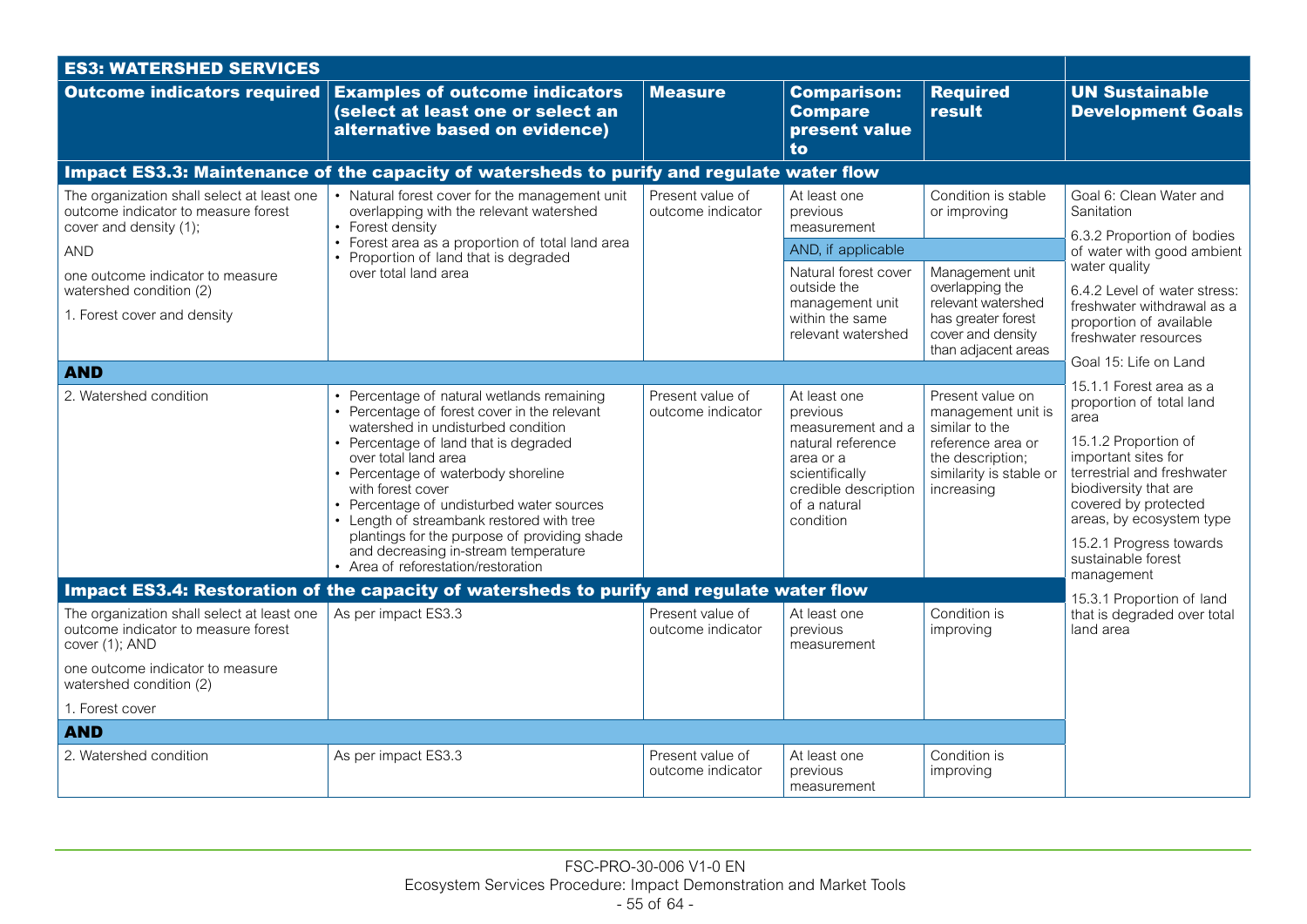| <b>ES4: SOIL CONSERVATION</b>                                                                                                                                                                      |                                                                                                                                                                                                                                                                                                                                                                                                                                                                                                                                                                                              |                                                                             |                                                             |                                                                     |                                                                                                                                                                                                                            |
|----------------------------------------------------------------------------------------------------------------------------------------------------------------------------------------------------|----------------------------------------------------------------------------------------------------------------------------------------------------------------------------------------------------------------------------------------------------------------------------------------------------------------------------------------------------------------------------------------------------------------------------------------------------------------------------------------------------------------------------------------------------------------------------------------------|-----------------------------------------------------------------------------|-------------------------------------------------------------|---------------------------------------------------------------------|----------------------------------------------------------------------------------------------------------------------------------------------------------------------------------------------------------------------------|
| <b>Outcome indicators required</b>                                                                                                                                                                 | <b>Examples of outcome</b><br><b>indicators</b><br>(select at least one or select<br>an alternative based on<br>evidence)                                                                                                                                                                                                                                                                                                                                                                                                                                                                    | <b>Measure</b>                                                              | <b>Comparison:</b><br><b>Compare</b><br>present value<br>to | <b>Required</b><br>result                                           | <b>UN Sustainable</b><br><b>Development Goals</b>                                                                                                                                                                          |
| <b>Impact ES4.1: Maintenance of soil condition</b>                                                                                                                                                 |                                                                                                                                                                                                                                                                                                                                                                                                                                                                                                                                                                                              |                                                                             |                                                             |                                                                     |                                                                                                                                                                                                                            |
| The organization shall select at least one<br>outcome indicator to measure soil properties<br>(1);<br>AND<br>at least one outcome indicator to measure soil<br>condition (2)<br>1. Soil properties | • Thickness of layer of soil organic matter<br>• Organic matter content (%)<br>• Nutrient (N, P) content of soil<br>• Soil macro-fauna abundance<br>• Soil stability<br>• Area and degree of soil compaction<br>(roads and harvest areas)                                                                                                                                                                                                                                                                                                                                                    | Present value of<br>outcome indicator<br>and at least one<br>previous value | A relevant standard<br>for soil condition                   | Present soil<br>condition meets or<br>exceeds relevant<br>standards | Goal 2: Zero Hunger<br>2.3.1 Volume of production<br>per labour unit by classes<br>of farming/pastoral/forestry<br>enterprise size<br>Goal 15: Life on Land<br>15.1.1 Forest area as a<br>proportion of total land<br>area |
| <b>AND</b>                                                                                                                                                                                         |                                                                                                                                                                                                                                                                                                                                                                                                                                                                                                                                                                                              |                                                                             |                                                             |                                                                     | 15.2.1 Progress towards<br>sustainable forest                                                                                                                                                                              |
| 2. Soil condition                                                                                                                                                                                  | Extent of land with forest canopy<br>or ground vegetation<br>• Percentage of forest cover in<br>undisturbed condition<br>• Forest area as a proportion<br>of total land area<br>• Proportion of land that is<br>degraded over total land area<br>• Percentage of damaged soil<br>• Degree of soil compaction in operated<br>areas (roads and harvest areas)<br>• Area of drained peatland<br>• Incidence of landslides<br>• Productivity (forest and<br>agricultural) per unit area<br>• Volume of production per labour<br>unit by classes of farming/<br>pastoral/forestry enterprise size | Present value of<br>outcome indicator                                       | At least one<br>previous<br>measurement                     | Condition is stable<br>or improving                                 | management<br>15.3.1 Proportion of land<br>that is degraded over total<br>land area                                                                                                                                        |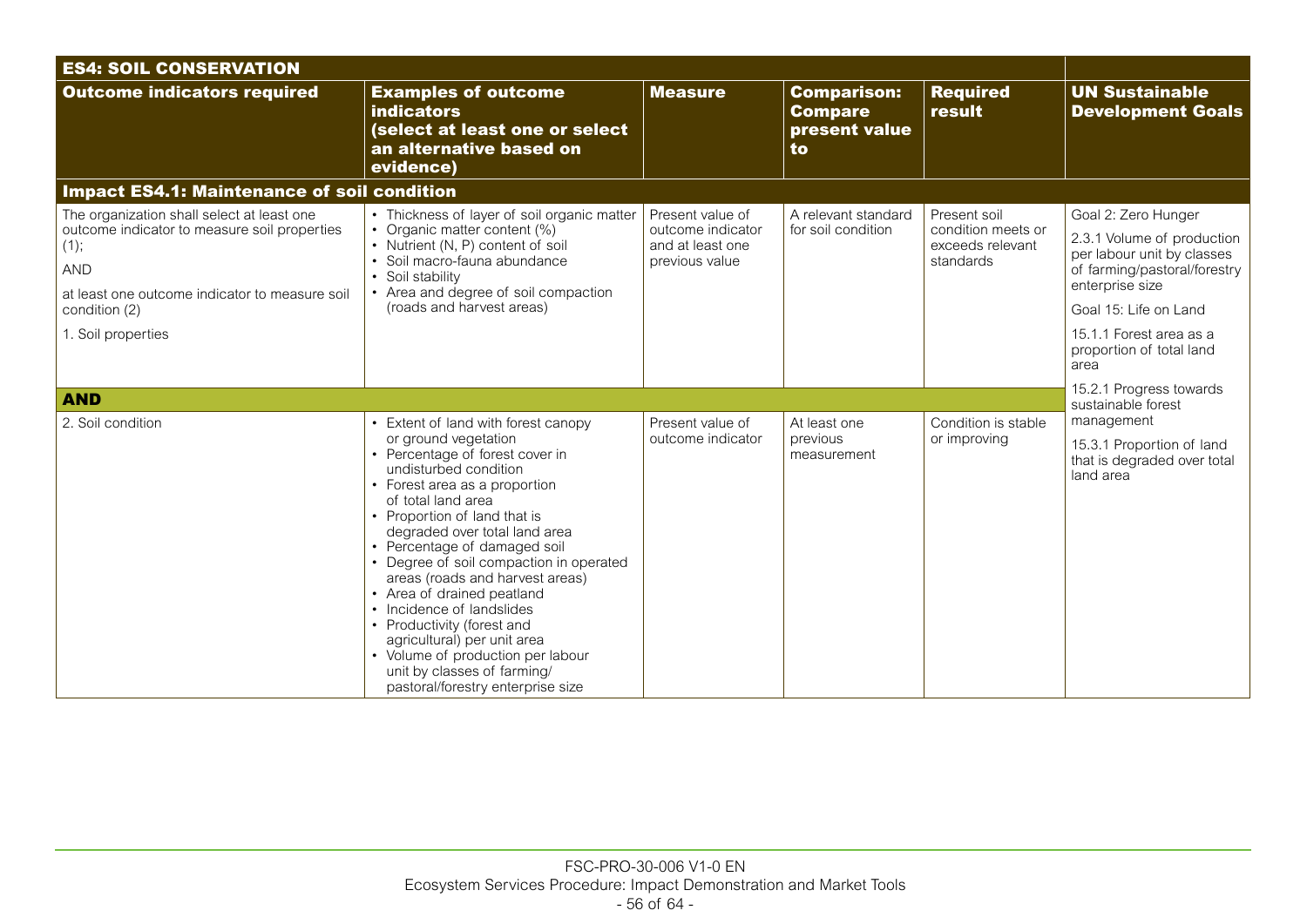| <b>ES4: SOIL CONSERVATION</b>                                                                                                                                                       |                                                                                                                           |                                                                             |                                                                             |                           |                                                   |
|-------------------------------------------------------------------------------------------------------------------------------------------------------------------------------------|---------------------------------------------------------------------------------------------------------------------------|-----------------------------------------------------------------------------|-----------------------------------------------------------------------------|---------------------------|---------------------------------------------------|
| <b>Outcome indicators required</b>                                                                                                                                                  | <b>Examples of outcome</b><br><b>indicators</b><br>(select at least one or select<br>an alternative based on<br>evidence) | <b>Measure</b>                                                              | <b>Comparison:</b><br><b>Compare</b><br>present value<br>to                 | <b>Required</b><br>result | <b>UN Sustainable</b><br><b>Development Goals</b> |
| Impact ES4.2: Restoration/enhancement of soil condition                                                                                                                             |                                                                                                                           |                                                                             |                                                                             |                           |                                                   |
| The organization shall select at least one<br>outcome indicator to measure soil properties<br>(1);<br><b>AND</b><br>at least one outcome indicator to measure soil<br>condition (2) | As per impact ES4.1                                                                                                       | Present value of<br>outcome indicator<br>and at least one<br>previous value | A natural reference<br>area or a relevant<br>standard for soil<br>condition | Condition is<br>improving | As per impact ES4.1                               |
| 1. Soil properties                                                                                                                                                                  |                                                                                                                           |                                                                             |                                                                             |                           |                                                   |
| <b>AND</b>                                                                                                                                                                          |                                                                                                                           |                                                                             |                                                                             |                           |                                                   |
| 2. Soil condition                                                                                                                                                                   | As per impact ES4.1                                                                                                       | Present value of<br>outcome indicator                                       | At least one<br>previous<br>measurement                                     | Condition is<br>improving |                                                   |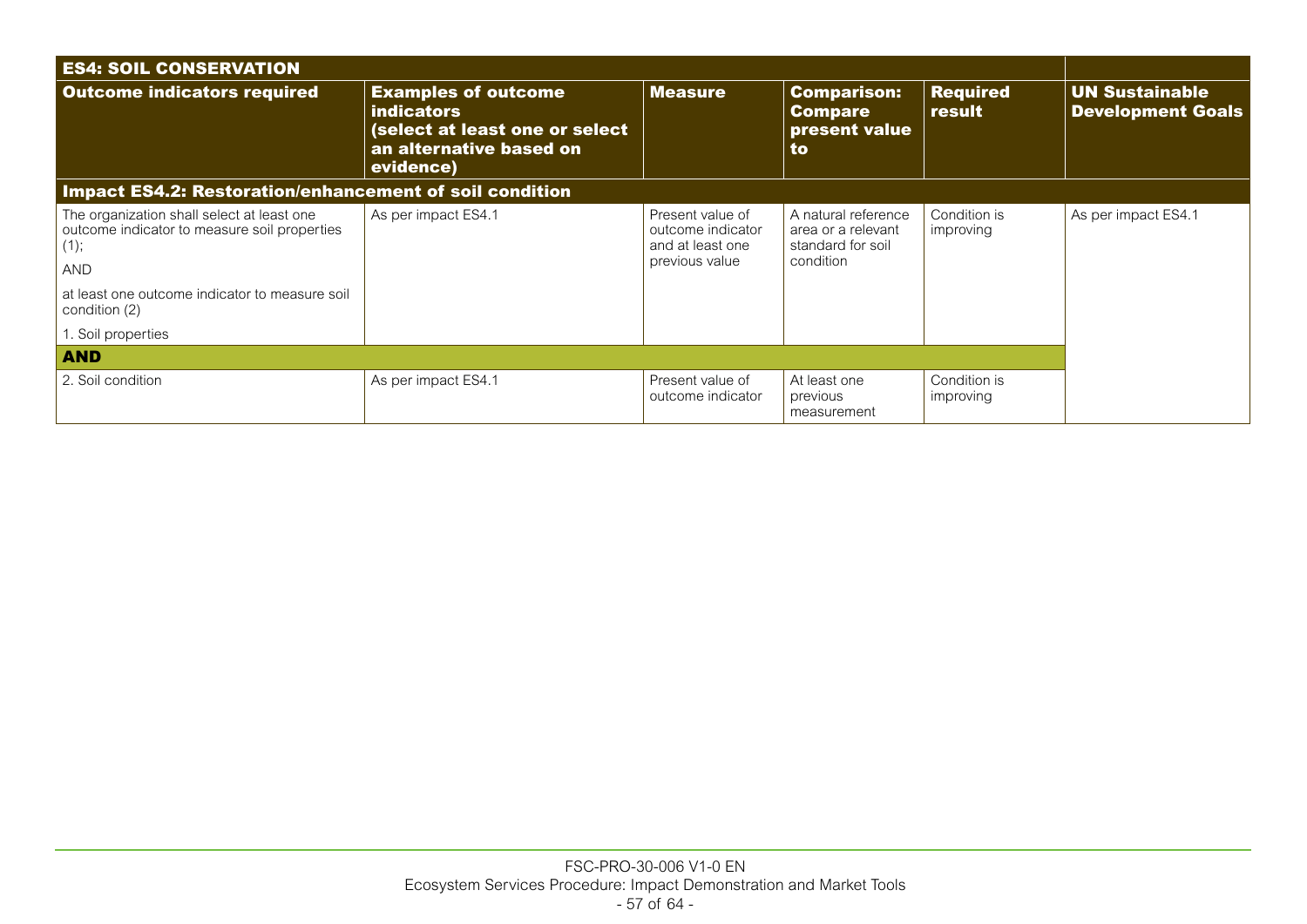| <b>ES4: SOIL CONSERVATION</b>                                                                                                                                                                                                                                                                                                                    |                                                                                                                                                                                                                                                                                                                                                                                 |                                       |                                                             |                           |                                                                                                                                                                                                                              |
|--------------------------------------------------------------------------------------------------------------------------------------------------------------------------------------------------------------------------------------------------------------------------------------------------------------------------------------------------|---------------------------------------------------------------------------------------------------------------------------------------------------------------------------------------------------------------------------------------------------------------------------------------------------------------------------------------------------------------------------------|---------------------------------------|-------------------------------------------------------------|---------------------------|------------------------------------------------------------------------------------------------------------------------------------------------------------------------------------------------------------------------------|
| <b>Outcome indicators required</b>                                                                                                                                                                                                                                                                                                               | <b>Examples of outcome</b><br><b>indicators</b><br>(select at least one or select<br>an alternative based on<br>evidence)                                                                                                                                                                                                                                                       | <b>Measure</b>                        | <b>Comparison:</b><br><b>Compare</b><br>present value<br>to | <b>Required</b><br>result | <b>UN Sustainable</b><br><b>Development Goals</b>                                                                                                                                                                            |
| Impact ES4.3: Reduction of soil erosion through reforestation/restoration                                                                                                                                                                                                                                                                        |                                                                                                                                                                                                                                                                                                                                                                                 |                                       |                                                             |                           |                                                                                                                                                                                                                              |
| The organization shall select at least one<br>outcome indicator to measure forest cover (1);<br><b>AND</b><br>at least one outcome indicator to measure<br>successful replanting activities (2)<br><b>AND</b><br>at least one outcome indicator to measure soil<br>erosion (3)<br>1. Forest cover on vulnerable or high risk areas<br><b>AND</b> | As per impact ES1.1                                                                                                                                                                                                                                                                                                                                                             | Present value of<br>outcome indicator | At least one<br>previous<br>measurement                     | Condition is<br>improving | Goal 15: Life on Land<br>15.1.1 Forest area as a<br>proportion of total land<br>area<br>15.2.1 Progress towards<br>sustainable forest<br>management<br>15.3.1 Proportion of land<br>that is degraded over total<br>land area |
| 2. successful replanting activities                                                                                                                                                                                                                                                                                                              | As per impact ES1.1                                                                                                                                                                                                                                                                                                                                                             | Present value of<br>outcome indicator | Zero activity                                               | Condition is<br>improving |                                                                                                                                                                                                                              |
| <b>AND</b>                                                                                                                                                                                                                                                                                                                                       |                                                                                                                                                                                                                                                                                                                                                                                 |                                       |                                                             |                           |                                                                                                                                                                                                                              |
| 3. Soil erosion                                                                                                                                                                                                                                                                                                                                  | • Area affected by wind and/or<br>water erosion<br>• Amount of erosion (cubic<br>metres, area affected)<br>• Soil erosion and sedimentation levels<br>• Time spent on removal/costs of<br>removal/impacts of sediment deposited<br>by wind and/or water erosion on<br>nearby land or water bodies<br>Percentage of households within local<br>communities affected by landslide | Present value of<br>outcome indicator | At least one<br>previous<br>measurement                     | Condition is<br>improving |                                                                                                                                                                                                                              |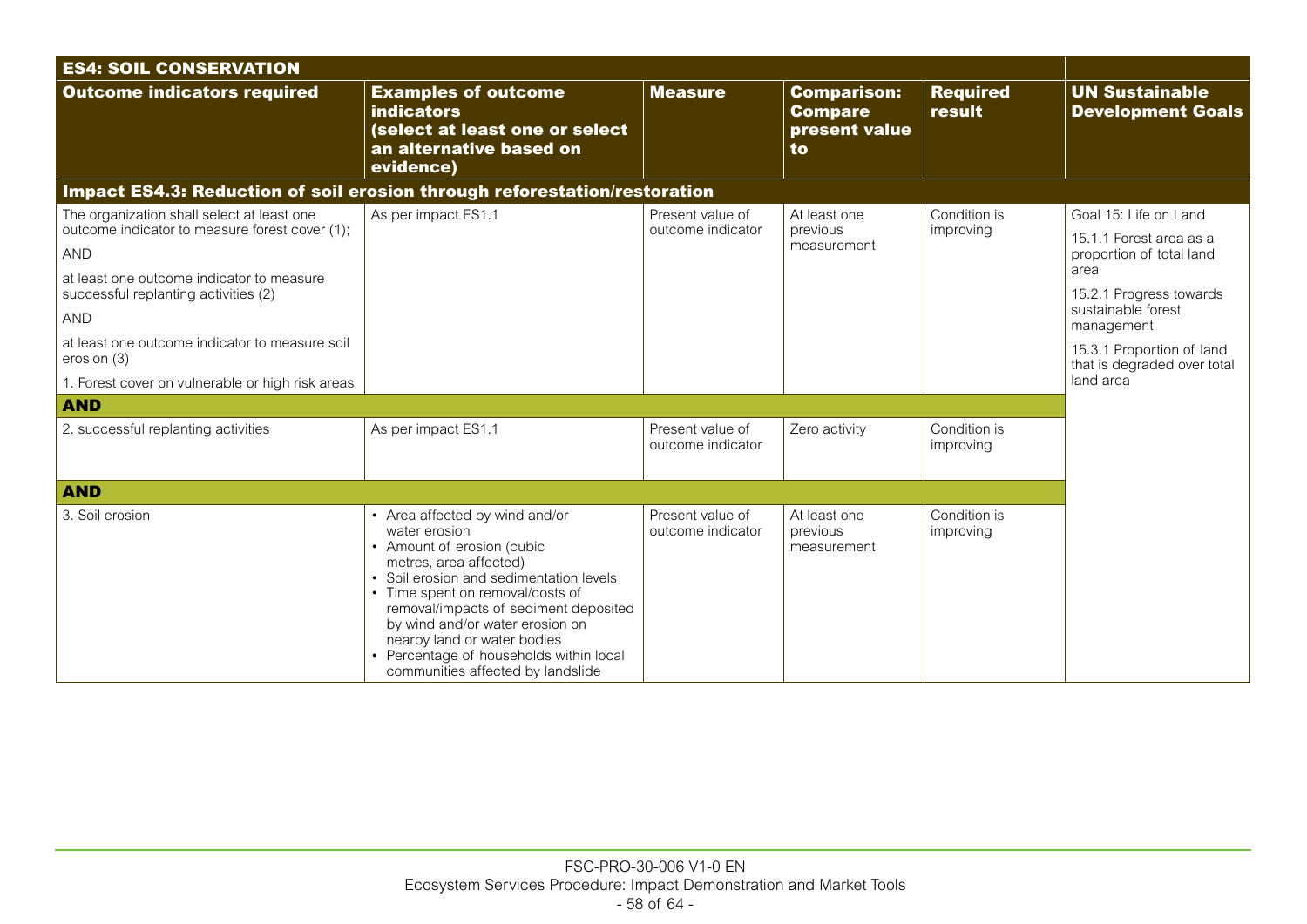| <b>ES5: RECREATIONAL SERVICES</b>                                                                                                                                                                                                                                                                 |                                                                                                                                                                                                                                                                                                |                                       |                                                             |                                                                |                                                                                                                                                                                                            |
|---------------------------------------------------------------------------------------------------------------------------------------------------------------------------------------------------------------------------------------------------------------------------------------------------|------------------------------------------------------------------------------------------------------------------------------------------------------------------------------------------------------------------------------------------------------------------------------------------------|---------------------------------------|-------------------------------------------------------------|----------------------------------------------------------------|------------------------------------------------------------------------------------------------------------------------------------------------------------------------------------------------------------|
| <b>Outcome indicators required</b>                                                                                                                                                                                                                                                                | <b>Examples of outcome</b><br><b>indicators</b><br>(select at least one or select<br>an alternative based on<br>evidence)                                                                                                                                                                      | <b>Measure</b>                        | <b>Comparison:</b><br><b>Compare</b><br>present value<br>to | <b>Required</b><br>result                                      | <b>UN Sustainable</b><br><b>Development Goals</b>                                                                                                                                                          |
| Impact ES5.1: Maintenance/conservation of areas of importance for recreation and/or tourism                                                                                                                                                                                                       |                                                                                                                                                                                                                                                                                                |                                       |                                                             |                                                                |                                                                                                                                                                                                            |
| The organization shall select at least one<br>outcome indicator to measure the extent of<br>protected areas (1);<br><b>AND</b><br>at least one outcome indicator to measure the<br>visitor experience (2)<br>1. Extent of areas of importance for recreation<br>and/or tourism that are protected | • Area protected and accessible<br>for nature-based recreation<br>• Proportion of important sites for<br>terrestrial and freshwater biodiversity<br>that are covered by protected<br>areas, by ecosystem type<br>• Coverage by protected areas of<br>important sites for mountain biodiversity | Present value of<br>outcome indicator | At least one<br>previous<br>measurement                     | Condition is stable<br>or improving                            | Goal 15: Life on Land<br>15.1.2 Proportion of<br>important sites for<br>terrestrial and freshwater<br>biodiversity that are<br>covered by protected<br>areas, by ecosystem type<br>15.2.1 Progress towards |
| <b>AND</b>                                                                                                                                                                                                                                                                                        |                                                                                                                                                                                                                                                                                                |                                       |                                                             |                                                                | sustainable forest<br>management                                                                                                                                                                           |
| 2. Visitor experience                                                                                                                                                                                                                                                                             | • Visitor satisfaction                                                                                                                                                                                                                                                                         | Present value of<br>outcome indicator | A relevant industry<br>standard                             | Satisfaction meets<br>or exceeds relevant<br>industry standard | 15.4.1 Coverage by<br>protected areas of<br>important sites for                                                                                                                                            |
| Impact ES5.2: Restoration or enhancement of areas of importance for recreation and/or tourism                                                                                                                                                                                                     |                                                                                                                                                                                                                                                                                                |                                       |                                                             |                                                                | mountain biodiversity                                                                                                                                                                                      |
| The organization shall select at least one<br>outcome indicator to measure the extent of<br>protected areas (1);<br><b>AND</b>                                                                                                                                                                    | As per impact ES5.1                                                                                                                                                                                                                                                                            | Present value of<br>outcome indicator | At least one<br>previous<br>measurement                     | Condition is<br>improving                                      |                                                                                                                                                                                                            |
| at least one outcome indicator to measure the<br>visitor experience (2)                                                                                                                                                                                                                           |                                                                                                                                                                                                                                                                                                |                                       |                                                             |                                                                |                                                                                                                                                                                                            |
| 1. Extent of areas of importance for recreation<br>and/or tourism that are protected                                                                                                                                                                                                              |                                                                                                                                                                                                                                                                                                |                                       |                                                             |                                                                |                                                                                                                                                                                                            |
| <b>AND</b>                                                                                                                                                                                                                                                                                        |                                                                                                                                                                                                                                                                                                |                                       |                                                             |                                                                |                                                                                                                                                                                                            |
| 2. Visitor experience                                                                                                                                                                                                                                                                             | • Visitor satisfaction                                                                                                                                                                                                                                                                         | Present value of<br>outcome indicator | A relevant industry<br>standard                             | Satisfaction meets<br>or exceeds relevant<br>industry standard |                                                                                                                                                                                                            |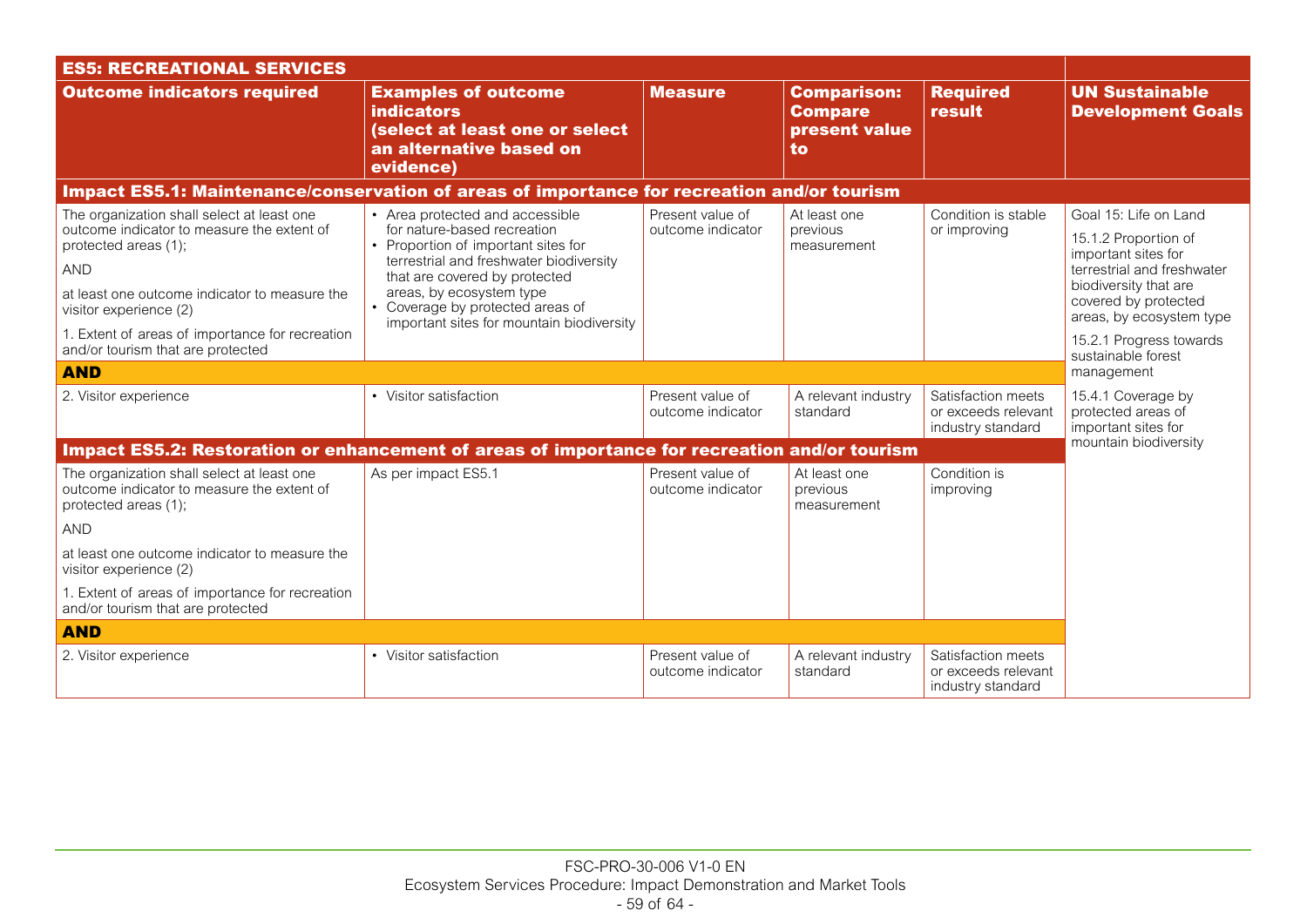| <b>ES5: RECREATIONAL SERVICES</b>                                                                                                 |                                                                                                                                               |                                       |                                                             |                                     |                                                                                                            |
|-----------------------------------------------------------------------------------------------------------------------------------|-----------------------------------------------------------------------------------------------------------------------------------------------|---------------------------------------|-------------------------------------------------------------|-------------------------------------|------------------------------------------------------------------------------------------------------------|
| <b>Outcome indicators required</b>                                                                                                | <b>Examples of outcome</b><br><b>indicators</b><br>(select at least one or select<br>an alternative based on<br>evidence)                     | <b>Measure</b>                        | <b>Comparison:</b><br><b>Compare</b><br>present value<br>to | <b>Required</b><br>result           | <b>UN Sustainable</b><br><b>Development Goals</b>                                                          |
| Impact ES5.3: Maintenance/conservation of populations of species of interest for nature-based tourism                             |                                                                                                                                               |                                       |                                                             |                                     |                                                                                                            |
| The organization shall select at least one<br>outcome indicator to measure the abundance<br>of a focal species (1);<br><b>AND</b> | • Abundance of selected species<br>• Number of charismatic species<br>sightings (e.g. when bird-watching)                                     | Present value of<br>outcome indicator | At least one<br>previous<br>measurement                     | Condition is stable<br>or improving | Goal 14: Life below Water<br>14.4.1 Proportion of fish<br>stocks within biologically<br>sustainable levels |
| at least one outcome indicator to measure its<br>habitat (2)                                                                      |                                                                                                                                               |                                       |                                                             |                                     | Goal 15: Life on Land                                                                                      |
| 1. For selected species of interest, indicators<br>of population abundance                                                        |                                                                                                                                               |                                       |                                                             |                                     | 15.1.2 Proportion of<br>important sites for<br>terrestrial and freshwater                                  |
| <b>AND</b>                                                                                                                        |                                                                                                                                               |                                       |                                                             |                                     | biodiversity that are<br>covered by protected                                                              |
| 2. Evidence that the habitat is in suitable<br>condition                                                                          | • Area of habitat of selected<br>species protected<br>• Suitability of habitat for<br>selected species<br>• Proportion of important sites for | Present value of<br>outcome indicator | At least one<br>previous<br>measurement                     | Condition is stable<br>or improving | areas, by ecosystem type<br>15.2.1 Progress towards<br>sustainable forest<br>management                    |
|                                                                                                                                   | terrestrial and freshwater biodiversity<br>that are covered by protected                                                                      |                                       |                                                             |                                     | 15.5.1 Red List Index                                                                                      |
| Impact ES5.4: Restoration or enhancement of populations of species of interest for nature-based tourism                           | areas, by ecosystem type                                                                                                                      |                                       |                                                             |                                     | 15.7.1 Proportion of traded<br>wildlife that was poached<br>or illicitly trafficked                        |
| As per impact ES5.3                                                                                                               | As per impact ES5.3                                                                                                                           | Present value of<br>outcome indicator | At least one<br>previous<br>measurement                     | Condition is<br>improving           |                                                                                                            |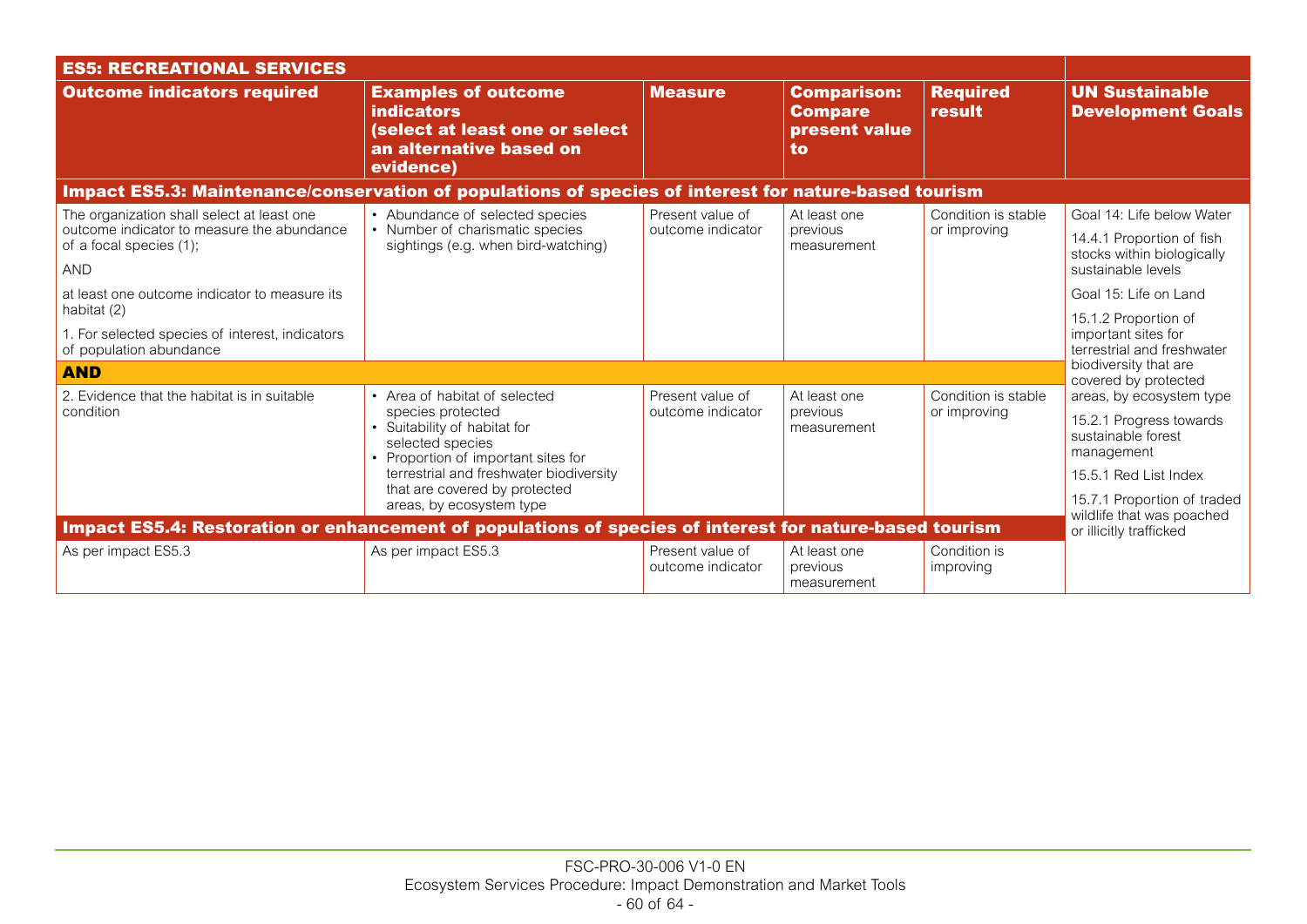# Annex C. Examples of a completed theory of change

#### Example 1: Biodiversity conservation – ES1.1: Restoration of natural forest cover

| <b>MANAGEMENT</b><br><b>ACTIVITIES</b>                                                             | <b>OUTPUTS</b>                                                                                           | <b>OUTCOMES</b>                                                  | <b>IMPACT</b>                                                                                |
|----------------------------------------------------------------------------------------------------|----------------------------------------------------------------------------------------------------------|------------------------------------------------------------------|----------------------------------------------------------------------------------------------|
| Activity 1<br>Retaining indigenous trees with<br>diameter at breast height<br>>20 cm as seed trees | Output 1 (linked to Activity 1)<br>X indigenous trees retained in<br>planting blocks A, B, C             | Outcome 1 (linked to Output 1)<br>Tree species composition       | Impact for Outcome 1 and<br>Outcome 2<br><b>ES1.1 Restoration of</b><br>natural forest cover |
| Activity 2<br>Enrichment planting in riverine<br>forest patches using native tree<br>species       | Output 2 (linked to Activity 2)<br>XX ha replanted with native<br>species, including Red List<br>species | Outcome 2 (linked to Output 2)<br>Natural forest cover increased |                                                                                              |
| Activity 3<br>Plant at least 10% indigenous<br>tree species                                        | Output 3 (linked to Activity 3)<br>XX ha (XX%) planted with<br>indigenous tree species $(X, Y, Z)$       |                                                                  |                                                                                              |

#### Example outcome indicators to use with this theory of change:

- Native species assemblage (trees)
- Natural forest cover on the whole management unit.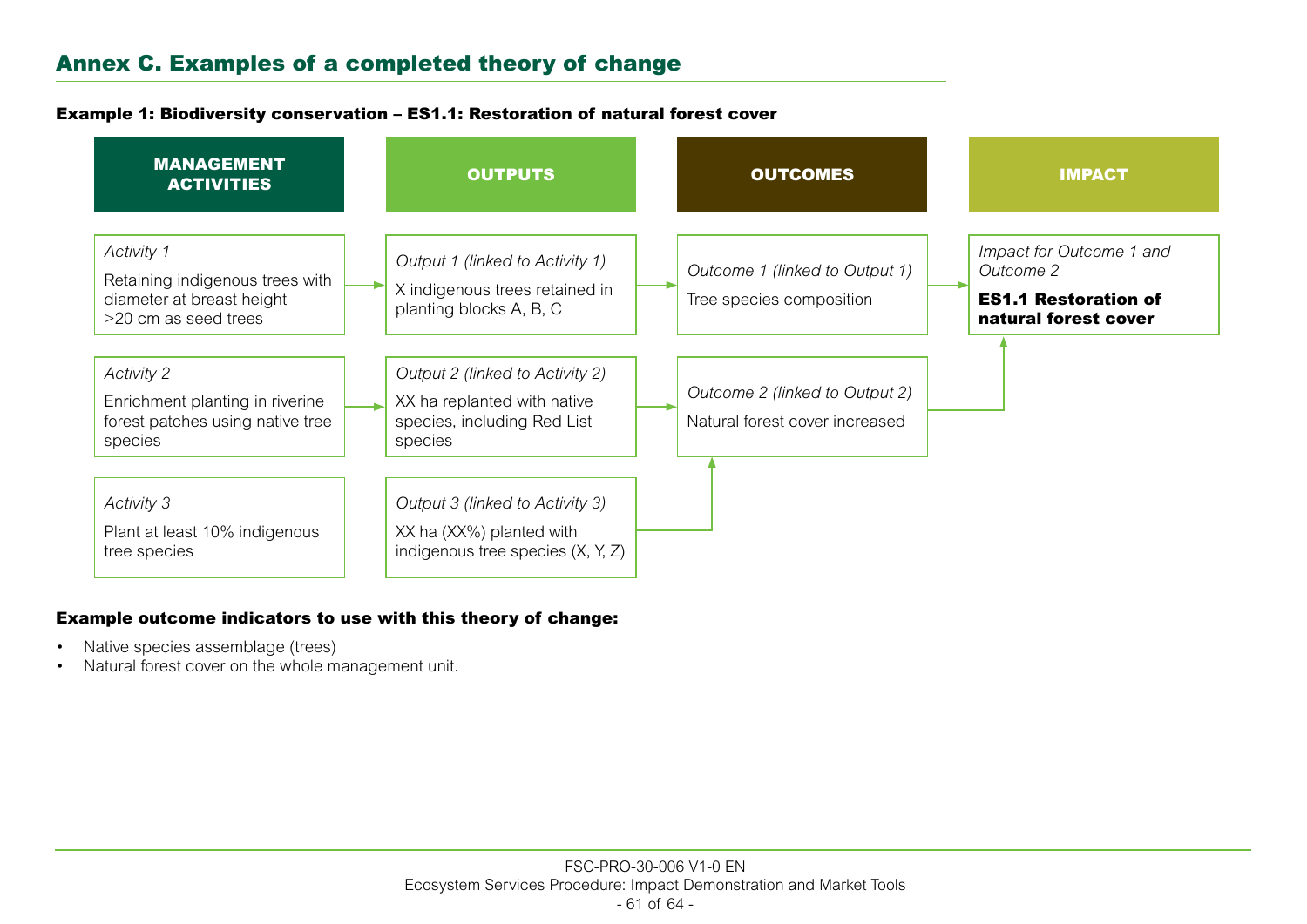## Example 2: Watershed services – ES3.2: Enhancement of water quality



## Example indicators to use with this theory of change:

- Nutrients (phosphorous, nitrogen) in water
- Level of sedimentation/water sediment load (grams per litre).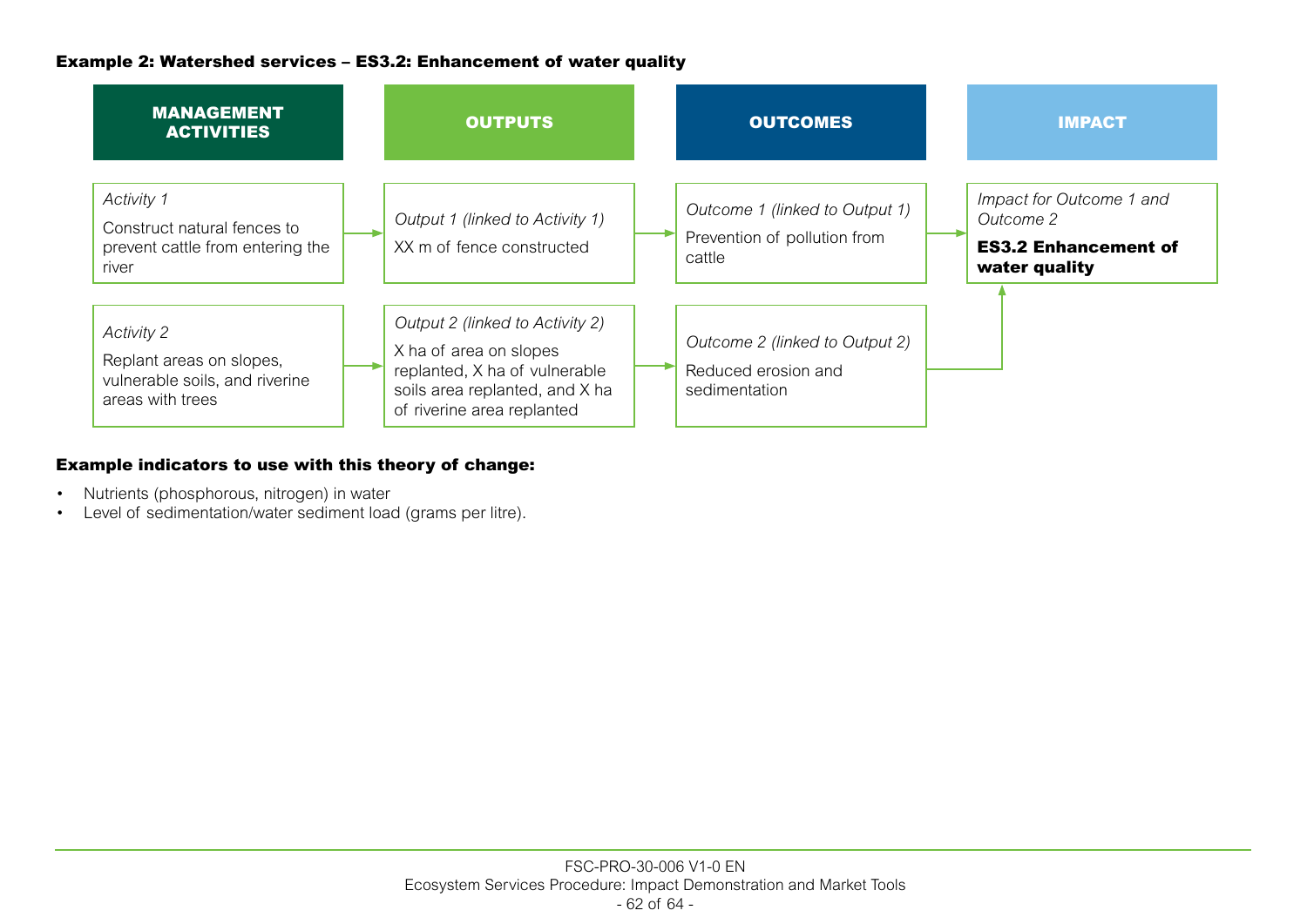# Annex D. Information regarding financial sponsorship

The template below shall be filled in by the organization (FSC forest management certificate holder) that has found a sponsor from which it will get financial support. It contains general details about both the organization and the sponsor, as well as information about the management unit, the verified impact, and the date of the agreed sponsorship.

The information provided to FSC via this template will be used to generate a transparent database of sponsorships. This form may be submitted without the name of the sponsor if the sponsor prefers to remain anonymous.

#### Ecosystem services impact sponsorship form

Phone Email

| Forest management certificate holder information |  |
|--------------------------------------------------|--|
| Name of the organization                         |  |
| Forest management certificate registration code  |  |
| Address                                          |  |
| Contact person                                   |  |
| Phone                                            |  |
| Email                                            |  |
| <b>Sponsor information</b>                       |  |
| Name of the organization                         |  |
| Address                                          |  |
| Contact person                                   |  |

#### Ecosystem services impacts associated with the sponsorship

| <b>Ecosystem service</b>                  | <b>Ecosystem services impacts</b><br>(list impacts and codes of verified ecosystem services impacts from Annex B) |
|-------------------------------------------|-------------------------------------------------------------------------------------------------------------------|
| <b>ES1: Biodiversity conservation</b>     |                                                                                                                   |
| ES2: Carbon sequestration and storage     |                                                                                                                   |
| <b>ES3: Watershed services</b>            |                                                                                                                   |
| ES4: Soil conservation                    |                                                                                                                   |
| <b>ES5: Recreational services</b>         |                                                                                                                   |
| <b>Address of the management unit</b>     |                                                                                                                   |
| <b>Coordinates of the management unit</b> |                                                                                                                   |
| <b>Date of sponsorship</b>                |                                                                                                                   |
| <b>Additional comments</b>                |                                                                                                                   |